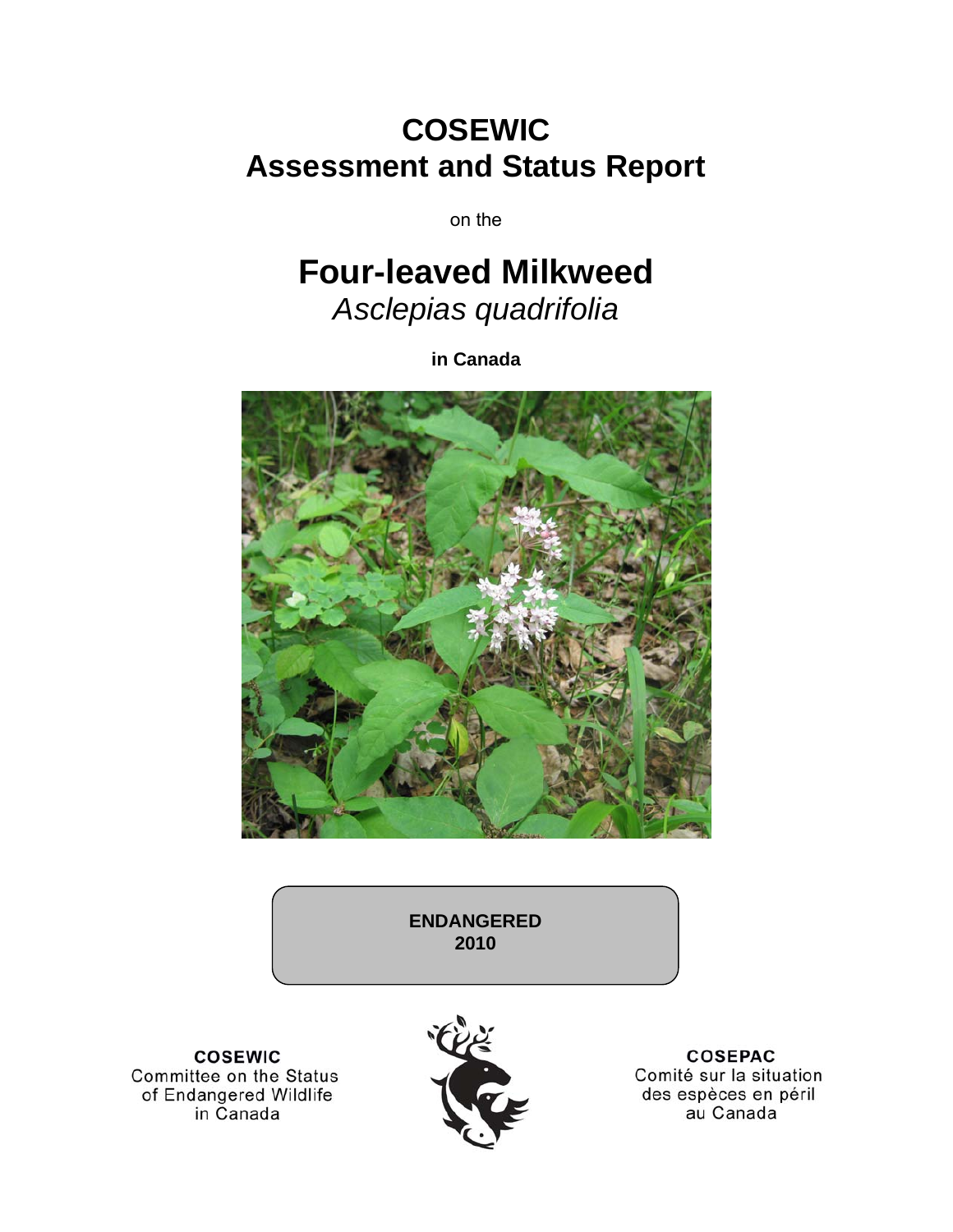COSEWIC status reports are working documents used in assigning the status of wildlife species suspected of being at risk. This report may be cited as follows:

COSEWIC. 2010. COSEWIC assessment and status report on the Four-leaved Milkweed *Asclepias quadrifolia* in Canada. Committee on the Status of Endangered Wildlife in Canada. Ottawa. x + 40 pp. (www.sararegistry.gc.ca/status/status\_e.cfm).

Production note:

COSEWIC would like to acknowledge Sean Blaney for writing the status report on the Four-leaved Milkweed, *Asclepias quadrifolia*, in Canada, prepared under contract with Environment Canada, overseen and edited by Erich Haber, Co-chair, COSEWIC Vascular Plants Species Specialist Subcommittee.

For additional copies contact:

COSEWIC Secretariat c/o Canadian Wildlife Service Environment Canada Ottawa, ON K1A 0H3

Tel.: 819-953-3215 Fax: 819-994-3684 E-mail: COSEWIC/COSEPAC@ec.gc.ca http://www.cosewic.gc.ca

Également disponible en français sous le titre Ếvaluation et Rapport de situation du COSEPAC sur le asclépiade à quatre feuilles (*Asclepias quadrifolia*) au Canada.

Cover illustration/photo: Four-leaved Milkweed — Photo by Sean Blaney.

©Her Majesty the Queen in Right of Canada, 2010. Catalogue CW69-14/609-2010E-PDF ISBN 978-1-100-16055-9



Recycled paper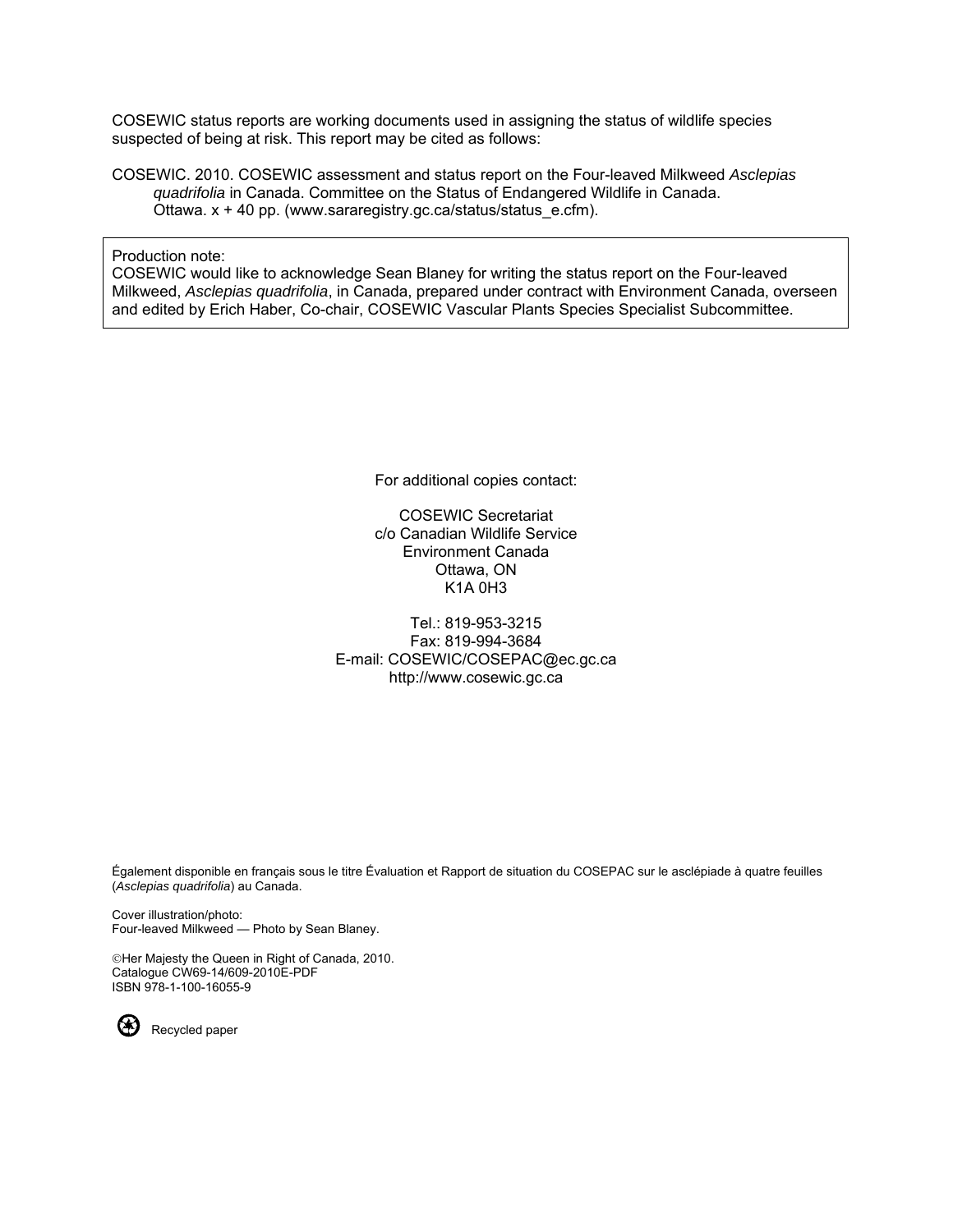

#### **Assessment Summary – April 2010**

**Common name**  Four-leaved Milkweed

**Scientific name**  *Asclepias quadrifolia* 

**Status**  Endangered

#### **Reason for designation**

Only two small extant populations are known in Canada at the eastern end of Lake Ontario, each with very low numbers of individuals. Historic populations within the Niagara Falls region are believed extirpated. Extant populations are in very rare limestone deciduous woodland communities where plants are at risk from shading by invasive Common Buckthorn shrubs and from native shrubs and trees expanding in the absence of ground fires. Residential development is a potential threat at the largest site. Future development on this site remains a reasonable possibility.

#### **Occurrence**

Ontario

#### **Status history**

Designated Endangered in April 2010.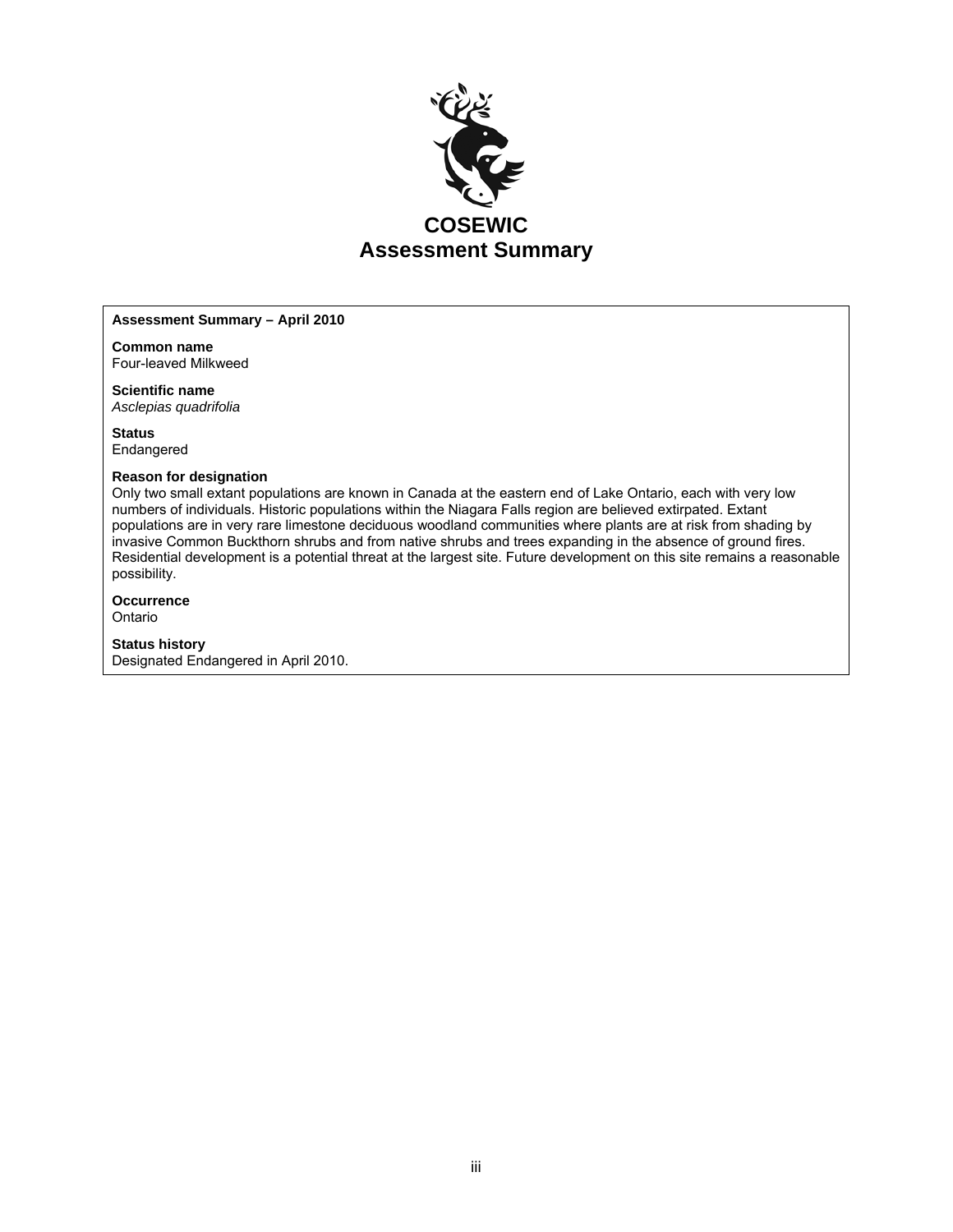

**Four-leaved Milkweed**  *Asclepias quadrifolia* 

## **Species information**

Four-leaved Milkweed (*Asclepias quadrifolia*) is an erect herbaceous perennial of the milkweed family (Asclepiadaceae). A single unbranched stem, 30 to 80 cm tall, arises from a tough, perennial root crown. Two pairs of the opposite leaves near the top of mature plants appear four-whorled, giving the species its name. Flowers are in one to four clusters of 10 to 25 pinkish-white flowers. The species is insect-pollinated and probably self-incompatible. The fruit develops into a long, narrow, erect seed pod. Seeds have a dense tuft of long, silky, white hairs at the top to create buoyancy in aid of wind dispersal.

#### **Distribution**

Four-leaved Milkweed occurs in the eastern United States in two disjunct regions, separated by a 150 to 400 km wide zone of almost complete absence in the Mississippi River Valley. The western region of occurrence extends from eastern Oklahoma and western Arkansas north to western Illinois and eastern Iowa. The eastern region extends from the southern Appalachian Mountains north to eastern Indiana and southern New Hampshire. The species just extends into Canada in southern Ontario at the eastern end of Lake Ontario in Prince Edward County, and the western end in the vicinity of Niagara Falls, where it is believed extirpated.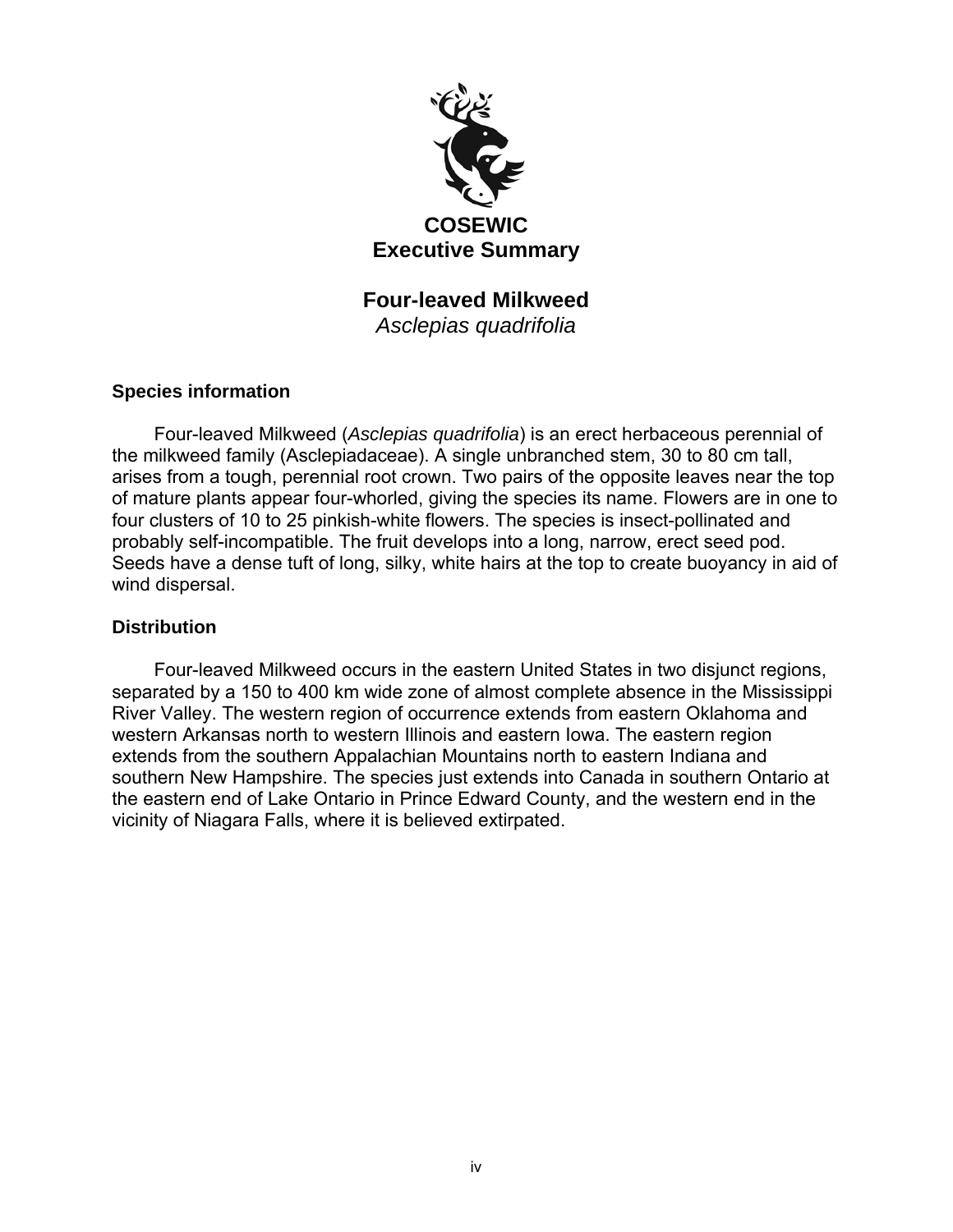#### **Habitat**

Four-leaved Milkweed occurs in dry to mesic, relatively open deciduous forest often on rocky soils and steep slopes. It has a tendency to occur on calcareous soils, especially over limestone bedrock, but soil pH tolerance over the North American range is from slightly acidic to strongly basic. Four-leaved Milkweed in Missouri grows and reproduces better at forest edges than forest interiors due to energy limitation in deep shade. In Ontario, it occurs in open, dry-mesic woodland on fairly shallow soils on the plateau, rim or slopes of steep limestone escarpments. Prince Edward County sites are dominated by Bur Oak, Shagbark Hickory and Ironwood, with Eastern Red-Cedar, Chinquapin Oak, Sugar Maple, Basswood and White Ash. Niagara region occurrences would have been in similar habitats dominated by Red, White, Black and Chinquapin Oaks with Pignut and Shagbark Hickories and other deciduous trees.

## **Biology**

Four-leaved Milkweed reproduces only from seed. Soil seed banking is likely only short-term (1-5 years). Field experiments indicate at least 5 to 10 years are required to reach maturity, with younger or resource-poor plants functioning as unisexual males. Flowering occurs from late May through June. As with most milkweeds, the species is likely largely or entirely self-incompatible. Milkweeds have a remarkably complex, insect-mediated pollination system and flowers produce copious nectar. Known pollinators include certain bees and butterflies such as skippers and the Pearl Crescent butterfly. Pollen dispersal distances are unusually high, with pollination over distances exceeding 1 km common in North Carolina. Plants develop only one, two or rarely three seed pods, averaging 35 seeds each. Mature seed pods open in autumn to release their seeds. Seed dispersal beyond 50-150 m is likely rare. The energetic requirements for flower and seed production have been extensively studied in Four-leaved Milkweed and the related forest species Poke Milkweed.

#### **Population sizes and trends**

Between 96 and 178 mature individuals are known from two extant populations: 1) between 80 and 136 mature plants over about 20 ha at McMahon Bluff and 2) between 16 and 42 mature plants over about 0.25 ha at Macauley Mountain. Seedlings are present at both sites.

Along the Niagara River, populations have declined since 1956 to the point where they are probably extirpated, based on repeated surveys of former occurrences. Historic Bay of Quinte area sites are probably also extirpated. Other undocumented population losses probably occurred with habitat loss since European settlement. There is no information on recent trends in extant Canadian populations, although limited observations do not suggest any declines since 2006-2007. Continued encroachment of the exotic Common Buckthorn and native shrubs seems likely to reduce the population at both sites over time.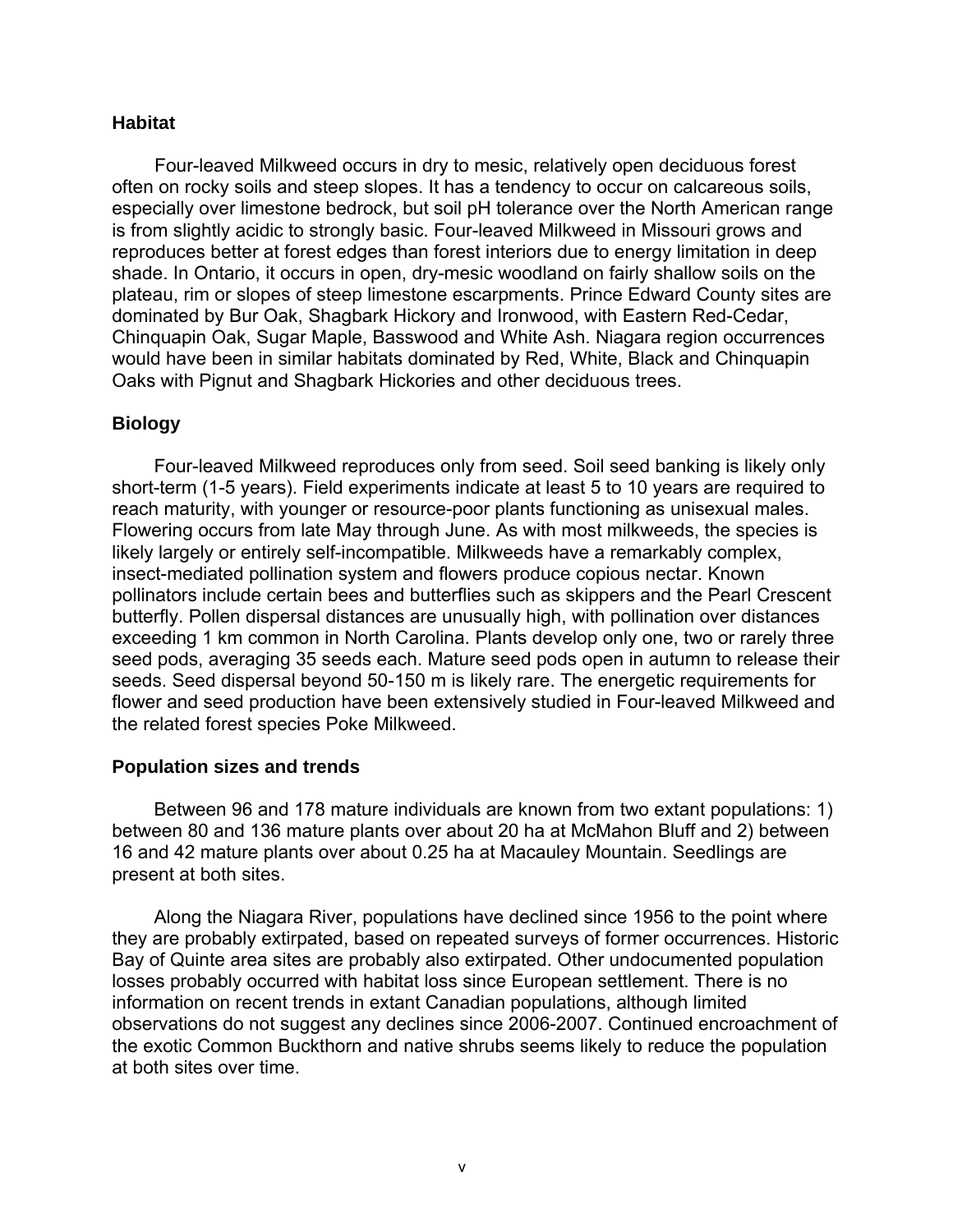#### **Limiting factors and threats**

Four-leaved Milkweed was likely always rare and local in Ontario, but massive habitat loss and fragmentation since European settlement now limits the species' future prospects. The habitat in which the species occurs falls into the Bur Oak – Shagbark Hickory – Big Bluestem community ranked critically imperiled for Ontario.

Major threats to Four-leaved Milkweed are: 1) habitat conversion – a developer proposing development on over 73% of the Canadian population has now (August 2009) sold the McMahon Bluff property, but future development of the site remains a threat; 2) habitat degradation (excessive shading) caused by the exotic Common Buckthorn and by native shrubs and trees, associated with loss of pre-settlement fire regime; 3) the invasive exotic herb Pale Swallow-wort, although not yet at known sites, is rapidly expanding in the vicinity of known sites and presents a significant threat within the next 10 to 30 years. Potential threats of unknown or lesser magnitude are: the small, isolated population and small area of occupancy at the Macauley Mountain site leading to inbreeding and risk of stochastic loss and ATV use at the McMahon Bluff site, which is presently not a problem but could become problematic if intensified.

## **Special significance of the species**

Four-leaved Milkweed is biogeographically interesting as one of a small suite of species with a strong southern affiliation occurring at both the eastern and western ends of Lake Ontario. It occurs in a critically imperiled habitat with two other nationally imperiled species [the sedges *Carex mesochorea* and *Carex bicknellii*]. As a disjunct at its northern limit, it may harbour unusual genetic variation for the species.

## **Existing protection**

Four-leaved Milkweed is globally secure but critically imperiled in Canada and Ontario. The species is potentially extirpated in Delaware, critically imperiled in Rhode Island and Kansas, imperiled in New Hampshire and sensitive in Iowa and Vermont. It has a state-level Threatened status in New Hampshire and Rhode Island and is not ranked or secure in 20 other American states.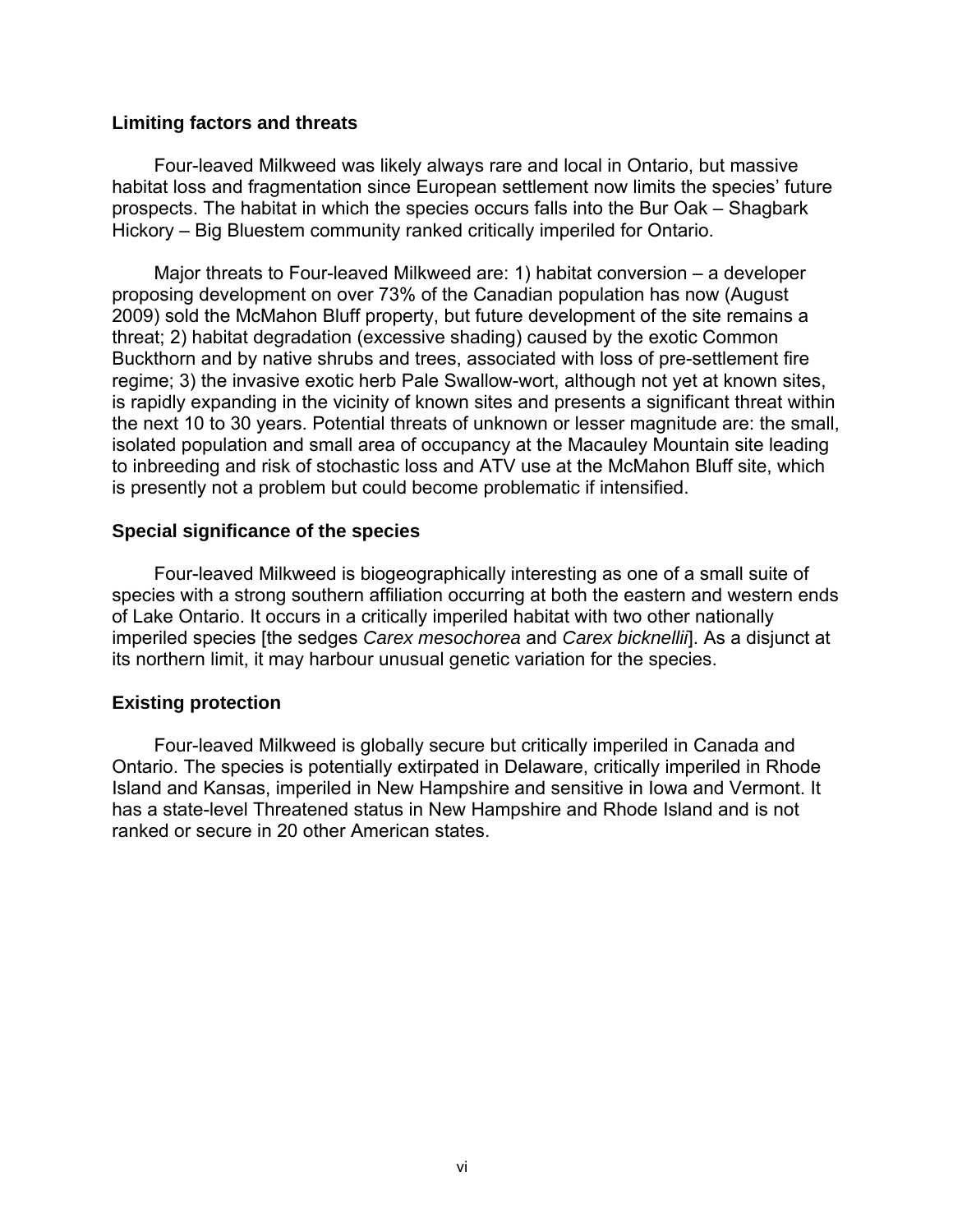## **TECHNICAL SUMMARY**

*Asclepias quadrifolia*  Range of Occurrence in Canada: Ontario

asclépiade à quatre feuilles

#### **Demographic Information**

| Generation time (usually average age of parents in the population; indicate if<br>another method of estimating generation time indicated in the IUCN<br>guidelines(2008) is being used)                                            | $\sim$ 7 to 10+ years,<br>based on 5-10 years<br>to first reproduction in<br>published report     |
|------------------------------------------------------------------------------------------------------------------------------------------------------------------------------------------------------------------------------------|---------------------------------------------------------------------------------------------------|
| Is there an [observed, inferred, or projected] continuing decline in number of<br>mature individuals?<br>This is inferred based on suspected ongoing canopy closure.                                                               | Yes                                                                                               |
| Estimated percent of continuing decline in total number of mature individuals<br>within [5 years or 2 generations]                                                                                                                 | % historic decline<br>unknown;<br>% recent decline<br>unknown but likely due<br>to canopy closure |
| [Observed, estimated, inferred, or suspected] percent [reduction or increase]<br>in total number of mature individuals over the last [10 years, or 3<br>generations].                                                              | % historic decline<br>unknown:<br>% recent decline<br>unknown but likely due<br>to canopy closure |
| [Projected or suspected] percent [reduction or increase] in total number of<br>mature individuals over the next [10 years, or 3 generations].                                                                                      | Future declines likely<br>from canopy closure<br>by exotic & native<br>shrubs                     |
| [Observed, estimated, inferred, or suspected] percent [reduction or increase]<br>in total number of mature individuals over any [10 years, or 3 generations]<br>period, over a time period including both the past and the future. | % unknown but recent<br>and ongoing decline<br>likely from canopy<br>closure                      |
| Are the causes of the decline clearly reversible and understood and ceased?                                                                                                                                                        | Canopy closure<br>understood, ongoing<br>and reversible only<br>with intensive<br>management      |
| Are there extreme fluctuations in number of mature individuals?                                                                                                                                                                    | <b>No</b>                                                                                         |

#### **Extent and Occupancy Information**

| Estimated extent of occurrence                                                 | $8 \text{ km}^2$                |
|--------------------------------------------------------------------------------|---------------------------------|
| Index of area of occupancy (IAO)                                               |                                 |
| (Always report 2x2 grid value; other values may also be listed if they are     | 8 km <sup>2</sup> (2x2 km grid) |
| clearly indicated (e.g., 1x1 grid, biological AO)).                            |                                 |
| Is the total population severely fragmented?                                   | Likely                          |
| The two populations are separated by about 9 km which is likely greater than   |                                 |
| the dispersal distance of pollen or seeds within one generation. The two       |                                 |
| small populations are questionably viable.                                     |                                 |
| Number of "locations""                                                         | 2                               |
| Is there an [observed, inferred, or projected] continuing decline in extent of | Historic decline; may           |
| occurrence?                                                                    | now be stable                   |

<sup>∗</sup> See definition of location.

 $\overline{a}$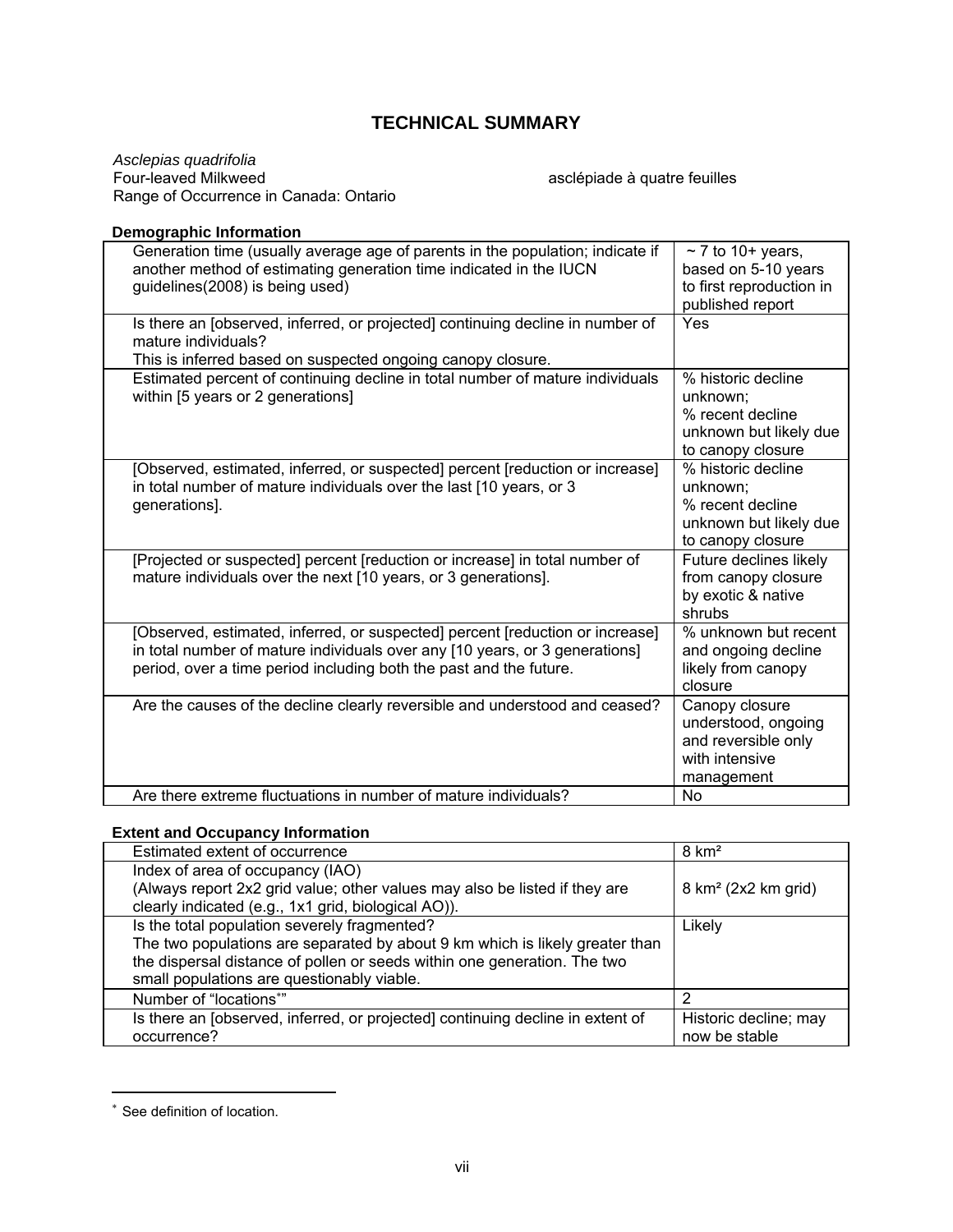| Is there an [observed, inferred, or projected] continuing decline in index of<br>area of occupancy?                                                                                                   | Unknown but possible<br>if site development<br>does occur at the<br><b>McMahon Bluff</b><br>location |
|-------------------------------------------------------------------------------------------------------------------------------------------------------------------------------------------------------|------------------------------------------------------------------------------------------------------|
| Is there an <i>[observed, inferred, or projected]</i> continuing decline in number of<br>populations?                                                                                                 | Unknown                                                                                              |
| Is there an [observed, inferred, or projected] continuing decline in number of<br>locations?                                                                                                          | Historic decline; may<br>now be stable                                                               |
| Is there an [observed, inferred, or projected] continuing decline in [area,<br>extent and/or quality] of habitat?<br>Decline in quality is inferred based on suspected ongoing shrub<br>encroachment. | Decline in quality                                                                                   |
| Are there extreme fluctuations in number of populations?                                                                                                                                              | N <sub>o</sub>                                                                                       |
| Are there extreme fluctuations in number of locations <sup>*</sup> ?                                                                                                                                  | No.                                                                                                  |
| Are there extreme fluctuations in extent of occurrence?                                                                                                                                               | N <sub>o</sub>                                                                                       |
| Are there extreme fluctuations in index of area of occupancy?                                                                                                                                         | No                                                                                                   |

#### **Number of Mature Individuals (in each population)**

| <b>Population</b>                                                           | N Mature Individuals |
|-----------------------------------------------------------------------------|----------------------|
| McMahon Bluff - 80 flowering, 52 vegetative (some likely mature), 4 unknown | 80-136               |
| Macauley Mountain – 16 flowering, 26 vegetative (some likely mature)        | 16-42                |
| Total                                                                       | 96-178               |

#### **Quantitative Analysis**

| Probability of extinction in the wild is at least [20% within 20 years or 5 | None available |
|-----------------------------------------------------------------------------|----------------|
| generations, or 10% within 100 years].                                      |                |

#### **Threats (actual or imminent, to populations or habitats)**

1. Habitat degradation and loss from residential, quarry, winery or other development.

- 2. Reduced light levels caused by shrub encroachment and canopy closure associated with lack of wildfire and the exotic Common Buckthorn.
- 3. Competition from exotic herbs, especially Pale Swallow-wort and Garlic Mustard. Exotics are a potential future threat at extant sites, and a contributing factor to extirpation in Niagara area.
- 4. Small population size and area potentially causing inbreeding depression and increasing the threat of stochastic loss.

#### **Rescue Effect (immigration from outside Canada)**

| Status of outside population(s)?                                                                 |                    |
|--------------------------------------------------------------------------------------------------|--------------------|
| USA: Globally secure (G5), nearest populations (New York) are secure statewide (S5) but uncommon |                    |
| to rare near Canadian border.                                                                    |                    |
| Is immigration known or possible?                                                                | Not known and      |
|                                                                                                  | unlikely           |
| Would immigrants be adapted to survive in Canada?                                                | Likely yes         |
| Is there sufficient habitat for immigrants in Canada?                                            | Yes                |
| Is rescue from outside populations likely?                                                       | No – very unlikely |

 $\overline{a}$ 

See definition of location.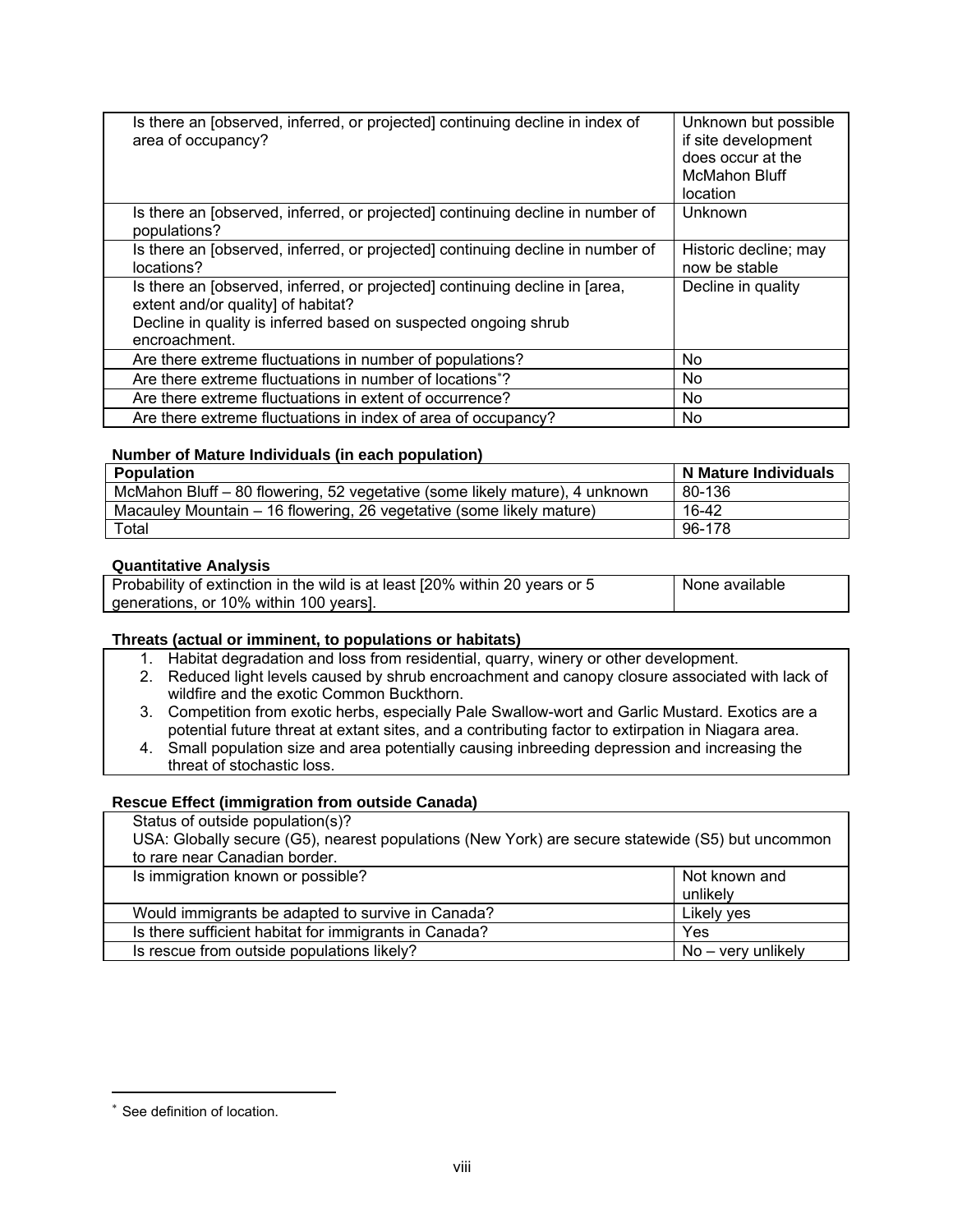COSEWIC: Endangered (April 2010)

#### **Status and Reasons for Designation**

| Status:                                                                                             | Alpha-numeric code:                |  |
|-----------------------------------------------------------------------------------------------------|------------------------------------|--|
| Endangered                                                                                          | B1ab(iii,v)+2ab(iii,v); C2a(i); D1 |  |
| <b>Reasons for designation:</b>                                                                     |                                    |  |
| Only two small extant populations are known in Canada at the eastern end of Lake Ontario, each with |                                    |  |

very low numbers of individuals. Historic populations within the Niagara Falls region are believed extirpated. Extant populations are in very rare limestone deciduous woodland communities where plants are at risk from shading by invasive Common Buckthorn shrubs and from native shrubs and trees expanding in the absence of ground fires. Residential development is a potential threat at the largest site. Future development on this site remains a reasonable possibility.

#### **Applicability of Criteria**

**Criterion A** (Decline in Total Number of Mature Individuals):

Not applicable.

**Criterion B** (Small Distribution Range and Decline or Fluctuation):

Meets Endangered B1ab(iii,v)+2ab(iii,v) based on very small EO and IAO and presence at only two locations with a continuing decline inferred in the quality of habitat due to the spread of invasive species, especially Common Buckthorn, and an inferred decline in the number of mature individuals.

**Criterion C** (Small and Declining Number of Mature Individuals):

Meets Endangered under C2a(i) based on an inferred future decline in mature individuals that will continue with the spread of major invasive exotics at the sites; neither of the two populations has >250 mature individuals.

**Criterion D** (Very Small Population or Restricted Distribution):

Meets Endangered D1 with a total of <250 mature individuals.

**Criterion E** (Quantitative Analysis):

None available.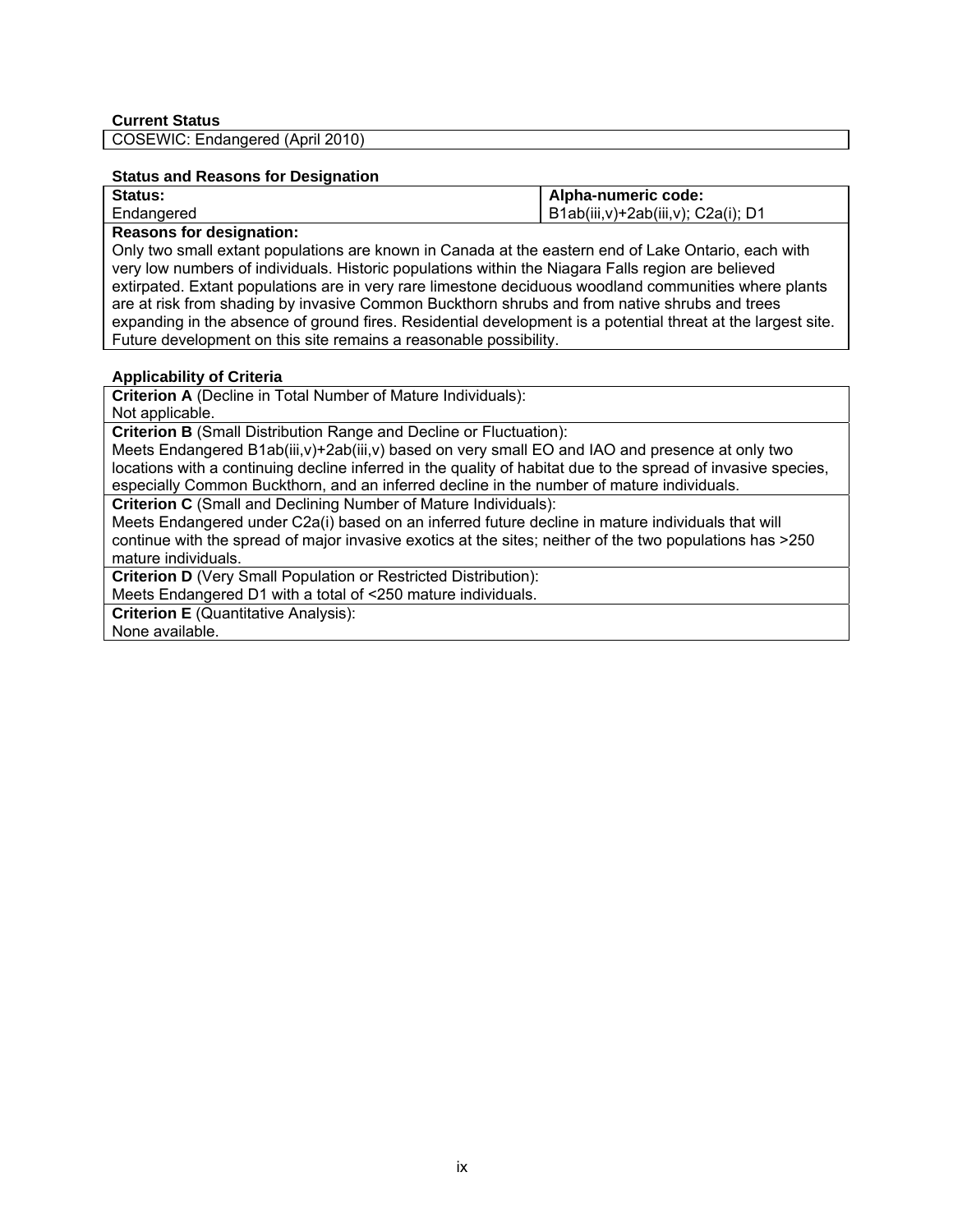

#### **COSEWIC HISTORY**

The Committee on the Status of Endangered Wildlife in Canada (COSEWIC) was created in 1977 as a result of a recommendation at the Federal-Provincial Wildlife Conference held in 1976. It arose from the need for a single, official, scientifically sound, national listing of wildlife species at risk. In 1978, COSEWIC designated its first species and produced its first list of Canadian species at risk. Species designated at meetings of the full committee are added to the list. On June 5, 2003, the *Species at Risk Act* (SARA) was proclaimed. SARA establishes COSEWIC as an advisory body ensuring that species will continue to be assessed under a rigorous and independent scientific process.

#### **COSEWIC MANDATE**

The Committee on the Status of Endangered Wildlife in Canada (COSEWIC) assesses the national status of wild species, subspecies, varieties, or other designatable units that are considered to be at risk in Canada. Designations are made on native species for the following taxonomic groups: mammals, birds, reptiles, amphibians, fishes, arthropods, molluscs, vascular plants, mosses, and lichens.

#### **COSEWIC MEMBERSHIP**

COSEWIC comprises members from each provincial and territorial government wildlife agency, four federal entities (Canadian Wildlife Service, Parks Canada Agency, Department of Fisheries and Oceans, and the Federal Biodiversity Information Partnership, chaired by the Canadian Museum of Nature), three non-government science members and the co-chairs of the species specialist subcommittees and the Aboriginal Traditional Knowledge subcommittee. The Committee meets to consider status reports on candidate species.

#### **DEFINITIONS (2010)**

| <b>Wildlife Species</b> | A species, subspecies, variety, or geographically or genetically distinct population of animal,<br>plant or other organism, other than a bacterium or virus, that is wild by nature and is either<br>native to Canada or has extended its range into Canada without human intervention and<br>has been present in Canada for at least 50 years. |
|-------------------------|-------------------------------------------------------------------------------------------------------------------------------------------------------------------------------------------------------------------------------------------------------------------------------------------------------------------------------------------------|
| Extinct $(X)$           | A wildlife species that no longer exists.                                                                                                                                                                                                                                                                                                       |
| Extirpated (XT)         | A wildlife species no longer existing in the wild in Canada, but occurring elsewhere.                                                                                                                                                                                                                                                           |
| Endangered (E)          | A wildlife species facing imminent extirpation or extinction.                                                                                                                                                                                                                                                                                   |
| Threatened (T)          | A wildlife species likely to become endangered if limiting factors are not reversed.                                                                                                                                                                                                                                                            |
| Special Concern (SC)*   | A wildlife species that may become a threatened or an endangered species because of a<br>combination of biological characteristics and identified threats.                                                                                                                                                                                      |
| Not at Risk (NAR)**     | A wildlife species that has been evaluated and found to be not at risk of extinction given the<br>current circumstances.                                                                                                                                                                                                                        |
| Data Deficient (DD)***  | A category that applies when the available information is insufficient (a) to resolve a<br>species' eligibility for assessment or (b) to permit an assessment of the species' risk of<br>extinction.                                                                                                                                            |

- Formerly described as "Vulnerable" from 1990 to 1999, or "Rare" prior to 1990.
- Formerly described as "Not In Any Category", or "No Designation Required."
- \*\*\* Formerly described as "Indeterminate" from 1994 to 1999 or "ISIBD" (insufficient scientific information on which to base a designation) prior to 1994. Definition of the (DD) category revised in 2006.



Environnement Canada Service canadien de la faune



The Canadian Wildlife Service, Environment Canada, provides full administrative and financial support to the COSEWIC Secretariat.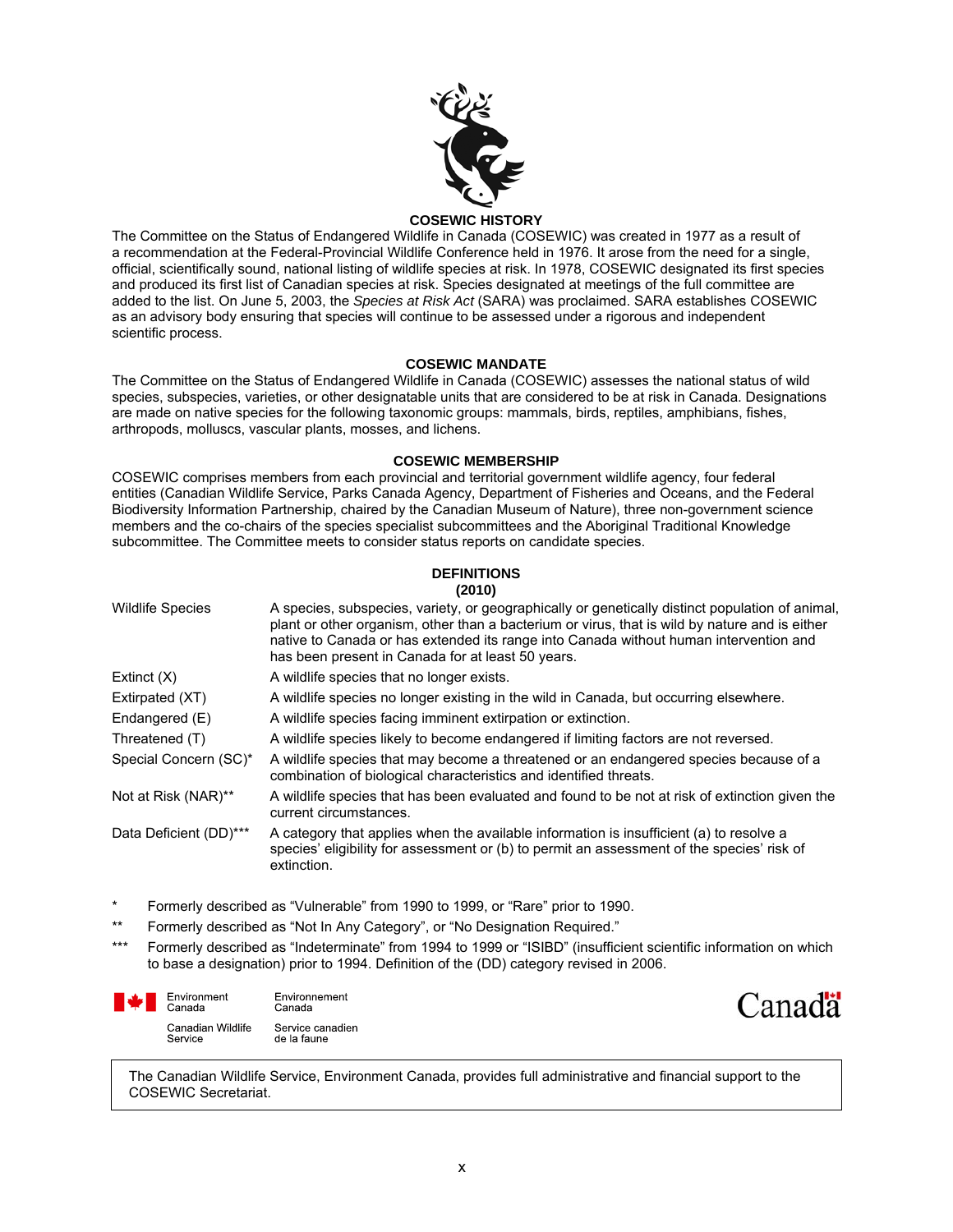# **COSEWIC Status Report**

on the

# **Four-leaved Milkweed**  *Asclepias quadrifolia*

**in Canada** 

2010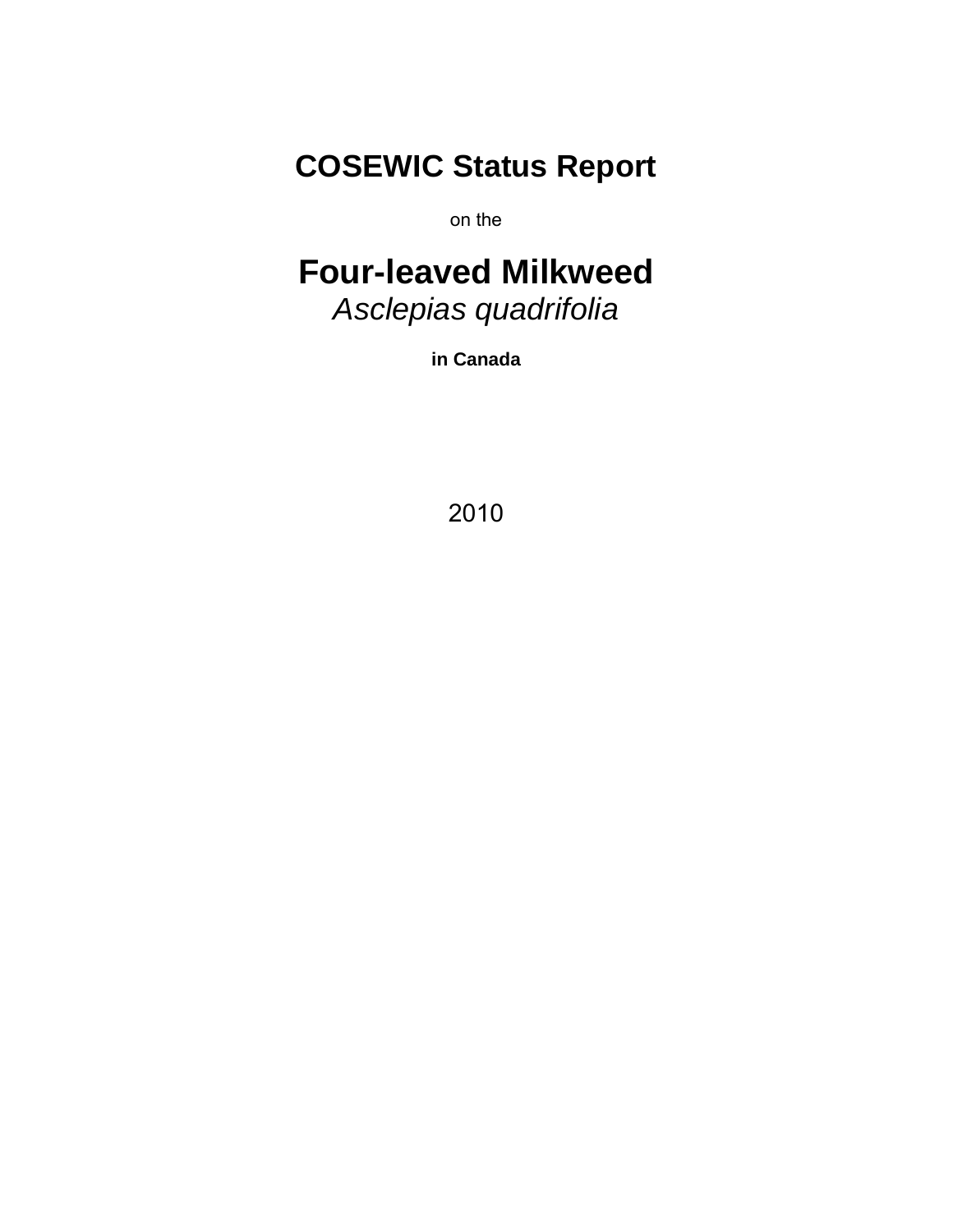## **TABLE OF CONTENTS**

| SPECIAL SIGNIFICANCE OF THE SPECIES                  |  |
|------------------------------------------------------|--|
| EXISTING PROTECTION OR OTHER STATUS DESIGNATIONS  31 |  |
|                                                      |  |
|                                                      |  |
|                                                      |  |
|                                                      |  |
|                                                      |  |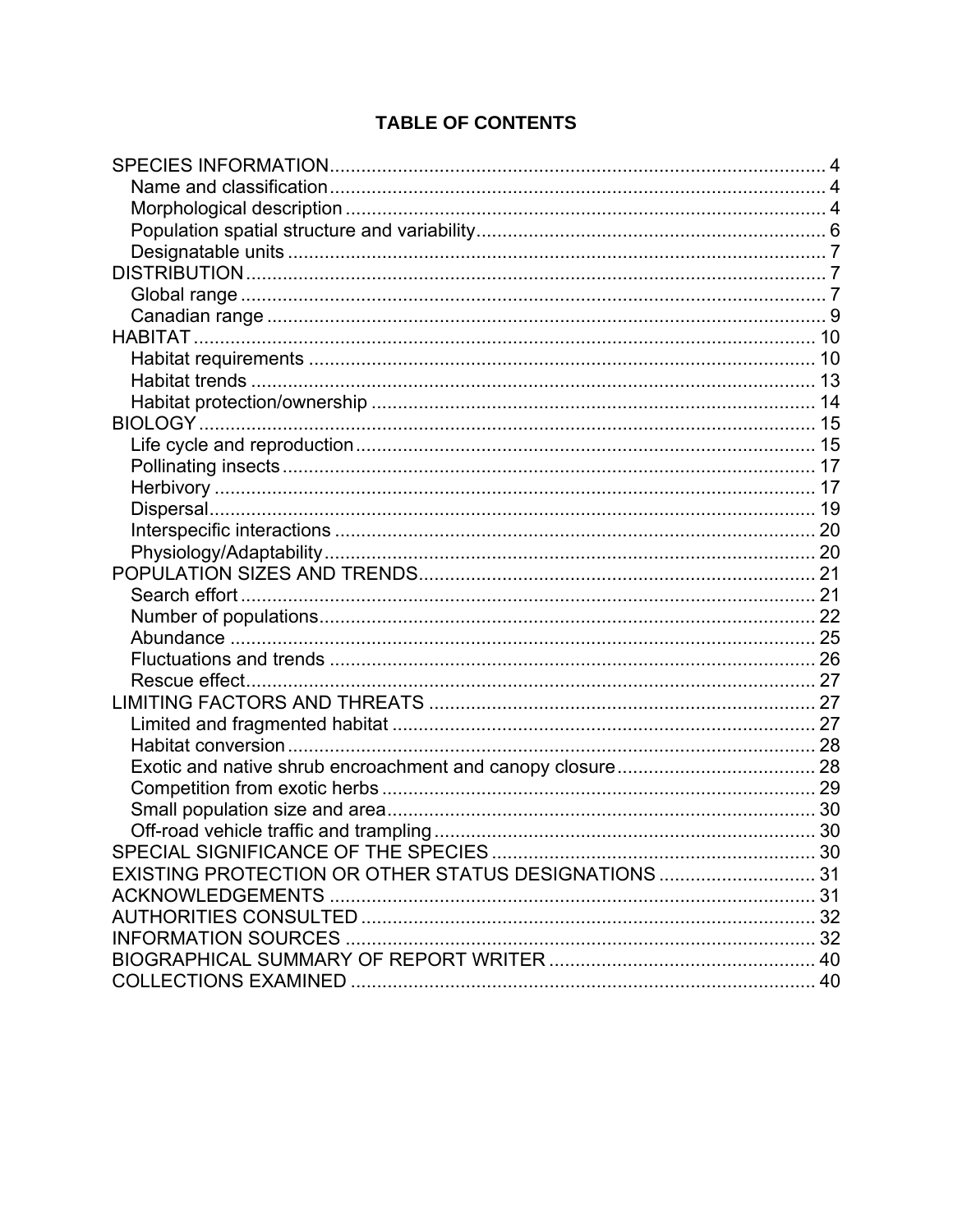# **List of Figures**

|                       | Figure 1. Four-leaved Milkweed (Asclepias quadrifolia) in flower at McMahon                                                               |
|-----------------------|-------------------------------------------------------------------------------------------------------------------------------------------|
|                       | Figure 2. Range of Four-Leaved Milkweed (Asclepias quadrifolia) by county for the                                                         |
|                       | Figure 3. Canadian occurrences of Four-leaved Milkweed (Asclepias quadrifolia)  10                                                        |
| <b>List of Tables</b> |                                                                                                                                           |
|                       | Table 1. Four-leaved Milkweed (Asclepias quadrifolia) state and provincial S-ranks.  8                                                    |
|                       | Table 2. Summary of Four-leaved Milkweed habitat information communicated to<br>Sean Blaney from American botanists, plus that of Chaplin |
|                       |                                                                                                                                           |
|                       | Table 3. Canadian records of Four-leaved Milkweed (Asclepias quadrifolia).  23                                                            |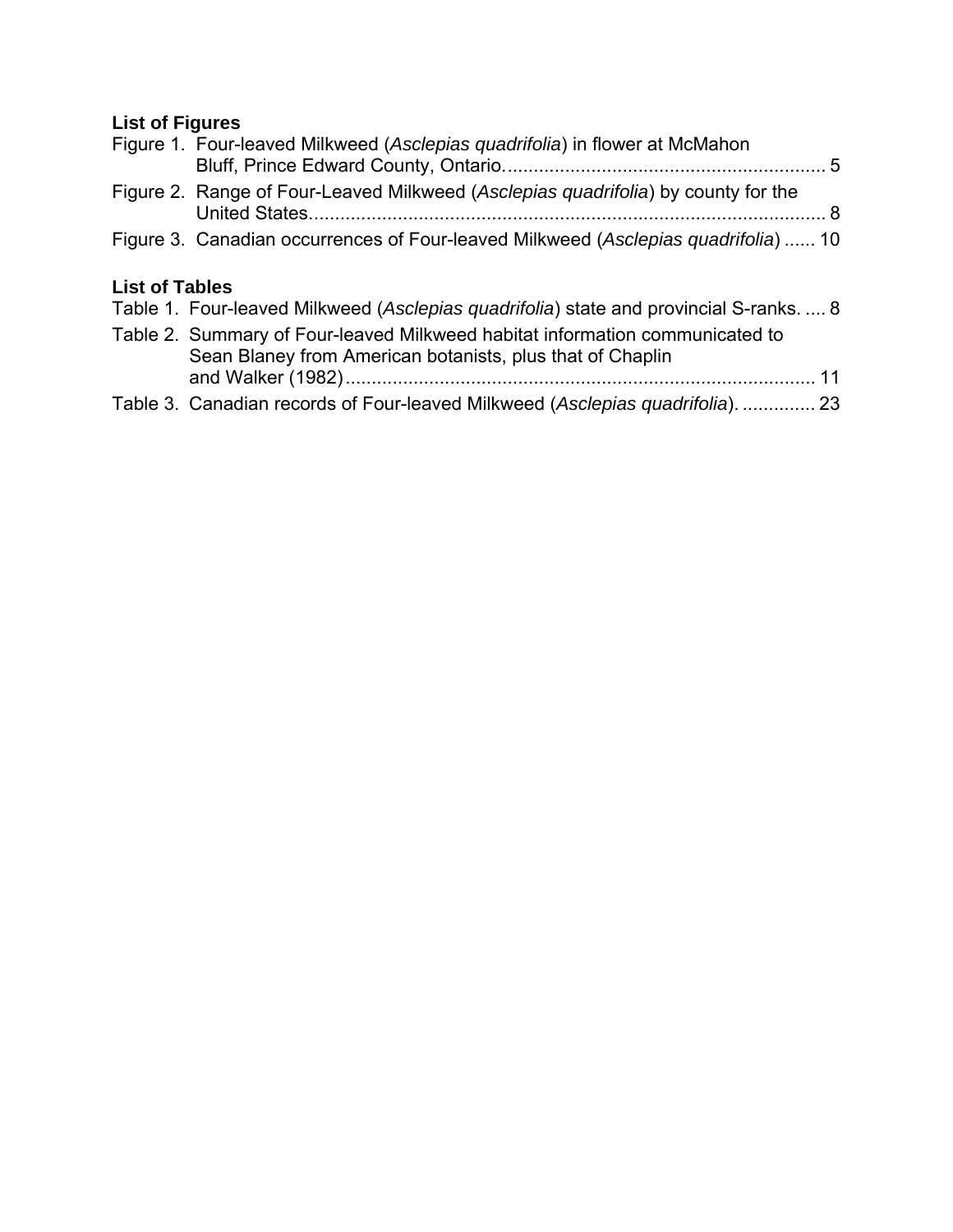#### **SPECIES INFORMATION**

#### **Name and classification**

| Scientific name:          | Asclepias quadrifolia Jacq.     |
|---------------------------|---------------------------------|
| Synonyms:                 | none                            |
| English vernacular names: | Four-Leaved Milkweed            |
| French vernacular names:  | asclépiade à quatre feuilles    |
| Family:                   | Asclepiadaceae, milkweed family |
| Major plant group:        | Eudicot flowering plant         |

Four-Leaved Milkweed (*Asclepias quadrifolia*) is a member of the milkweed family Asclepiadaceae and one of 72 native *Asclepias* species in the United States and Canada (Kartesz 2008) and about 150 species in the New World (Agrawal *et al*. 2008). There has never been any dispute regarding the status of Four-Leaved Milkweed as a distinct species. The species is named for its leaves, in which the internodes between two pairs of opposite leaves in the middle of the stem are reduced to the point that leaves appear to be in a whorl of four (Woodson 1954).

Woodson (1954) placed Four-leaved Milkweed in the large (50 species) subgenus Asclepias which he divided into six series. He placed Four-leaved Milkweed in the series Syriacae that included the Canadian species Common Milkweed (*A. syriaca*) and Oval-leaved Milkweed (*A. ovalifolia*) along with eight others. Recent analysis of chloroplast DNA (Agrawal *et al*. 2008) for 51 *Asclepias* species produced a phylogenetic tree differing somewhat from Woodson's (1954) series, placing Four-leaved Milkweed as most closely related to Poke Milkweed (*A. exaltata*) within a clade of three species including the Canadian *A. syriaca* and *A. tuberosa*.

#### **Morphological description**

Four-leaved Milkweed (Figure 1) is an erect herbaceous perennial that is one of the smaller North American milkweeds. Typically a single unbranched stem arises 30 to 80 cm tall (average flowering plant about 40 cm, Chaplin and Walker 1982) from a tough, perennial root crown. The leaves are 4 to 12 cm long by 2 to 5 cm wide, elliptic, untoothed and have an opposite, decussate arrangement (alternating pairs oriented at 90 degrees to one another). Two pairs of leaves near the top of mature plants are separated by a short internode and appear four-whorled. Flowers are arranged in one to four umbels of 3 to 5 cm across, arising from the upper nodes. Umbels are composed of (3) 10 to 25 (33), mean 15.9, white to pinkish-white flowers (Chaplin and Walker 1982). Individual flowers of Four-leaved Milkweed are similar to other *Asclepias* species in size (about 1.2 cm long) and structure, being composed of five reflexed petals united with highly modified stamens that largely hide the female structures. The complex and highly specialized morphology and pollination biology of *Asclepias* are described in Wyatt and Broyles (1994), and in less detail for Four-leaved Milkweed in Chaplin and Walker (1982). Only one or two (rarely three) flowers per plant mature into follicles (seed pods)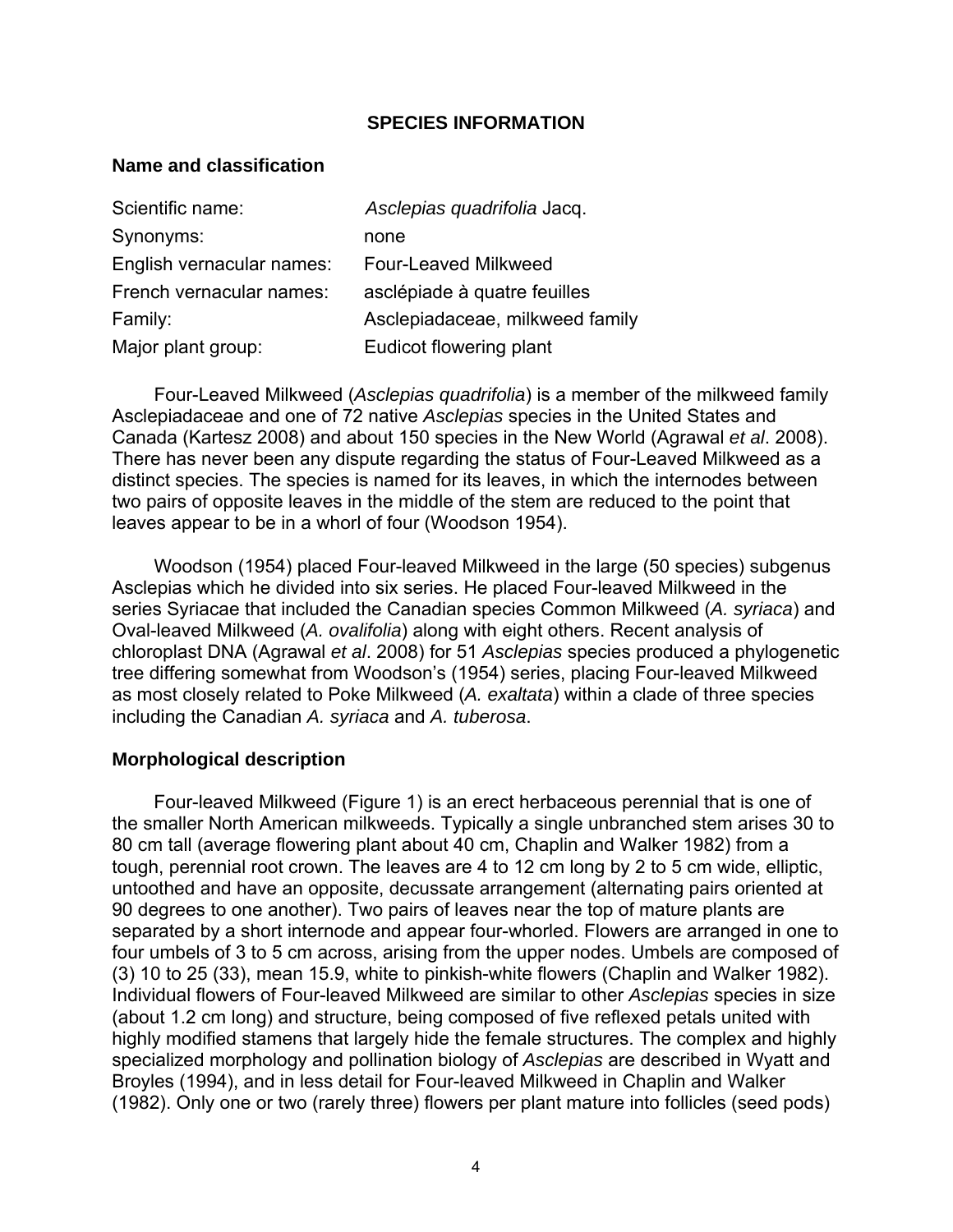which are erect, long and thin (8 to 11 cm long and about 1 cm wide), containing 20 to 35 or seeds (Chaplin and Walker 1982). Seeds are brown, flattened and winged, about 6 mm by 4 mm and tear-drop shaped, with a dense coma of long, silky white hairs at the top that create buoyancy to aid in wind dispersal.



Figure 1. Four-leaved Milkweed (*Asclepias quadrifolia*) in flower at McMahon Bluff, Prince Edward County, Ontario (photo by Sean Blaney).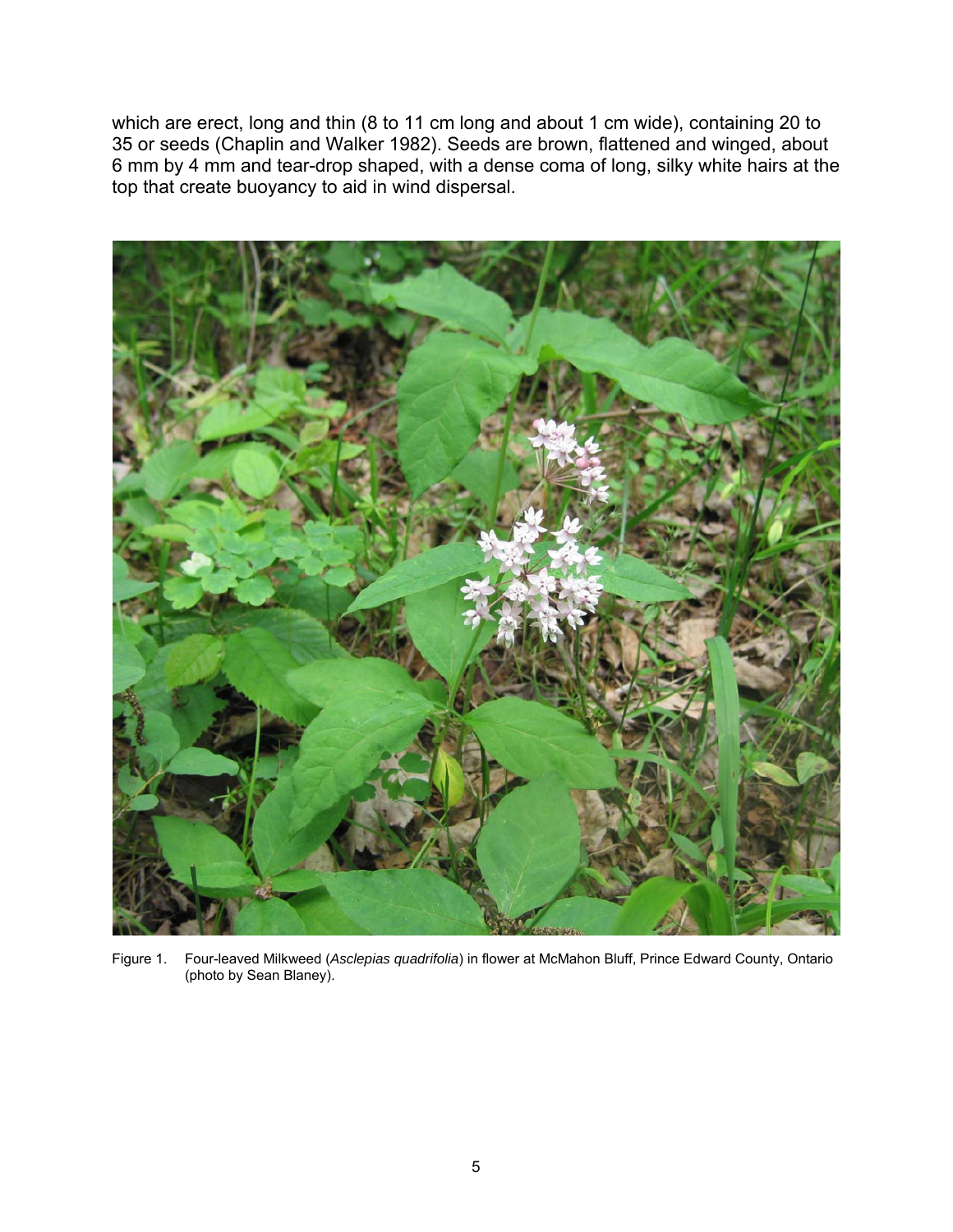The false four-whorled leaf arrangement of Four-leaved Milkweed distinguishes it from all other Ontario *Asclepias*, but small, immature plants lacking this feature could be easily confused with *A. exaltata*, the only other milkweed sharing the upland forest habitat of Four-leaved Milkweed within its Ontario range. The abundant and widespread Common Milkweed (*A. syriaca*) typically occurs in more open areas but could share forest edge or semi-open woodland habitats with Four-leaved Milkweed. Common Milkweed is typically taller, with broader, more blunt-ended leaves, stouter stems, larger umbels of around 100 pink flowers and shorter, stouter seed pods with a warty, not smooth, outer surface.

#### **Population spatial structure and variability**

No chromosome count for Four-leaved Milkweed has been published, but Moore (1946) reported all milkweeds to have an isoploid chromosome count of n=11. Mark Fishbein has analyzed three non-coding regions of chloroplast DNA for almost all New World *Asclepias* to create a complete phylogeny that is not yet completely published. The most complete published phylogeny from this work is in Agrawal *et al*. (2008), which involves 51 *Asclepias* species. It places Four-leaved Milkweed as most closely related to Poke Milkweed (*A. exaltata*) and to a clade including *A. syriaca*, *A. tuberosa* and *A. obovata*. The chloroplast DNA sequences from a single individual of Four-leaved Milkweed are documented in GenBank (Agrawal *et al*. 2008, GenBank 2009).

Broyles *et al*. (1994) reported levels of gene flow between adjacent populations significantly higher than is typical for forest herbs in an allozyme study of *Asclepias exaltata* in the southern Appalachians, where it is common and populations are typically separated by 500 to 1000 m. They attributed this to the wind-dispersed seeds and durable insect-dispersed pollinia. Broyles (1998) also found that allozyme variation in *A. exaltata* was significantly reduced in northern parts of the range colonized postglacially compared to populations within the Pleistocene refugium in the southern Appalachians. Northern populations, however, still had relatively high allozyme diversity and low population differentiation for a long-lived herbaceous perennial. *A. exaltata* is closely related and ecologically similar to Four-leaved Milkweed, and potential gene flow and patterns of genetic diversity could be expected to be similar in Four-leaved Milkweed.

The only documented hybrid involving Four-leaved Milkweed is an *A. exaltata* x *quadrifolia* cross, confirmed by flavonoid analysis, from Clay County, North Carolina (Wyatt and Hunt 1991). Although hybridization is generally rare in milkweeds (Kephart *et al*. 1988, Wyatt and Hunt 1991), *Asclepias syriaca* would likely also be capable of crossing with *A. quadrifolia* given that it is closely related, widespread and also hybridizes with *A. exaltata* (Wyatt and Hunt 1991). The later flowering time and more open habitats of *A. syriaca* would, however, generally provide barriers to *A. quadrifolia* x *syriaca* hybridization.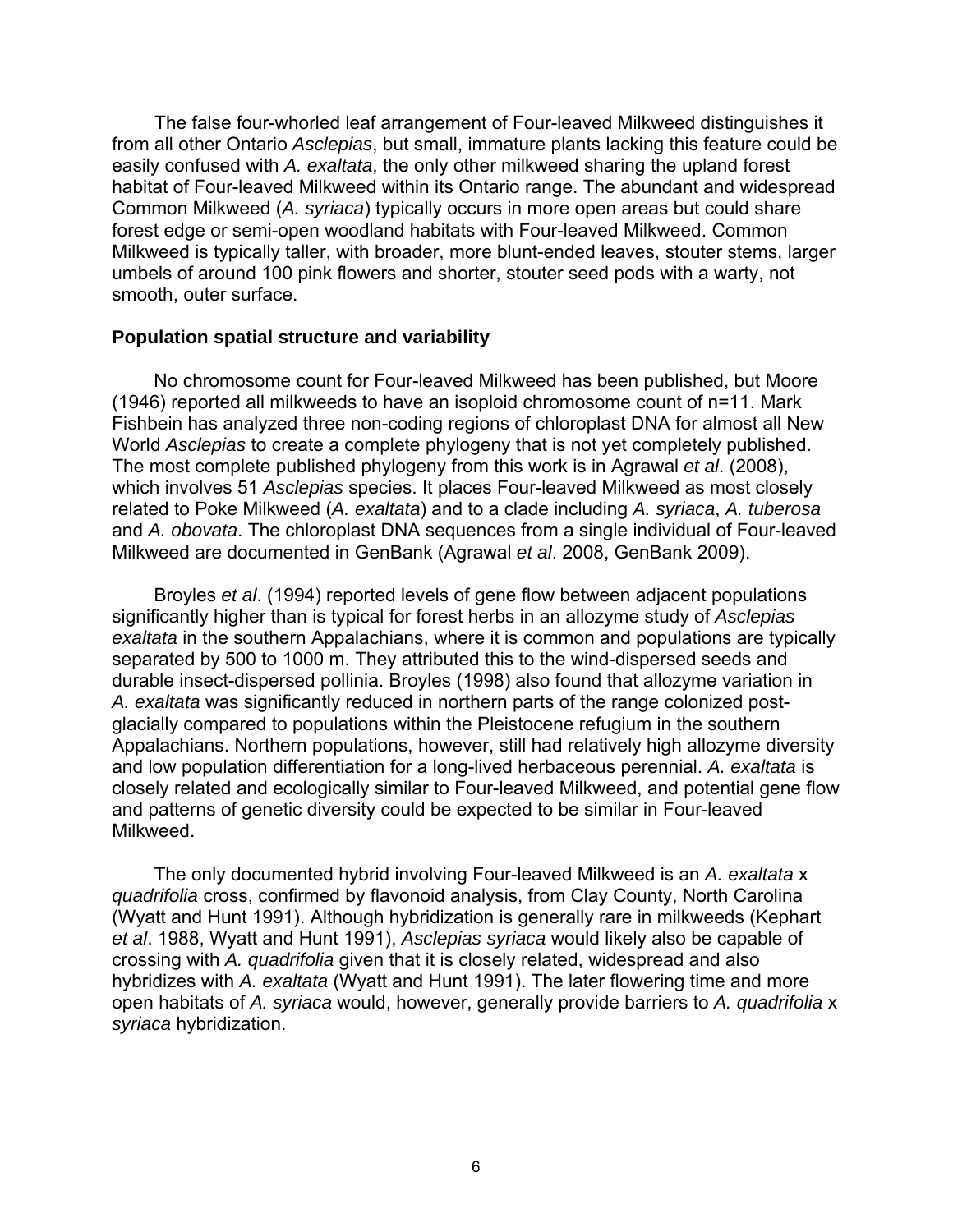#### **Designatable units**

The Niagara and Prince Edward County areas of occurrence are separated by 190 km but there is no genetic information on Canadian or New York populations available to either justify or argue against separating the Canadian occurrences into two designatable units. The discontinuous distribution along the south shore of Lake Ontario between the Niagara and Prince Edward County occurrences (New York Flora Atlas 2008) and the 70 km disjunction across Lake Ontario between New York and Prince Edward County records both suggest thorough isolation of Prince Edward County and former Niagara populations. The two areas of occurrence are, however, considered a single designatable unit in this report because they are both within the Great Lakes Plains COSEWIC National Ecological Area.

#### **DISTRIBUTION**

#### **Global range**

In North America, Four-Leaved Milkweed is almost completely restricted to the eastern United States, where it occurs in two disjunct regions, separated by a 150 km to 400 km wide zone of almost complete absence in the Mississippi River valley (Figure 2). Woodson (1954) attributes this near absence to colonization from separate glacial refugia and to generally unsuitable prairie and lowland soils where dry, rocky woodland does not occur. The western (Ozarkian – Woodson 1954) region of occurrence extends from eastern Oklahoma and western Arkansas northward through Missouri, extreme southeast Kansas, western Illinois and eastern Iowa. The southern boundary of the larger eastern (Appalachian – Woodson 1954) region of occurrence is in the northern parts of Alabama, Georgia and South Carolina in the Appalachian Mountains. From there, Four-leaved Milkweed extends north to eastern Indiana, to Lake Erie and Lake Ontario in Ohio, Pennsylvania and New York, to the Champlain Valley of New York and Vermont and to southern New Hampshire. Four-leaved Milkweed just extends into Canada in southern Ontario at the eastern and western ends of Lake Ontario. Fourleaved Milkweed has been reported for Mississippi (McCook and Kartesz 2000, Kartesz 2008), but the record on which both reports are based is considered unconfirmed (L. McCook pers. comm. 2008 and H. Sullivan pers. comm. 2008). Table 1 gives the conservation status in each jurisdiction in which Four-leaved Milkweed is known.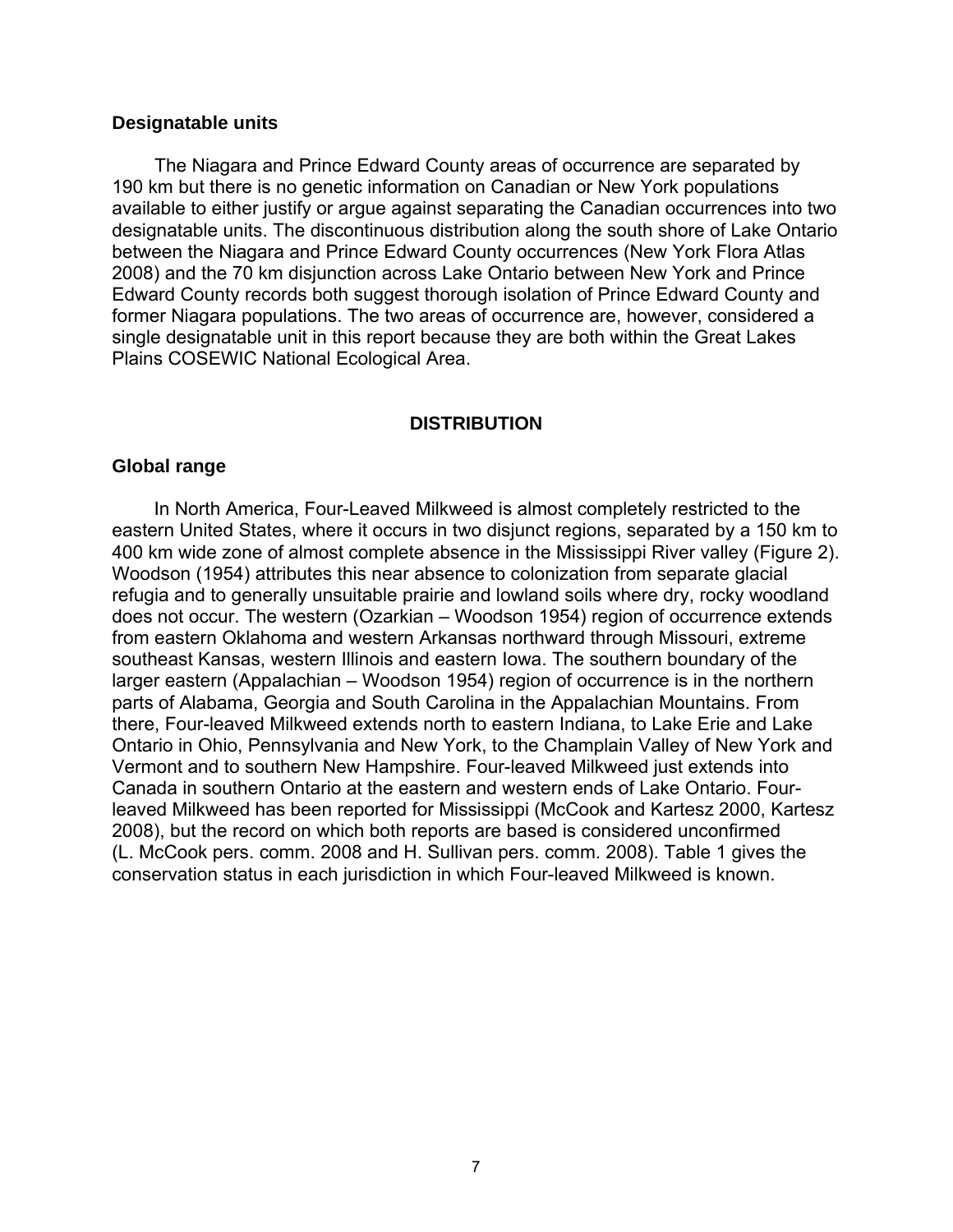

Figure 2. Range of Four-Leaved Milkweed (*Asclepias quadrifolia*) by county for the United States (modified from Kartesz 2008, used with permission), with Canadian occurrences indicated by dots. Thick-bordered dots are historic occurrences and unbordered dots are extant occurrences, with the two extant occurrences appearing as a single dot because of their proximity.

| Country                                                        | <b>State / Province</b> | S-rank         | <b>State / Province Designation</b> |
|----------------------------------------------------------------|-------------------------|----------------|-------------------------------------|
| Canada                                                         | Ontario                 | S <sub>1</sub> |                                     |
| <b>United States</b>                                           | Arkansas                | <b>SNR</b>     |                                     |
|                                                                | Connecticut             | <b>SNR</b>     |                                     |
|                                                                | Delaware                | SH             |                                     |
|                                                                | Georgia                 | <b>SNR</b>     |                                     |
|                                                                | <b>Illinois</b>         | <b>SNR</b>     |                                     |
|                                                                | Indiana                 | <b>SNR</b>     |                                     |
| lowa<br>Kansas<br>Kentucky<br>Maryland<br><b>Massachusetts</b> |                         | S3             |                                     |
|                                                                |                         | S1             |                                     |
|                                                                |                         | S4             |                                     |
|                                                                |                         | <b>SNR</b>     |                                     |
|                                                                | <b>SNR</b>              |                |                                     |

| Table 1. Four-leaved Milkweed (Asclepias quadrifolia) state and provincial S-ranks       |
|------------------------------------------------------------------------------------------|
| (NatureServe Explorer 2008 and verified on each jurisdictional heritage program website) |
| with state and provincial status designations (from jurisdictional heritage program      |
| websites, May 2008).                                                                     |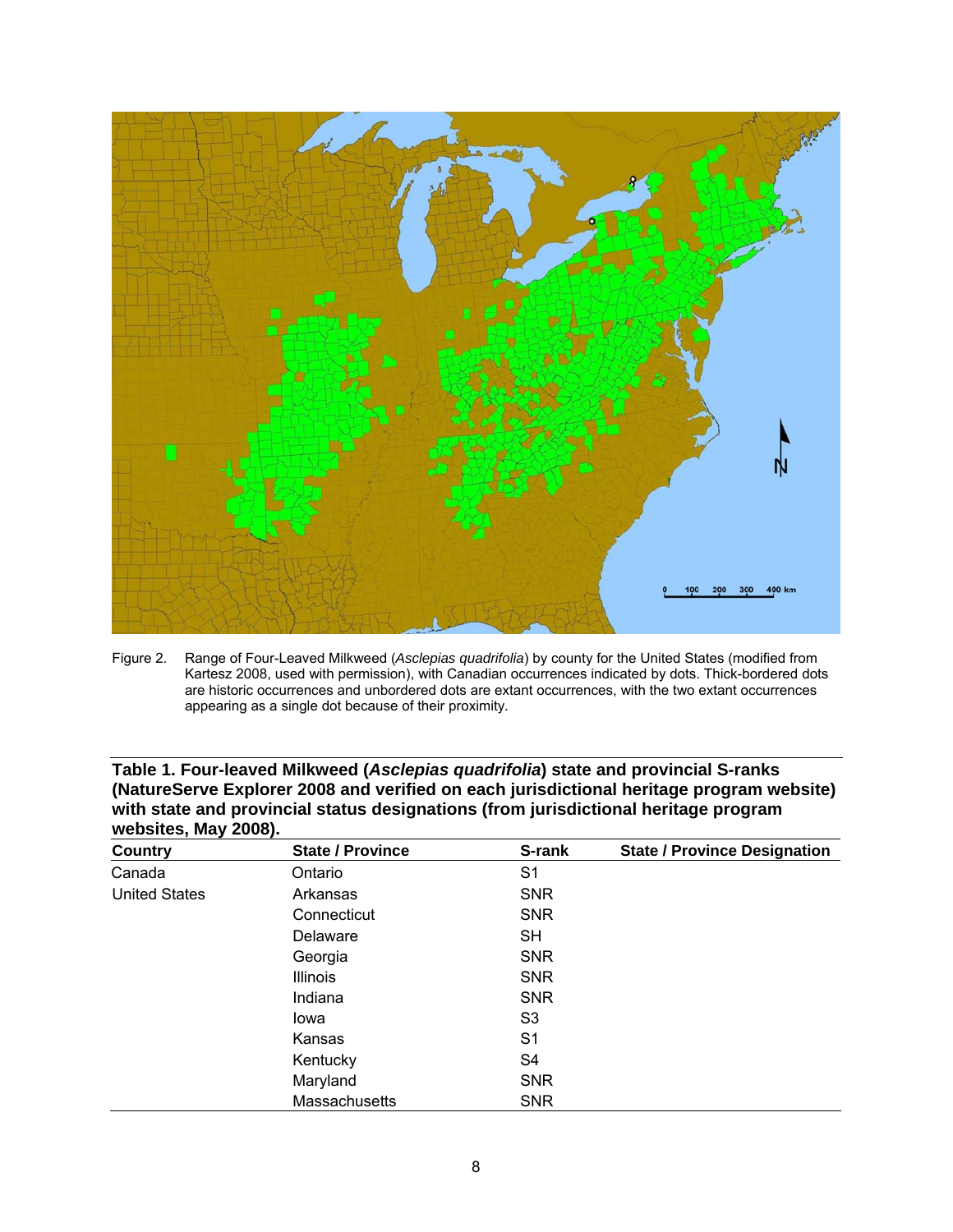| <b>Country</b> | <b>State / Province</b> | S-rank         | <b>State / Province Designation</b> |  |  |  |
|----------------|-------------------------|----------------|-------------------------------------|--|--|--|
|                | Minnesota               | <b>SNR</b>     |                                     |  |  |  |
|                | Missouri                | <b>SNR</b>     |                                     |  |  |  |
|                | New Hampshire           | S <sub>2</sub> | Threatened                          |  |  |  |
|                | New Jersey              | S4             |                                     |  |  |  |
|                | New York                | S <sub>5</sub> |                                     |  |  |  |
|                | North Carolina          | S <sub>4</sub> |                                     |  |  |  |
|                | Ohio                    | <b>SNR</b>     |                                     |  |  |  |
|                | Oklahoma                | <b>SNR</b>     |                                     |  |  |  |
|                | Pennsylvania            | S5             |                                     |  |  |  |
|                | Rhode Island            | S1             | Threatened                          |  |  |  |
|                | South Carolina          | <b>SNR</b>     |                                     |  |  |  |
|                | Tennessee               | <b>SNR</b>     |                                     |  |  |  |
|                | Vermont                 | S <sub>3</sub> |                                     |  |  |  |
|                | Virginia                | S <sub>5</sub> |                                     |  |  |  |
|                | West Virginia           | S <sub>5</sub> |                                     |  |  |  |

## **Canadian range**

In Canada, Four-Leaved Milkweed has been found only at the eastern end of Lake Ontario around the Bay of Quinte and the western end of Lake Ontario along the Niagara River Gorge just downstream of Niagara Falls. The species is probably extirpated from the Niagara region, where no records have been documented since 1956 despite substantial survey effort at the original collection sites and elsewhere. Until 2006, Four-Leaved Milkweed was reported in southeastern Ontario only from two or three records no more recent than 1890: Adolphustown and "near Napanee" in Lennox and Addington County (Macoun 1883-1890; no specimens supporting these records are known) and from an 1868 John Macoun collection labelled "Bay of Quinte", which may have been from one of these sites. In 2006 a population was found in southeastern Prince Edward County at McMahon Bluff, where it is scattered over an area of 1 km by 0.2 km (20 ha). In 2007, another smaller population was found 9 km northeast of McMahon Bluff near the town of Picton in the Macauley Mountain Conservation Area, where it occupies about 0.25 ha.

Canadian occurrences are mapped in Figure 3. Extent of occurrence in Prince Edward County is given as a nominal 8 km². Area of occupancy in Prince Edward County is 8 km<sup>2</sup> using a 2x2 km grid. Actual area occupied is much less than 1 km<sup>2</sup>.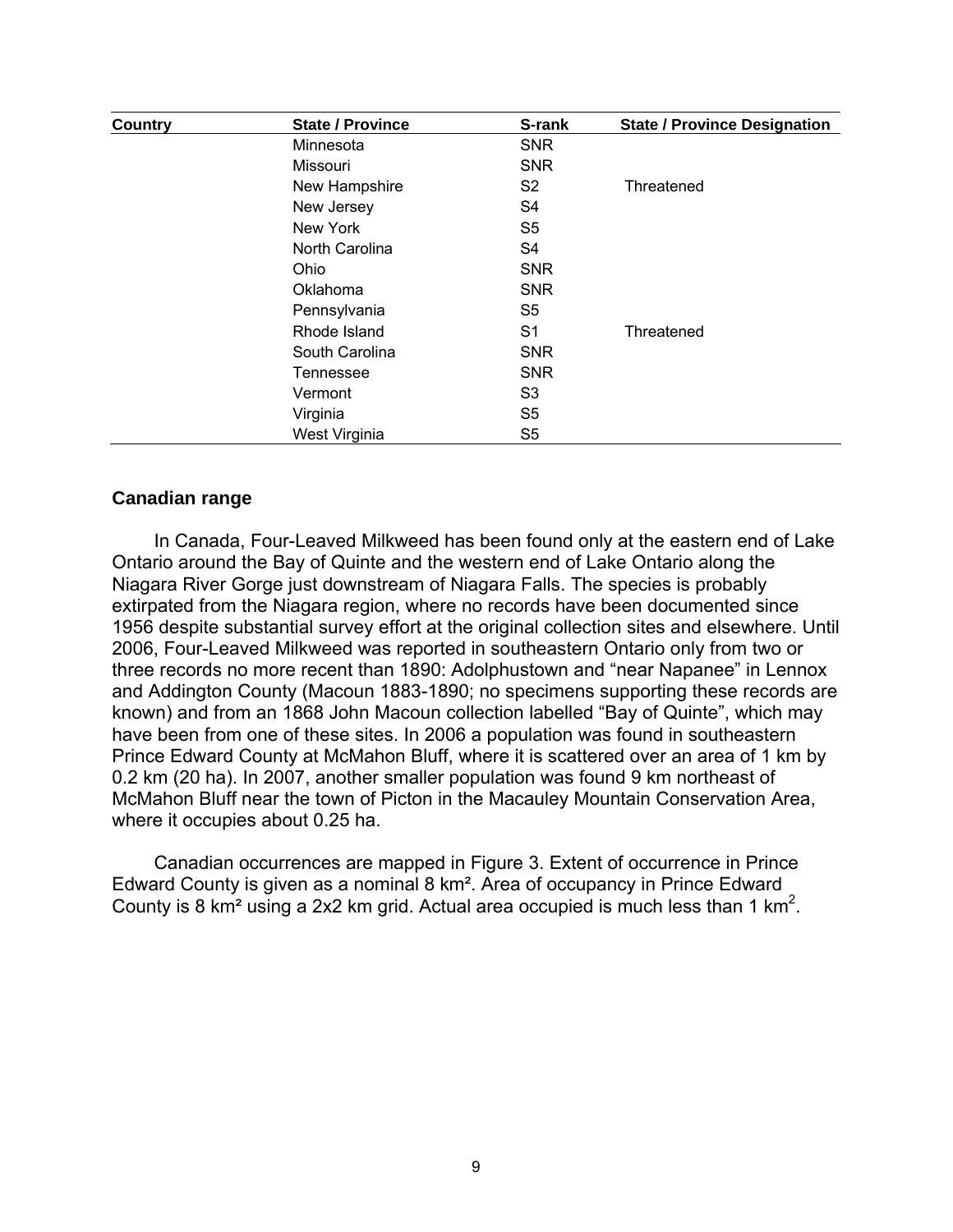

Figure 3. Canadian occurrences of Four-leaved Milkweed (*Asclepias quadrifolia*). Numbers correspond to populations in Table 3. Grey dots (1, 2, 5) are historic locations and black dots (3, 4) are extant locations. John Macoun's 1868 collection labelled "Bay of Quinte", which may have been from site 1 or 2 or another location in the area, is not mapped.

## **HABITAT**

#### **Habitat requirements**

There are no detailed analyses of Four-leaved Milkweed habitat, but the many references available and discussion with natural heritage program botanists (summarized in Table 2) within the species' range provide consistent indication that Four-leaved Milkweed is a species of dry to mesic, relatively open, deciduous forest that is often found on rocky soils and steep slopes. The North Carolina Natural Heritage Program provided plot data for 26 plant community plots in which Four-leaved Milkweed was reported, in all cases at a trace or less than 1% cover level. Among 54 tree species recorded having at least 2% cover in one plot, the most frequent were: Tulip-Tree (*Liriodendron tulipifera*, 20 plots), Red Oak (*Quercus rubra*, 19 plots), Red Maple (*Acer rubrum*, 17 plots), Pignut Hickory (*Carya glabra*, 12 plots), White Oak (*Quercus alba*, 10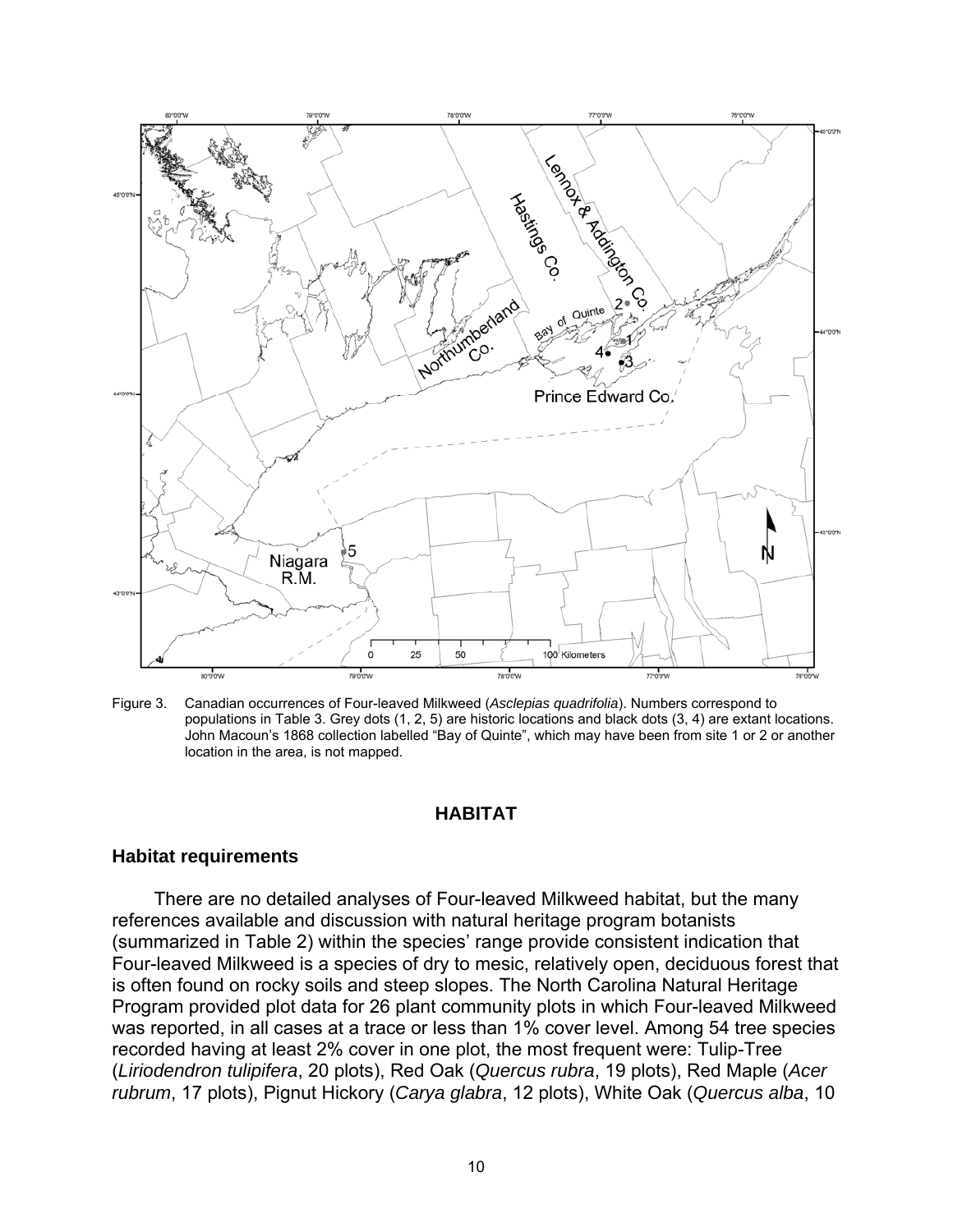plots), Mockernut Hickory (*Carya alba*, 9 plots), White Ash (*Fraxinus americana*, 9 plots), Cucumber Magnolia (*Magnolia acuminata*, 8 plots), and Chestnut Oak (*Quercus montana*, 8 plots). At the generic level, oak species (45 records), hickory species (31 records) and maple species (27 records) were most frequently recorded. American Chestnut (*Castanea dentata*) was recorded in six plots, but would have been a much more important component of these habitats historically (S. Broyles pers. comm. 2008).

**Table 2. Summary of Four-leaved Milkweed habitat information communicated to Sean Blaney from American botanists, plus that of Chaplin and Walker (1982). Geographic notes and habitat columns are paraphrased directly from emails received. Authorities are natural heritage program botanists unless otherwise noted.** 

| <b>State</b> | <b>Geographic Notes</b>                                                                        | <b>Authority</b>                                                      | <b>Habitat / Notes</b>                                                                                                                                                                                                                                                                 |
|--------------|------------------------------------------------------------------------------------------------|-----------------------------------------------------------------------|----------------------------------------------------------------------------------------------------------------------------------------------------------------------------------------------------------------------------------------------------------------------------------------|
| Delaware     | Piedmont Province of                                                                           | William McEvoy                                                        | Historic records only                                                                                                                                                                                                                                                                  |
|              | <b>New Castle County</b>                                                                       |                                                                       |                                                                                                                                                                                                                                                                                        |
| Indiana      | SE Indiana                                                                                     | Michael Homoya                                                        | Mostly on calcareous soils, although not<br>necessarily associated with outcrops of<br>limestone. Typically on steep, well drained<br>forested slopes, mostly on calcareous soils.<br>Chinquapin Oak (Quercus muehlenbergii) and<br>White Oak are common among various<br>canopy trees |
| lowa         | South-central &<br>southeast lowa                                                              | John Pearson                                                          | Dry to mesic, upland woods                                                                                                                                                                                                                                                             |
| Kansas       | <b>Restricted to Ozark</b><br>Plateau physiographic<br>province in extreme<br><b>SE Kansas</b> | Craig Freeman                                                         | Oak-hickory forest or woodlands on slopes<br>with cherty, rocky soils mostly on dolomite or<br>limestone but potentially on sandstone as well                                                                                                                                          |
| Missouri     |                                                                                                | <b>Tim Smith</b>                                                      | Dry-mesic forest or woodlands on dolomite,<br>typically where bedrock has weathered away<br>leaving a chert-rich, somewhat acidic or<br>circumneutral soil                                                                                                                             |
| Missouri     | University of Missouri,<br>Columbia                                                            | Chaplin and<br><b>Walker (1982)</b>                                   | Mature oak - hickory woods, soils thin and<br>rocky overlying limestone; White Oak, with<br>Shagbark Hickory, Sugar Maple and White<br>Ash dominant                                                                                                                                    |
| New York     |                                                                                                | New York<br>herbarium label<br>info supplied by<br><b>Steve Young</b> | Dry, open, often rocky woods (mention of<br>rocky exposed ridge, rock ledges, above cliffs<br>and on sandstone pavement) on limestone,<br>shale or sandstone                                                                                                                           |
| <b>North</b> | Mountain and                                                                                   | Suzanne Mason,                                                        | Moist to dryish forests and                                                                                                                                                                                                                                                            |
| Carolina     | Piedmont regions                                                                               | citing Weakley<br>(2008)                                              | forest margins, most common on mafic and<br>calcareous substrates                                                                                                                                                                                                                      |
| Vermont      | Champlain &<br><b>Connecticut River</b><br>valleys                                             | <b>Bob Popp</b>                                                       | Dry oak - hickory - hophornbeam (Ostrya<br>virginiana) forest, mostly on calcareous areas<br>in forest openings or near the edge of cliffs<br>where it receives more light                                                                                                             |
| Virginia     | Shenandoah National<br>Park, Virginia                                                          | Steve Broyles,<br>State University of<br>New York,<br>Cortland        | Often on shaded roadside embankments at<br>margins of American Beech and Red Oak-<br>dominated forest; historically dominated by<br><b>American Chestnut</b>                                                                                                                           |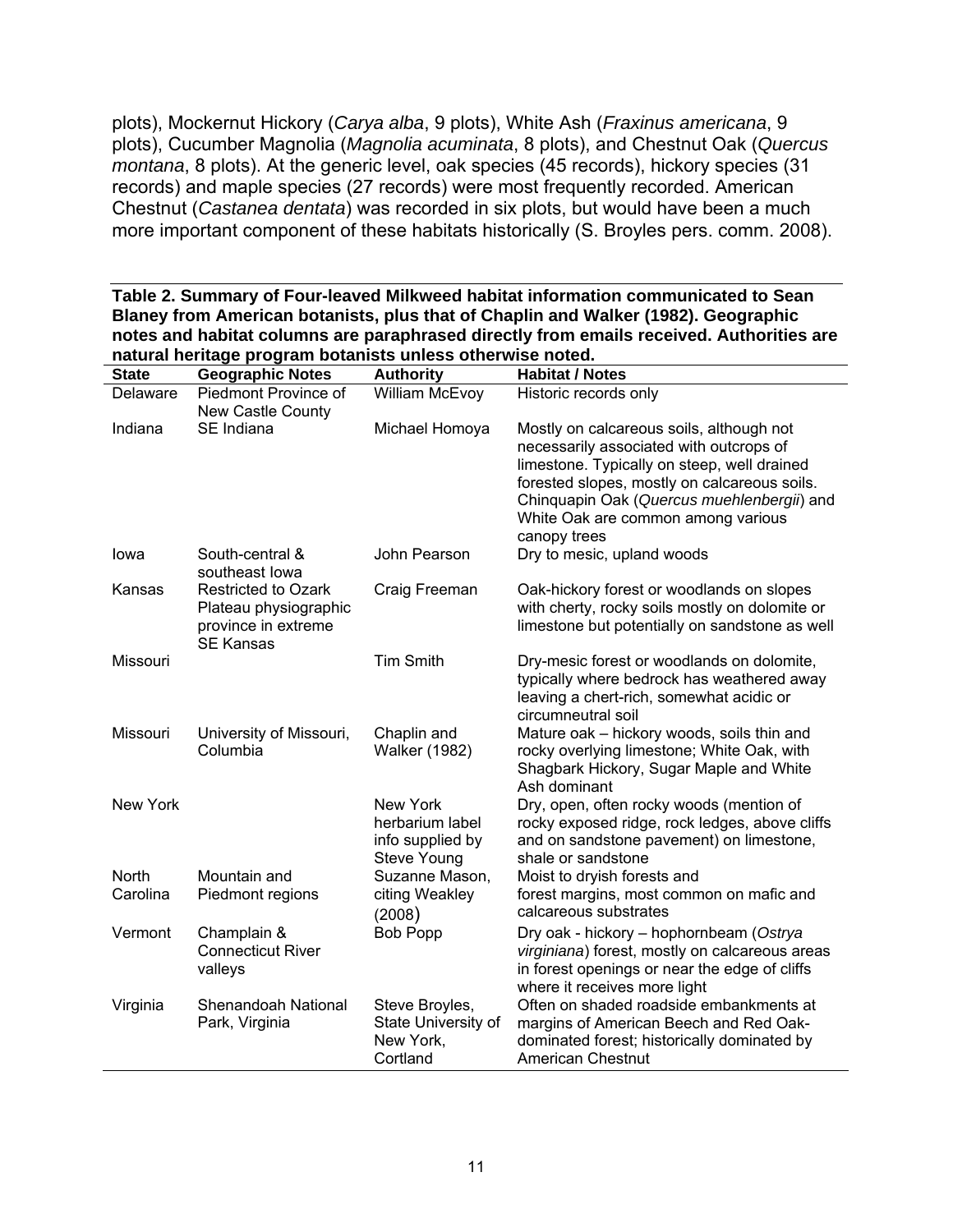There seems to be a tendency toward occurrence on calcareous soils, especially in areas over limestone bedrock, but soil pH tolerance over the whole range is from slightly acidic to strongly basic (Table 2). Chaplin and Walker (1982) demonstrated that Four-leaved Milkweed plants at forest edges were larger and produced more seeds than those in forest interiors due to greater energy limitation in fully forested habitat, rather than to pollinator limitation. Thus light levels are important and are perhaps one reason for the noted tendency to occur on or at the top of steep slopes.

In Ontario, Prince Edward County records are on fairly shallow soils on flat or gently sloped plateau near steep limestone escarpment slopes. The sites are in open, dry-mesic forest dominated by Bur Oak (*Quercus macrocarpa*), Shagbark Hickory (*Carya ovata*) and Ironwood (*Ostrya virginiana*), with Eastern Red-Cedar (*Juniperus virginiana*), Chinquapin Oak (*Quercus muhlenbergii*), Sugar Maple (*Acer saccharum*), Basswood (*Tilia americana*) and White Ash. The sites have a shrubby understory, though Four-leaved Milkweed occurrence tends to be in areas with reduced shrub cover. Dominant tall shrubs are Prickly-Ash (*Zanthoxylem americanum*), Gray Dogwood (*Cornus racemosa*) and Downy Arrow-wood (*Viburnum rafinesquianum*), and dominant lower shrubs are Common Juniper (*Juniperus communis*), Snowberry (*Symphoricarpos albus*) and Fragrant Sumac (*Rhus aromatica*). Woodland Sunflower (*Helianthus divaricatus*) is a characteristic herbaceous associate and other abundant herbs include Blue-stemmed Goldenrod (*Solidago caesia*), Pennsylvania Sedge (*Carex pensylvanica*), Early Meadow-Rue (*Thalictrum dioicum*), Large-leaved Aster (*Eurybia macrophylla*) and Barren Strawberry (*Waldsteinia fragarioides*). Characteristic but less dominant species in the community include Blue Phlox (*Phlox divaricata*), Hairy Brome (*Bromus pubescens*), Seneca Snakeroot (*Polygala senega*) and Bastard Toadflax (*Comanda umbellata*).

Habitat information was given for two Niagara River collections as "dry woods" and "shallow soil on limestone" suggesting similar habitats to those in Prince Edward County, except that occurrence was noted on the escarpment slope as well as the rim and plateau at Queenston by Macoun (1893, cited in Eckel 2001). Based on Niagara Gorge forests today and Eckel's (1986) description of the former Four-leaved Milkweed site on the American side of the Niagara River, dominants would have been Red Oak, White Oak, Black Oak (*Q. velutina*) and Chinquapin Oak with Pignut Hickory and Shagbark Hickory and other deciduous trees. Bakowsky (2007) described a remnant Niagara Gorge Chinquapin Oak savannah on shallow soils over limestone bedrock that seems like ideal Four-leaved Milkweed habitat. He noted that large, open grown trees in developed parkland nearby indicate that this habitat, now largely limited to the rim of the escarpment, was once much more extensive.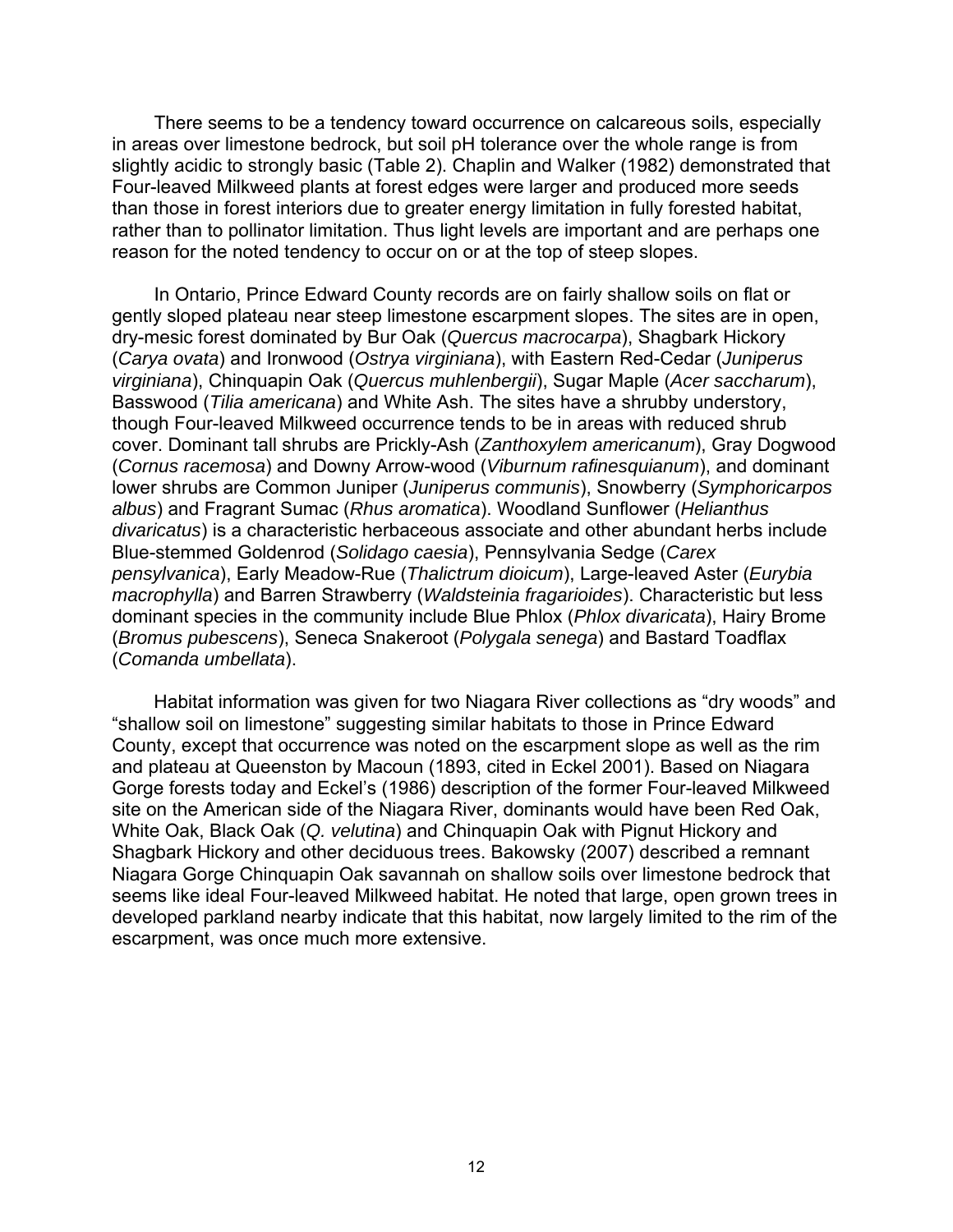#### **Habitat trends**

The dry, open, rocky, oak - hickory woodland most ideal for Four-leaved Milkweed would have been locally extensive prior to European settlement within the Napanee Limestone Plain (Chapman and Putnam 1984) in southeastern Ontario. Habitat similar to the extant sites would likely have been fairly continuous along the crest of the roughly 110 km of steep limestone escarpment running through Prince Edward County. Other potentially suitable habitat would have been found on shallow soils over limestone elsewhere in Prince Edward County and locally over the 90 km between the city of Kingston and the southern Trent River near Lake Ontario's Bay of Quinte. Smaller areas of suitable habitat would also have been scattered along the southern Niagara Escarpment at least from Niagara Falls to the Hamilton region, where shallow soils over limestone are mostly limited to the immediate area of the escarpment, with the exception of a small region on the Flamborough Limestone Plain (Catling and Brownell 1999) northwest of Hamilton. All these regions are now extensively agricultural, with uplands having deeper soils generally converted to cropland and shallow-soiled areas extensively cleared for pasture. The Niagara-Hamilton region has also subsequently become extensively urbanized. The level of alteration in the region is indicated by the fact that 20 of 26 Species at Risk formerly known from the Niagara River area are potentially or likely extirpated (Oldham 2007). Forest cover is presently 14.2% in Prince Edward County and 15.5% in Niagara Regional Municipality (Riley and Mohr 1994), little of which is suitable for Four-leaved Milkweed. The habitat in which the species occurs at McMahon Bluff and Macauley Mountain is now rare and threatened in Ontario, probably falling into the Bur Oak – Shagbark Hickory – Big Bluestem community listed as S1 (critically imperiled) by the Ontario Natural Heritage Information Centre (W. Bakowsky pers. comm. 2008; see Bakowsky 2007).

The factors that have apparently extirpated the Niagara River population continue to act on extant sites and on suitable habitat that could support undiscovered sites. The largely privately held nature of known and potential habitat makes it susceptible to conversion for residential, quarry and winery development or for other uses. The exotic shrub Common Buckthorn (*Rhamnus cathartica*) is abundant in Prince Edward County and surrounding areas and frequently forms a dense subcanopy in formerly open woodlands (S. Blaney pers. obs. 1990-2009). Common Buckthorn is common at both extant Four-leaved Milkweed sites and is contributing to an unnaturally high level of shading in those communities (S. Blaney pers. obs. 2006-2009), but it is not yet nearly as dense as at some other sites in the region. It is likely that this bird-dispersed species, with massive populations in the areas surrounding Four-leaved Milkweed sites, will continue to increase at those sites. Exotic herbs, especially Garlic Mustard (*Alliaria petiolata*), are extremely dense at Niagara River sites and probably contributed to Fourleaved Milkweed's extirpation there (Oldham 2007). This and other invasive exotic herbs are not yet problematic at the Prince Edward County sites, but invasive exotics, especially Pale Swallow-wort (*Cynanchum rossicum*), are known from within 8 km and probably closer (S. Blaney pers. obs. 2006-2009), and can be expected to spread in the future. Pale Swallow-wort is rapidly spreading in eastern Ontario and has had devasting effects, largely eliminating other understory herbs, on habitat at Prince Edward Point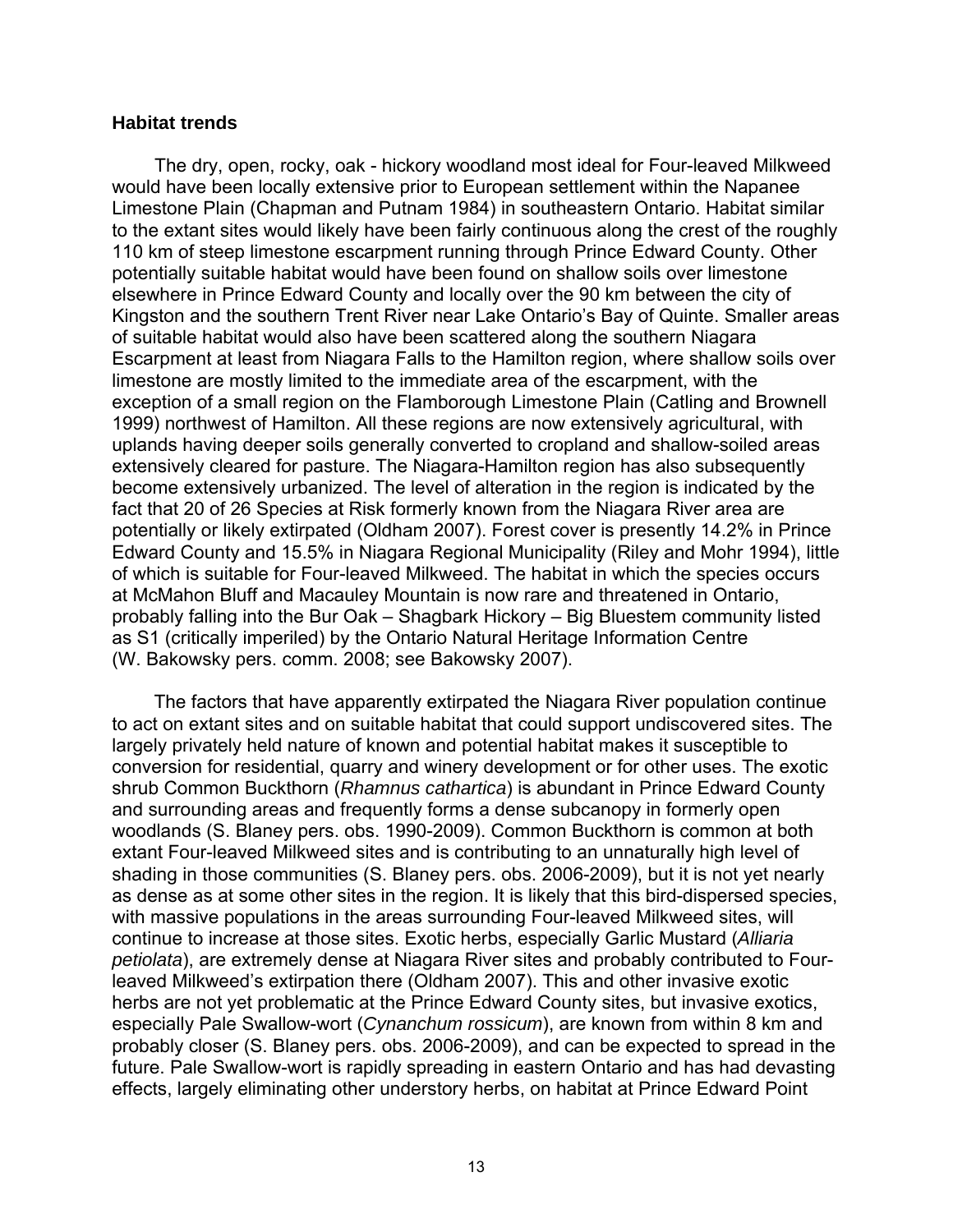(12 km east of McMahon Bluff) similar to the known milkweed sites (S. Blaney pers. obs. 1990-2009). Excessive shading caused by native shrub encroachment and increased tree canopy closure associated with the loss of pre-settlement fire regimes is also an ongoing issue at known and potential sites.

On the positive side, reductions in cattle and dairy farming in the past 30 years have resulted in fairly extensive reversion of formerly open or semi-open pasture to woodland on shallow limestone soils in Prince Edward and south Hastings Counties, producing potentially suitable Four-leaved Milkweed habitat in some areas (S. Blaney pers. obs. 1990-2009). There is no evidence, however, that the small extant milkweed populations are able to colonize such areas and ongoing invasion by exotic Common Buckthorn and native shrubs and trees may reduce their suitability over time.

#### **Habitat protection/ownership**

Until July 2009, the McMahon Bluff site was fully owned by a development company that produced a "preliminary concept plan" in 2006 to develop 19 one to four hectare luxury estate properties over two thirds of the site (J. Blaney pers. comm. 2009), including most of the area occupied by Four-leaved Milkweed. This area supported 98% of plants at McMahon Bluff and 73% of plants known in Canada. Under this plan, the remainder of the site was proposed as a conservation reserve. The Hastings-Prince Edward Land Trust was fund-raising with the intent to purchase the property from the developer as a protected area but the developer sold the property to an unknown party in July 2009. The current intentions for the property are not known (J. Blaney pers. comm. 2009), but the threat of some type of development on the site is still likely. McMahon Bluff is classified by the Ontario Ministry of Natural Resources as a provincially significant earth science and life science Area of Natural and Scientific Interest (MacDonald 1987), which provides tax relief to landowners if they conserve the site, and requires any development to proceed with regard for natural features of the site.

The Macauley Mountain site is within Macauley Mountain Conservation Area on land owned by the Quinte Conservation Authority. Their mandate includes ownership and management of conservation and public recreation land among other areas of responsibility. Quinte Conservation has been contacted about the presence of Fourleaved Milkweed at Macauley Mountain and will be taking its presence into account in their management of the site (T. Trustham pers. comm. 2008). Almost all the potential habitat where additional populations of Four-leaved Milkweed might occur around the eastern end of Lake Ontario is on private land owned by small landowners.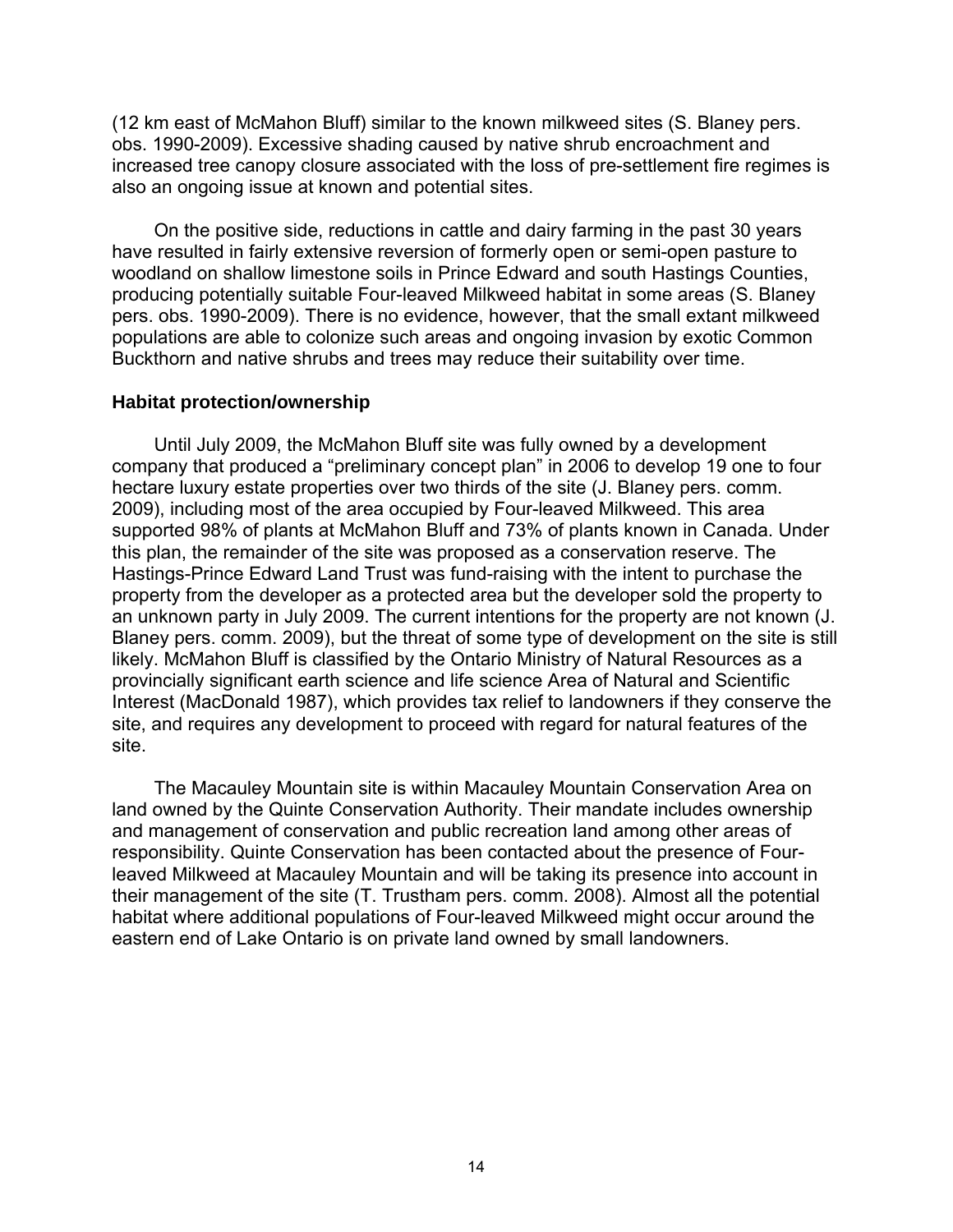Remaining potential habitat along the Niagara Gorge (from The Whirlpool to Queenston) is largely owned by the Niagara Parks Commission. The Niagara Parks Commission is a provincial government agency mandated to protect, enhance and manage both cultivated and environmentally sensitive lands along the Niagara River corridor. Historically, it has focused on creating and maintaining manicured parkland along the river, which likely reduced Four-leaved Milkweed habitat and populations. Today, the commission is managing remaining natural areas to maintain rare species and communities (Niagara Parks 2008).

## **BIOLOGY**

#### **Life cycle and reproduction**

Four-leaved Milkweed is a perennial herb that reproduces only from seed (Chaplin and Walker 1982). The lack of references to milkweed seed longevity in the soil suggests they do not form a long-term soil seed bank, as would be expected given the forest habitat of the species in combination with the seeds' relatively large size and soft seed coat (Thompson *et al*. 1998). The relatively short-lived nature of milkweed seeds is supported by Bowles *et al.* (2006) who studied seeds from herbarium specimens and found *Asclepias meadii* seed germination rates were reduced to 45% at 3 years and 0% after 4 to 5 years. They found that twelve-year-old *A. lanuginosa* seeds from herbarium specimens failed to germinate.

Plants in the field are slow to mature, as is typical of milkweeds (Wilber 1976, Shannon and Wyatt 1986a). Chaplin and Walker (1982) found that field-planted seeds reached 5.0 cm, 9.5 cm and 13.5 cm in their first 3 years. Flowering was occasionally initiated by plants as small as 19 cm, but seed pod production was not usually found until stems reached 33 to 34 cm, and pod production in two subsequent years was only possible at about 42 cm height. Smaller plants are thus functionally unisexual males until they have sufficient energy reserves to produce fruit. Chaplin and Walker (1982) extrapolated these results, in combination with reproductive data on plants of known size but unknown age, to say that at least 5 to 10 years (depending on conditions such as soil depth and moisture and solar exposure) are required for plants to reach reproductive maturity. This makes 7 to 10 years a conservative estimate for generation time as defined by the average age of reproductive individuals.

In Missouri, almost all growth occurred in the short period prior to canopy closure (Chaplin and Walker 1982). Four-leaved Milkweed flowers in mid-June in Canada, earlier than most other milkweed species. For plants with multiple umbels, umbels mature from the bottom upwards. There is an interval of 2 to 5 days between flowering of successive umbels and flowering within an umbel is fairly synchronized (Pleasants and Chaplin 1983). Nectar production per flower peaks over the first 2 days of the flower's lifespan and then slowly declines until the flower reaches senescence at day eight to ten (Pleasants and Chaplin 1983). Milkweeds have an unusual pollination system rivalling the orchids in specialization and complexity (Woodson 1954, Macior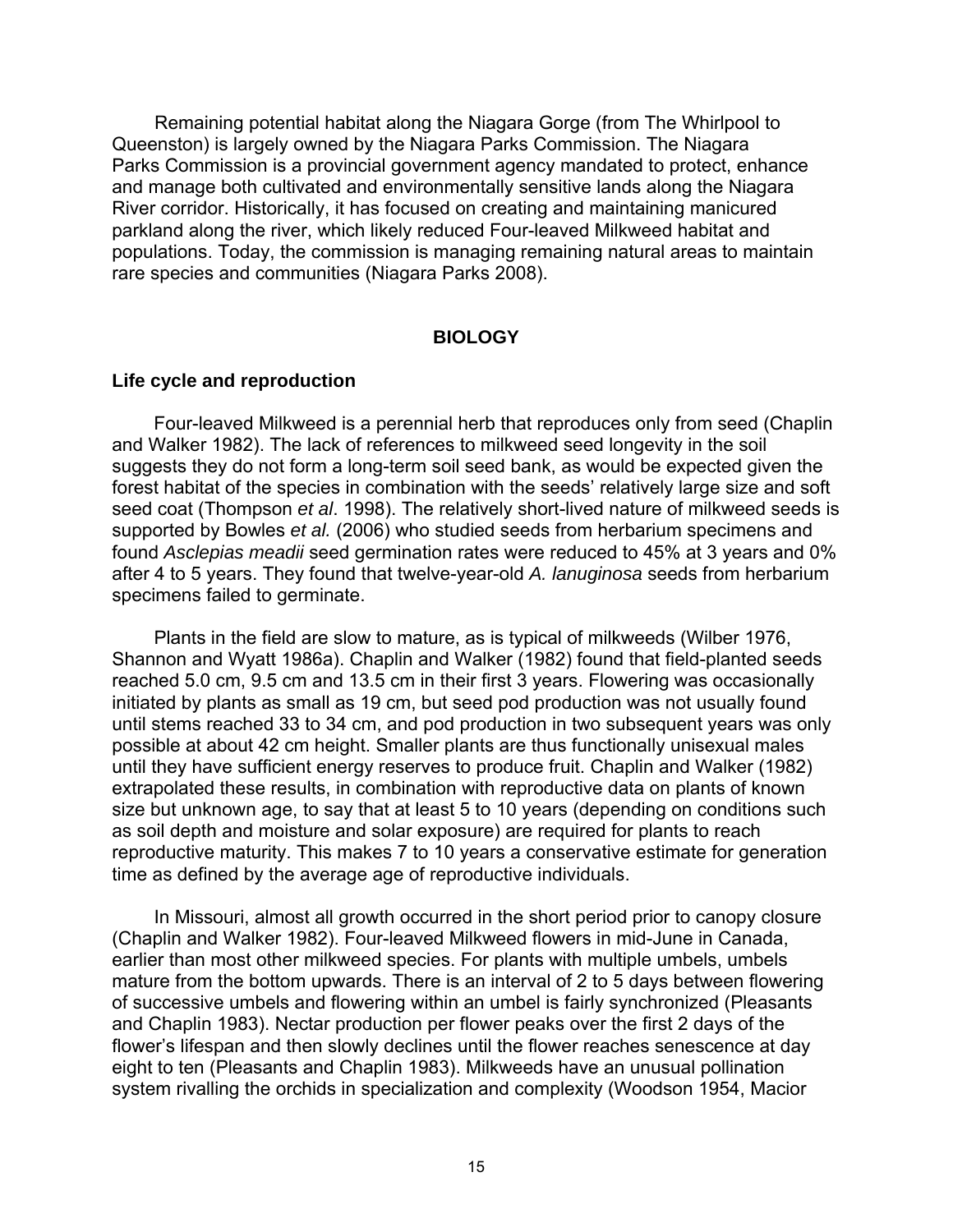1965, Wyatt 1976, Wyatt and Broyles 1994). Wyatt and Broyles (1994) provided a detailed diagram of *Asclepias* flower structure showing Four-leaved Milkweed flowers to consist of five reflexed and unmodified petals and five highly modified stamens tightly abutting the two superior ovaries to form five stigmatic chambers. The stamens have extensions from their base (hoods) containing arching structures (horns) that retain large quantities of nectar secreted by the stigmatic head, making the flowers very attractive to insects. Each flower has five pollinaria made up of two pollinia (masses of pollen packaged in a waxy matrix) connected by two translator arms joined by a grooved gland (the corpusculum). Pollinaria are removed when insects' body parts (typically legs) catch on the groove on the corpusculum, forcing the insect to pull the whole pollinarium free. The force required to pull the pollinarium from the flower restricts pollination to larger insects. The pollinaria can remain on insects for several days (Morse 1982, though pollen viability is reduced 50% after one day in *A. exaltata*, Shannon and Wyatt 1986b) resulting in potential for long-distance pollen dispersal (Broyles *et al.* 1994). Upon removal, pollinia dry and rotate 90 degrees on the translator arms so that they are in position for insertion on another flower. The fact that several minutes are required for this rotation is probably an adaptation to reduce self-pollination (Chaplin and Walker 1982). Pollination is achieved when the pollinator visits another flower and inserts a pollinium (usually only one of the pair) back into the stigmatic chamber against the stigmatic surface, where pollen germinates immersed in a nectar solution. A single pollinium contains sufficient pollen to fertilize all the ovules in a flower (Wyatt 1976, Kephart 1981). The fact that both male and female function (pollen removal and reception) can be determined by visual inspection of flowers is the reason milkweeds have been favoured subjects in studies of plant reproductive biology.

The level of self-compatibility in Four-leaved Milkweed is not yet known (Chaplin and Walker 1982), but it is likely low. Milkweeds are largely or entirely self-incompatible, including three of the most closely related species to Four-leaved Milkweed (*A. exaltata, A. syriaca, A. tuberosa*; Wyatt and Broyles 1994). In *A. exaltata*, Lipow and Wyatt (2000) showed that self-incompatibility acted only after fertilization and was likely controlled by a single gene, with rare individuals having an altered version of that gene being self-compatible.

Chaplin and Walker (1982) observed 80 to 90% abortion of developing Fourleaved Milkweed seed pods within three to four weeks of flowering, leaving 84% of fruiting plants with one seed pod, 16% with two, and only rare individuals with three seed pods. This and other evidence strongly suggested that energy reserves rather than levels of successful pollination control number of seed pods matured. Wyatt and Broyles (1994) suggest that late-acting self-incompatibility could also play a role in high rates of seed pod abortion and that seed production in milkweeds (including the closely related *A. exaltata*) can be limited by pollination under certain conditions.

Seed pods remain on the plant through the summer, opening upon drying in late summer or early fall to release the wind dispersed seeds. The only mature seed pod observed during a mid-September visit to the McMahon Bluff site had not opened (S. Blaney, pers. obs. 2006-2009).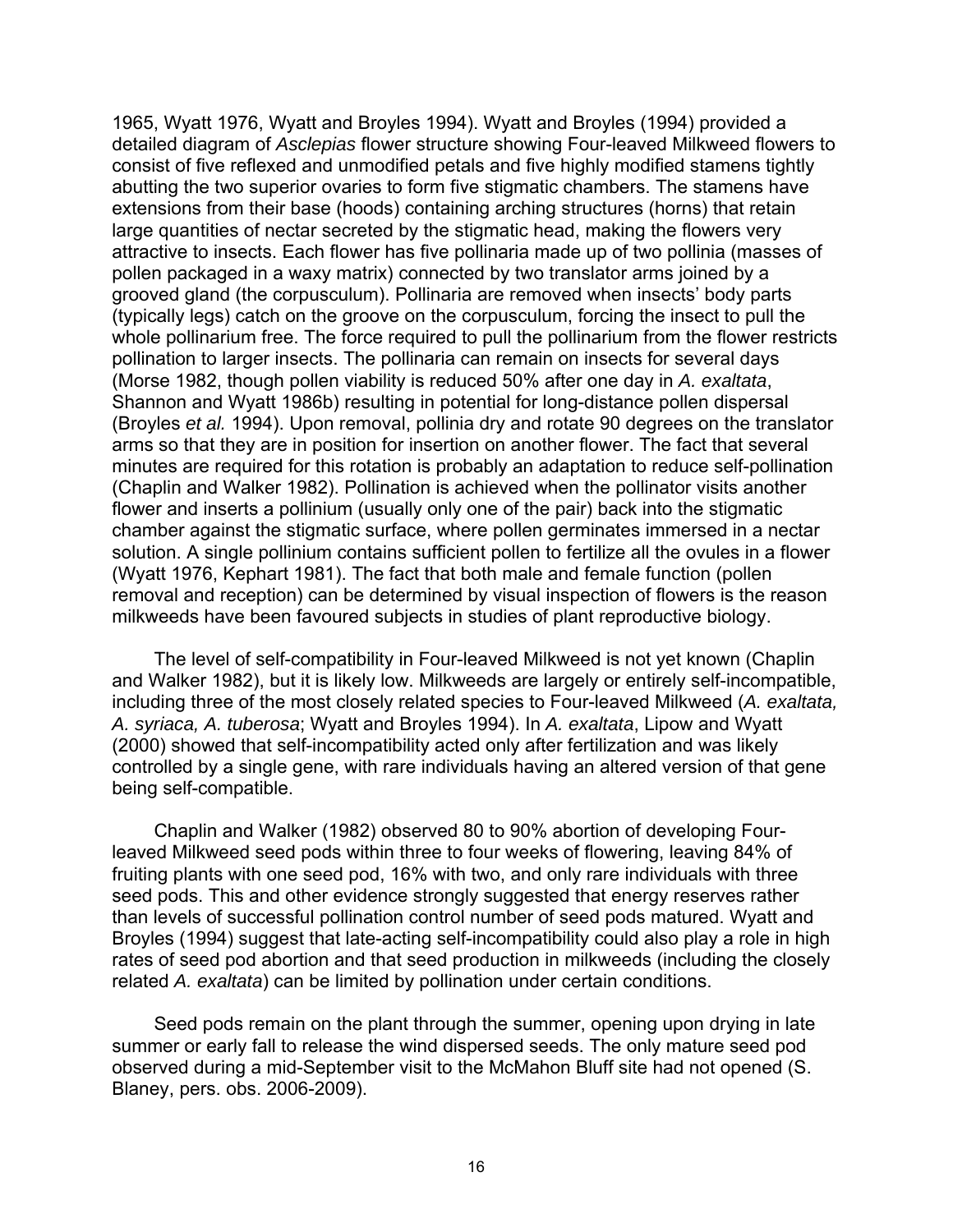## **Pollinating insects**

Chaplin and Walker (1982) investigated pollinators of Four-leaved Milkweed with window traps in milkweed habitat to intercept flying insects, which were checked for pollinaria. Almost all pollinaria removal (99%) involved Hymenoptera (bees and wasps) and Lepidoptera (butterflies, moths and skippers). Only bees 8 to 12 mm long carried pollinaria, with smaller bees lacking strength to remove pollinaria and larger species feeding from below the flowers. The most significant pollinator, accounting for 52% of pollinaria removal was the bee *Melissoides desponsa* (Anthophoridae). The remaining five major pollinators were skippers (family Hesperiidae – Zabulon Skipper - *Poanes zabulon*, Hobomok Skipper - *Poanes hobomok*, Tawny-edged Skipper - *Polites themistocles* and Peck's Skipper - *Polites coras,=P. peckius*) and a Nymphalid butterfly (Pearl Crescent - *Phyciodes tharos*) in the 12 to 20 mm size range. Pollinaria were primarily attached to tarsal claws, with 4% attached to mouthparts, predominantly in *Melissoides desponsa*. Pollinators carried an average of 2.2 pollinaria at the start of the flowering period, 2.9 pollinaria during the 8 days surrounding peak flowering and 1.0 pollinaria at the end of the flowering period. Pollinator numbers were also highest in the peak flowering period, suggesting insects were drawn into Four-leaved milkweed habitat at that time. Bumblebees (*Bombus* spp.), Honey Bee (*Apis mellifera*) and fritillary (*Speyeria cybele* and *S. aphrodite*), Monarch (*Danaus plexippus*) and Painted Lady (*Vanessa cardui*) butterflies were recorded as major pollinators of *Asclepias exaltata* in Queller (1985, in Michigan) and Broyles and Wyatt (1991, in Virginia) and might be important for Four-leaved Milkweed as well.

Among the above insects, all but *Poanes zabulon* occur in Ontario within Fourleaved Milkweed range. Other congeneric species in the genera *Poanes* (one species), *Polites* (three species), *Phyciodes* (two species) and *Melissoides* (at least two species) also occur within the same areas (Layberry *et al.* 1998, Harder and Barratt 1992, Paiero and Marshall 2008), along with many other equivalent-sized butterflies, skippers and bees that could act as Four-leaved Milkweed pollinators.

## **Herbivory**

Monarch butterfly (*Danaus plexippus*, Danaidae) and the Milkweed Stem Weevil (*Rhyssomatus lineaticollis*, Curculionidae) were the two principal herbivores reported in a study of Four-leaved Milkweed in Missouri (Chaplin and Walker 1982). Chaplin and Walker found that herbivory was a major influence on reproduction and survival. In their two-year study, they found 6.8% and 11% of plants were damaged by Monarch larvae, which generally consumed most of the aboveground biomass and prevented seed formation. The Milkweed Stem Weevils damaged 15.9% and 29.4% of flowering plant stems, chewing holes in stems and laying eggs that hatched into pith-feeding larvae, weakening stems and causing many to fall over and die back early. An additional 9.1% and 10.0% of plants were damaged by unknown herbivores. Survival and reproductive success of herbivore-damaged plants was significantly reduced in the year following damage.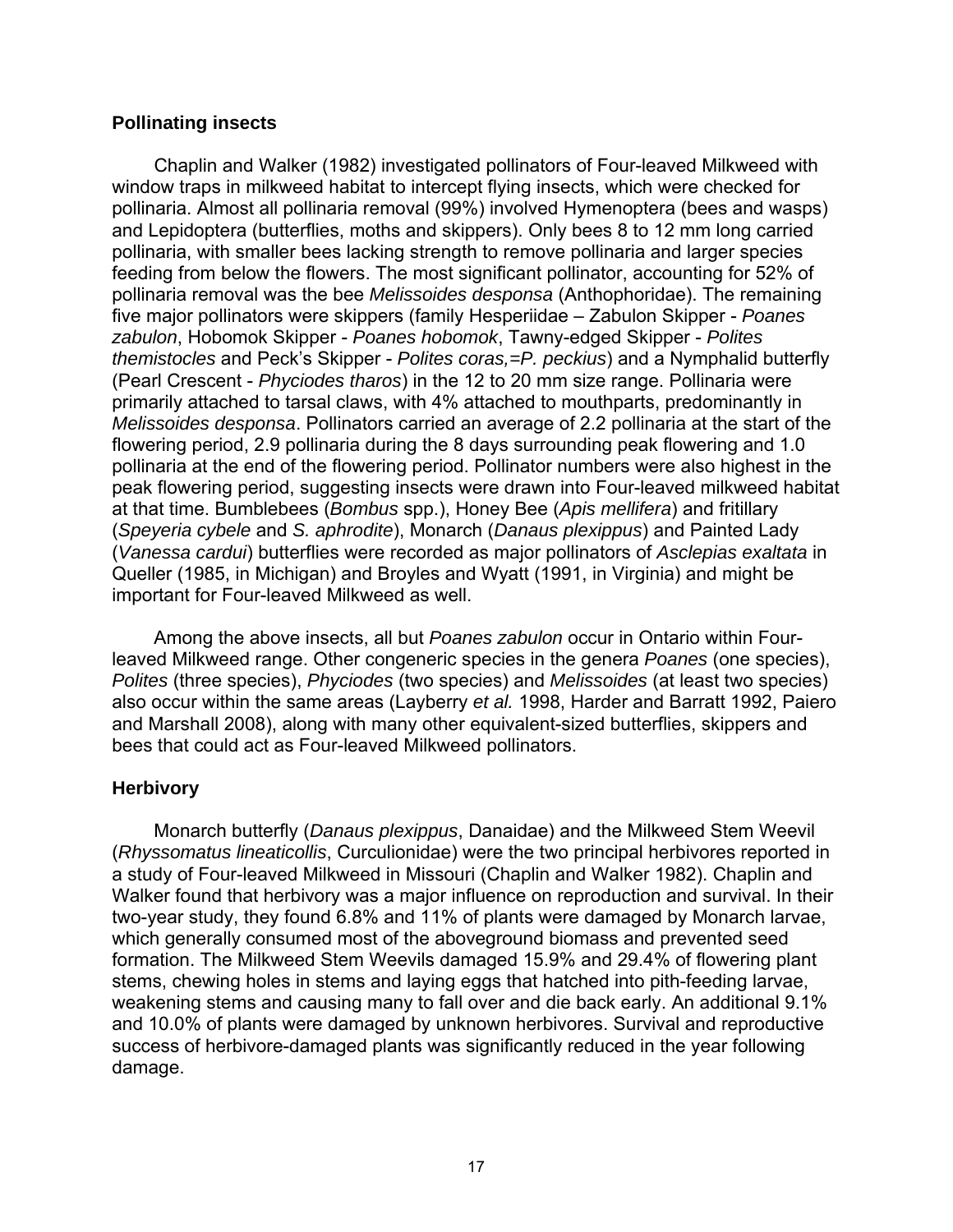Milkweeds produce toxic cardiac glycosides (also called cardenolides) in all their tissues. These chemicals are bitter, emetic, cytotoxic, inhibit the activity of sodiumpotassium-ATPase (a key enzyme for regulating cell volume and facilitating nerve and muscle activity) and affect heart function in mammals (Nelson *et al*. 1981). These chemicals largely limit milkweed herbivory to specialist insects (Nelson *et al*. 1981, Agrawal *et al*. 2008), although herbivory by deer has been reported for *Asclepias exaltata* (Shannon and Wyatt 1986a*)* and *A. tuberosa* (Ritchie *et al.* 1998). The milky latex exuded by broken tissue acts both as a mechanical deterrent to herbivory through gumming up insect mouthparts and as a toxin, having higher concentrations of cardenolides than plant tissue (Nelson *et al.* 1981; Zalucki *et al.* 2001). In all 34 *Asclepias* species tested by Agrawal *et al*. (2008) latex also contained cysteine proteases that digest insect peritrophic membranes (Pechan *et al.* 2002; Konno *et al.* 2004). Quantity and toxicity of latex are correlated with reduction in number and performance of insect herbivores, even in the specialist insects that are relatively tolerant of them (Zalucki & Malcolm 1999; Zalucki *et al*. 2001, Agrawal 2005). Caterpillars and beetles will sever veins to bleed the latex out of leaf tissue and make it more palatable (Dussourd & Eisner 1987, Agrawal 2005), but many milkweed insects will also sequester cardenolides for their own defence and advertise their resultant toxicity to predators through bright coloration (*i.e*. Dobler *et al.* 1998, Scudder and Meredith 2004).

The community of milkweed specialist insects in Ontario includes about ten species (van Zandt and Agrawal 2004, Agrawal 2008): Monarch butterfly (*Danaus plexippus*, Danaidae), Milkweed Tiger Moth (*Euchaetes egle*, Arctiidae), Milkweed Longhorn Beetle (*Tetraopes tetropthalmus*, Cerambycidae), Swamp Milkweed Beetle (*Labidomera clivicollis*, Chrysomelidae), Milkweed Stem Weevil (*Rhyssomatus lineaticollis*, Curculionidae), Oleander and Milkweed Aphids (*Aphis nerii, Aphis asclepiadis*), the aphid *Myzocallis asclepiadis* (Drepanosiphidae), Small Milkweed Bug (*Lygaeus kalmii*, Lygaeidae), Large Milkweed Bug (*Oncopeltus fasciatus*, Lygaeidae), and Milkweed Leaf Miner Fly (*Liriomyza asclepiadis*, Agromyzidae). These species generally occur on a number of different *Asclepias* species across their range (Price and Willson 1979, Farell 2001 and references therein, Hilty 2008) and thus could occur on Four-leaved Milkweed.

Chaplin and Chaplin (1981) compared the success of Large Milkweed Bug on laboratory diets of seeds from seven Missouri milkweeds including two frequent, three occasional and three non-host species, one of which was Four-leaved Milkweed. Growth rate and efficiency, developmental time, nymphal mortality, size at teneral moult, adult size of female milkweed bugs and brood female to male biomass ratio were all significantly poorer on Four-leaved Milkweed seeds versus the regular host species (*A. syriaca* and *A. verticillata*) despite greater biomass ingestion. There is no other literature evidence available on which of the milkweed specialist insects beyond Monarch and Milkweed Stem Weevil might occur on Four-leaved Milkweed either in Canada or more broadly across its range, although the Swamp Milkweed Beetle is known from the closely related and ecologically similar *A. exaltata* (Queller 1985). No observations on herbivory at the Prince Edward County sites have been made. Anurag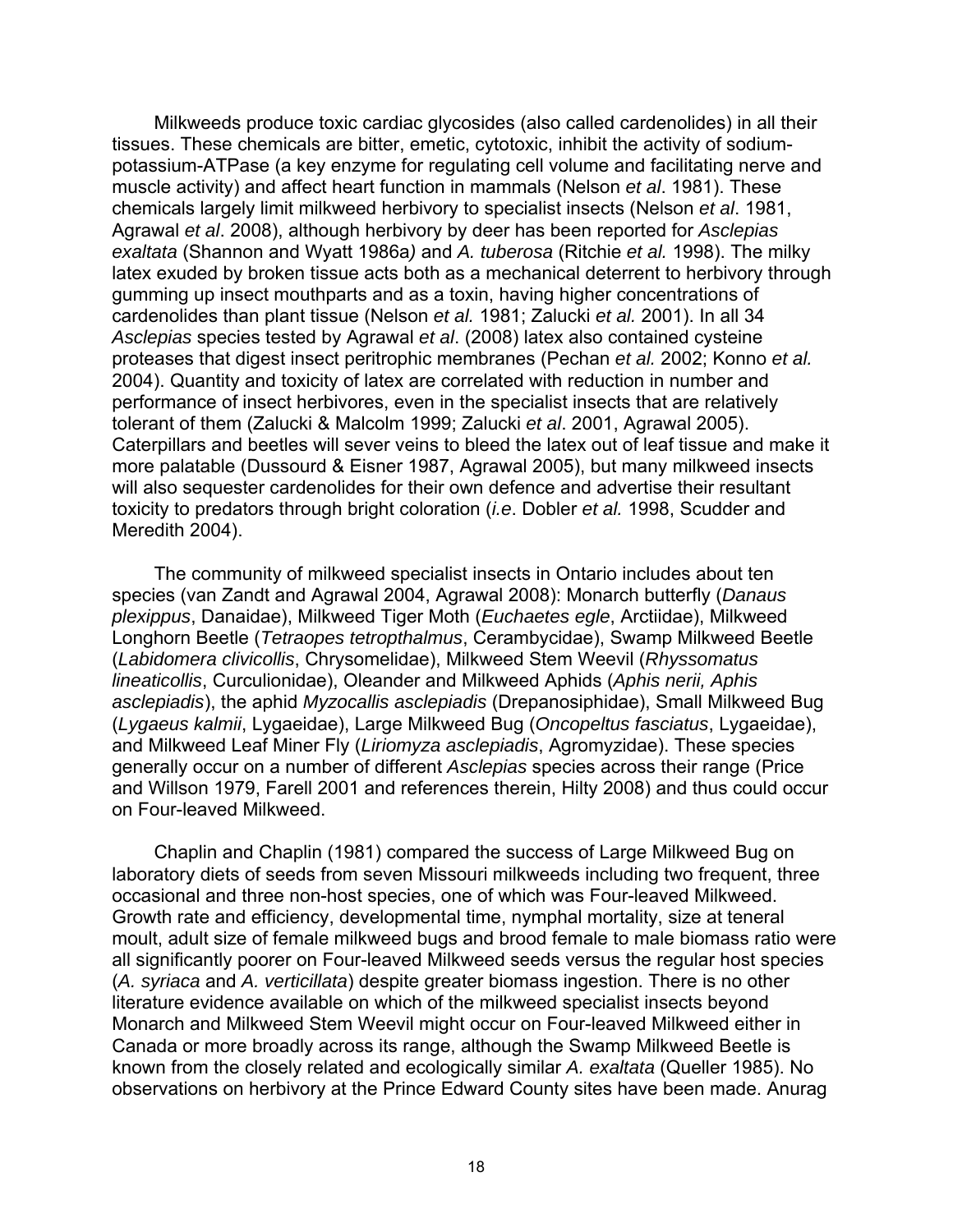Agrawal (Cornell University, widely published on milkweed herbivory) has noted no herbivory on a single population of Four-leaved Milkweed near Ithaca, New York over several visits and speculated that Monarchs and Milkweed Longhorn Beetles may be inhibited by the species' shaded habitat (A. Agrawal pers. comm. 2008). The singlestemmed nature of Four-leaved Milkweed and its low density relative to *A. syriaca* probably also make it less suitable for insects that occur at high density and consume most of plant's biomass as a single plant might not support a whole cohort to maturity and neighbour plants might be beyond larval dispersal distance.

#### **Dispersal**

As with other milkweeds, Four-leaved Milkweed seeds have a coma of long, silky hairs that aid in wind-dispersal. Morse and Schmitt (1985) and Sacchi (1987) found that coma length and seed size varied extensively within Common Milkweed (*A. syriaca*), with coma length associated with seed position in the pod. Longer coma (more strongly) and lighter seed mass were correlated with longer potential seed dispersal in the lab and the field, and wind speed was strongly correlated with seed dispersal distance. In a controlled field study, Morse and Schmitt (1985) found that *A. syriaca* seed dispersal from a 1 m release height varied by clone from  $1.5$  m  $+/-$  1.0m to 31 m  $+/-$  41m, with some seeds traveling more than 150 m. In a similar field experiment, Sacchi (1987) found seeds with long comas travelled 57.9 m +/- 17.0 m on a moderately windy day. Average dispersal distances in Four-leaved Milkweed are probably less than in *A. syriaca* because of lower plant height, and the reduced wind speed and greater number of obstacles within its forested, rather than open, habitat, but occasional long-distance seed dispersal likely occurs.

Broyles *et al*. (1994) studied pollen dispersal in the closely related and ecologically similar *Asclepias exaltata* in North Carolina and, based on allozyme paternity analysis of seeds, found that it had among the highest rates of pollen-mediated gene dispersal of any insect-pollinated plant (Broyles *et al.* 1994), with pollination over distances of 1000+ m common. At the population isolated from others by 1000 m, 50% of pollination was from immigrant pollen and all populations showed at least 29% pollination by immigrant pollen. Potential pollen dispersal is likely similar in Four-leaved Milkweed, but pollen dispersal between known populations in Canada would still be unlikely because of the minimum 9 km distance between them and because of their small population sizes. Assuming Four-leaved Milkweed also has effective pollen interchange over 1000+ m, this would enable isolated plants at a newly established site within the range of pollen dispersal to produce seeds despite self-incompatibility. It could also make the minimum population size required to avoid inbreeding effects smaller in Four-leaved Milkweed than in species with lower rates of genetic interchange.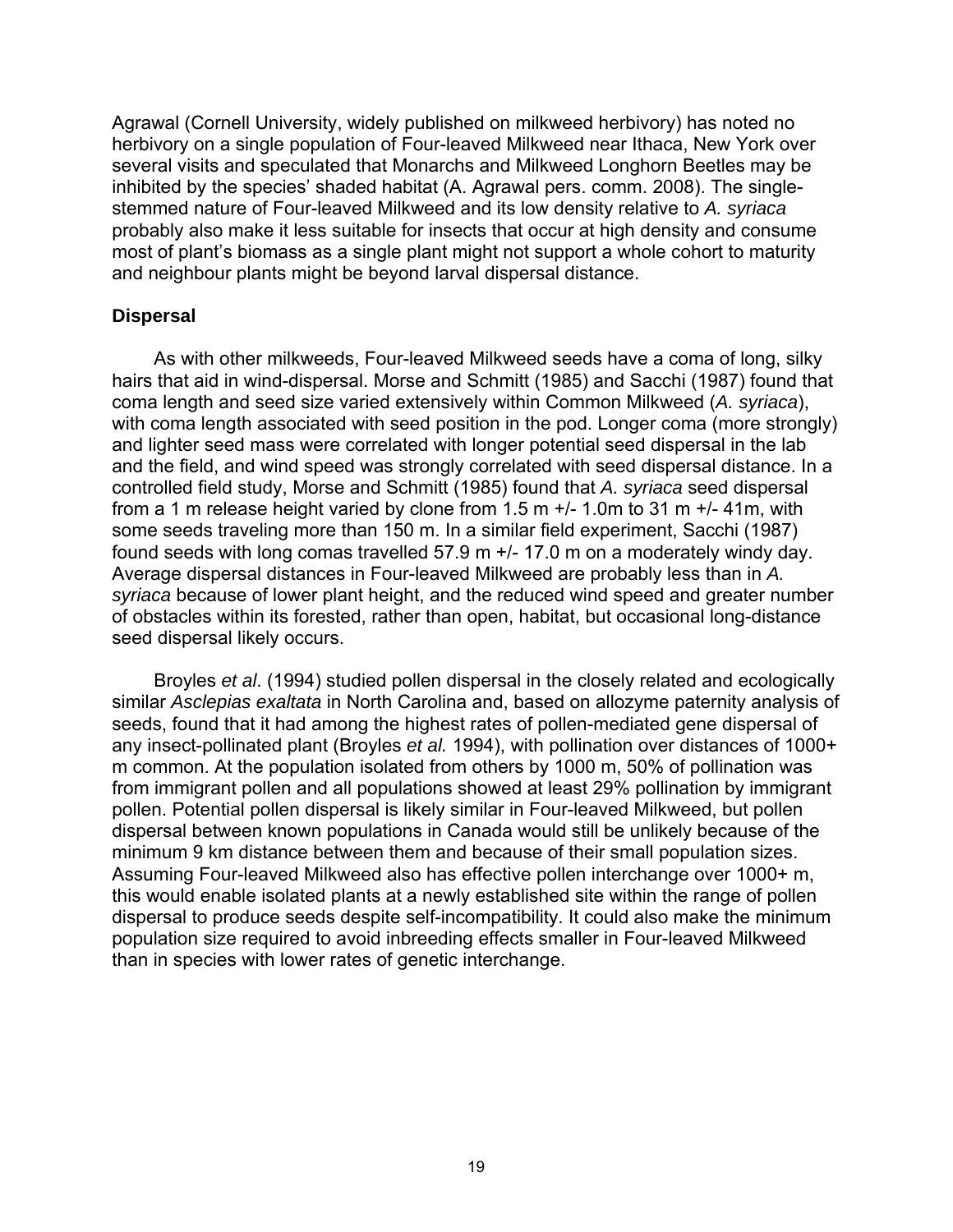#### **Interspecific interactions**

Smith *et al*. (2008) documented an arbuscular mycorrhizal association with the fungus *Glomus intradices* under greenhouse cultivation of *Asclepias syriaca*, and such associations are probably significant for that and other milkweeds in the wild as well. Aside from the insect pollinators described in detail above under *Life Cycle* and *Pollinating Insects* and the herbivores described in detail under *Herbivory*, nothing further is known about interspecific interactions involving Four-leaved Milkweed.

## **Physiology/Adaptability**

Chaplin and Walker (1982) found that energy reserves available from the previous year and stored in the roots were the primary determinant of total flower number, and root mass was strongly correlated with and could be calculated from plant height. Chaplin and Walker documented a series of thresholds that represented the minimum energy content and plant size required for plants to: a) produce flowers (20.6 kJ and 19 to 20 cm, requiring a minimum of 5 years from seed germination), b) to mature seed pods (32.7 kJ and 30 cm, requiring about 10 years) and to c) mature seed pods in successive years (42.9 kJ and 42 cm, time undetermined). Smaller plants between 19 and 33 cm are thus functionally unisexual males until gaining sufficient energy reserves to produce mature fruit since during that period they abort all seed pods initiated. Fourleaved Milkweed seeds, due to fat content, are the most energetically expensive part of the plant by mass. Seed pods, which contain an average of 35 seeds, are thus energetically expensive with a single pod representing more than 21% of the total energy content of the plant on average. Plants maturing seed pods in one year decreased in size the following year by an amount equivalent to slightly less than the energetic costs of the seed pod (indicating that a portion of the cost is compensated for by photosynthesis during pod formation), while those plants that did not produce seed pods increased in size. For plants near the above thresholds, seed production thus set them back to a previous level. The cost of seed pod production was also demonstrated by the increased mortality in smaller plants (having smaller energy reserves) that matured seed pods, with 40% of such plants failing to emerge the following year.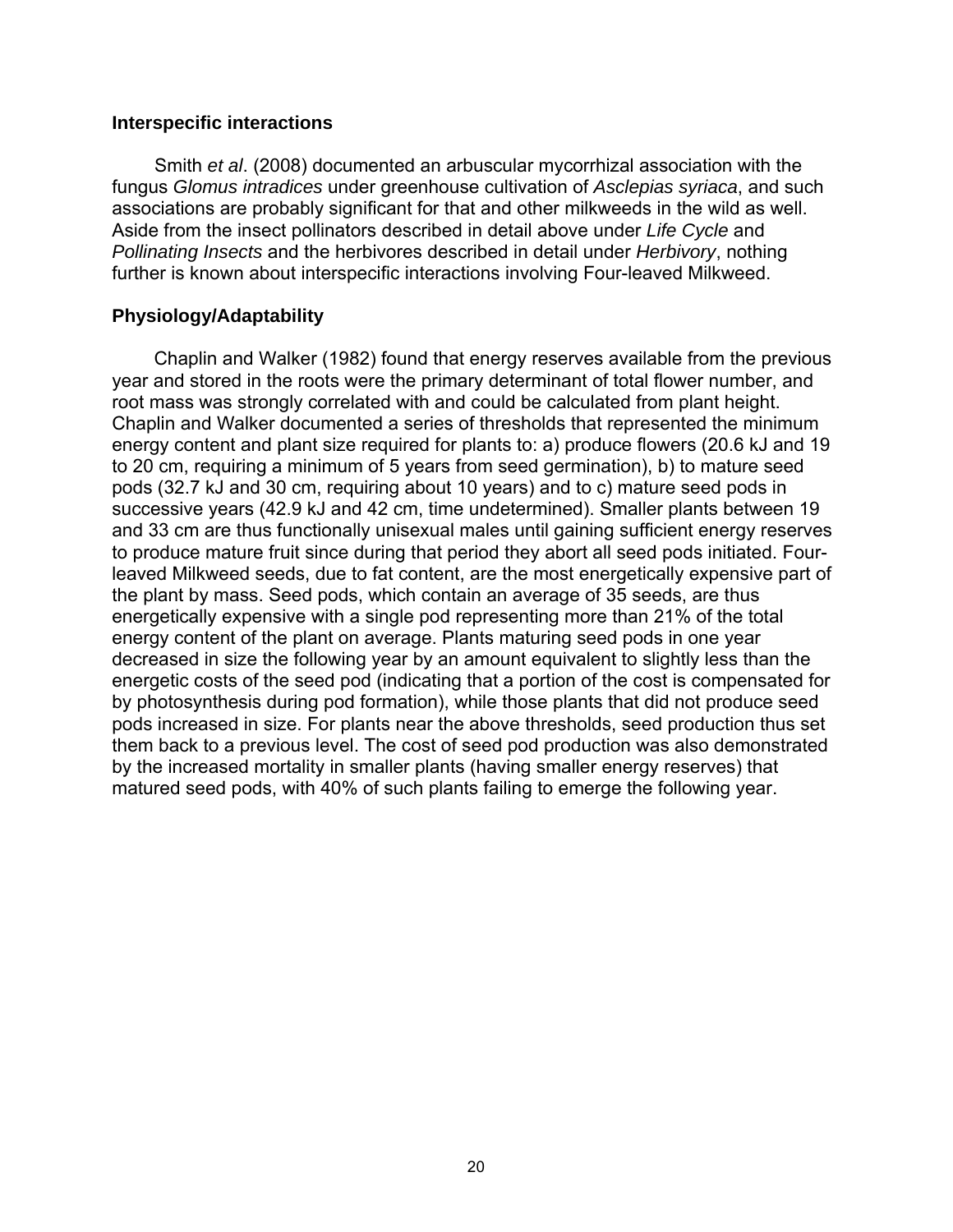Another notable aspect of Four-leaved Milkweed energetics is the amount of energy devoted to nectar production, which amounts to 30% of the total energy devoted to the flower (Pleasants and Chaplin 1983) and is unusually high for flowering plants (Harder and Barratt 1992), though not exceptional among milkweed (Willson and Bertin 1979, Wilson *et al*. 1979). The allocation of a relatively large amount of energy to attracting pollinators makes sense in an obligate out-crossing species requiring moderately large, nectar-feeding insects for pollination. Nectar production per flower was positively correlated with root mass (associated with a plant's energetic status) and negatively correlated with number of flowers in an umbel, perhaps because of constraints in the single peduncle in carbohydrate delivery to the umbel or because insects are more attracted to larger umbels independent of amount of nectar, allowing the plant to "cut costs" in per flower nectar production (Pleasants and Chaplin 1983). Pleasants and Chaplin (1983) found that male but not female fitness was positively correlated with nectar production.

Chaplin and Walker (1982) and numerous subsequent papers for *Asclepias exaltata* (Broyles and Wyatt 1990a, 1990b, 1995, 1997, Queller 1983, 1985, 1997, among others) addressed the question of the purpose of allocating the energy required to produce a large number of flowers when only one or two pods per plant are matured. Chaplin and Walker felt that the best explanation was that it increased the male contribution to genetic fitness by providing more pollinia to sire more seeds. Broyles and Wyatt (1997) concluded that although increasing number of flowers does increase fruits sired, the benefits were not large enough for this to be the only factor explaining flower numbers.

The only other physiological data specific to Four-leaved Milkweed are from Agrawal *et al.* (2008), who found that Four-leaved Milkweed had an intermediate level of latex production, ranking 29<sup>th</sup> out of 49 *Aclepias* species sampled.

#### **POPULATION SIZES AND TRENDS**

#### **Search effort**

Surveys have been extensive within the Ontario range of Four-leaved Milkweed, probably amounting to several hundred botanist days in potentially suitable habitat. This effort includes surveys for the International Biological Program (Archives of the National Academies 2009) in the late 1960s and early 1970s, Ontario Ministry of Natural Resources fieldwork from the late 1970s onward to establish and document Life Science Areas of Natural and Scientific Interest (Lindsay 1986, MacDonald 1987), especially along the Niagara Escarpment (Cuddy *et al.* 1976, Riley *et al.* 1996), and fieldwork focused on alvars and associated communities (Catling *et al*. 1975, Catling and Catling 1993, Catling and Brownell 1995 and 1999, Brownell and Riley 2000), among others.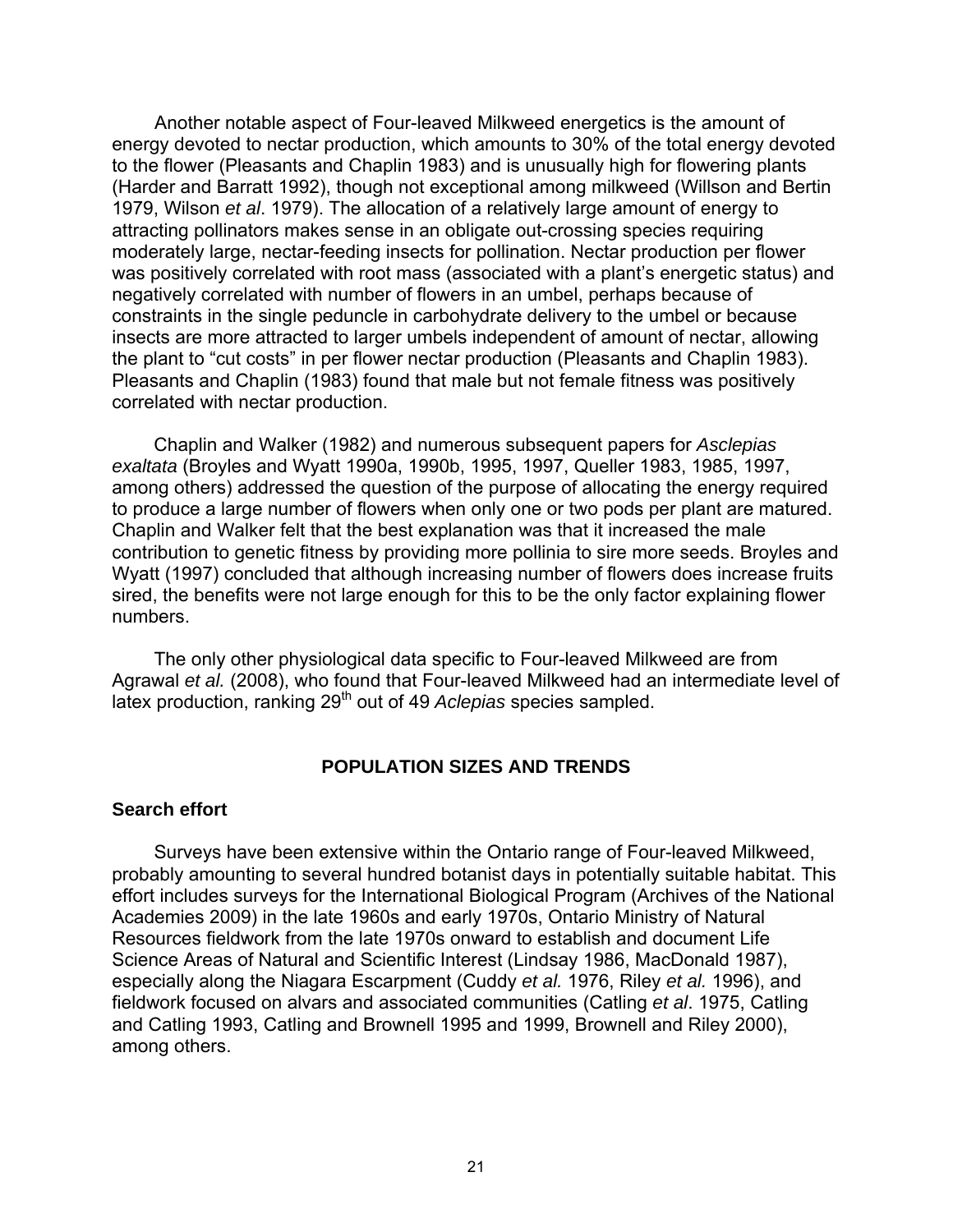Four-leaved Milkweed is likely extirpated along the Niagara River having not been found in a series of fieldwork surveys by qualified botanists (Cuddy *et al.* 1976, Varga 1979-82, Varga 1989, Varga 1995, Varga and Kor 1993, Oldham 1994, Oldham 2007) has failed to locate it at the original sites, and little unsurveyed habitat exists along the river or northward toward Hamilton. If the species persists along the Niagara River Gorge, it would likely only be in small numbers on the more extreme slopes where access by botanists is limited. Although Four-leaved Milkweed has never been found there, the small and threatened limestone savannahs on the Flamborough Limestone Plain near Hamilton (Catling and Brownell 1999) have been less intensively surveyed than the Niagara Gorge sites and would be another potential area of occurrence.

The Ontario Natural Heritage Information Centre's Natural Areas database (ONHIC 2008) lists at least 21 botanically surveyed natural areas on limestone escarpments or limestone plains that could contain suitable habitat for Four-leaved Milkweed within Prince Edward County and the adjacent townships of Hastings and Lennox and Addington Counties. Specific efforts to find Four-leaved Milkweed in Prince Edward County have included one day by Sutherland, Oldham and Gould in 1986 (M. Oldham pers. comm. 2008), one day by Oldham, Sutherland and Jalava in 1994 (M. Oldham pers. comm. 2008) and two days by Blaney in 2008. ONHIC botanists also conducted 10 person days of fieldwork in 2008 in and around Prince Edward County without finding the species (Mike Oldham pers. comm. 2008). This region does, however, still support local pockets of suitable habitat that have not been examined by botanists, especially in east-central Prince Edward County. There is thus reasonable potential for discovery of a small number of new Four-leaved Milkweed sites in this region. The limited populations at known sites, limited area of unsurveyed suitable habitat and the number of apparently suitable sites lacking the species all suggest, however, that Fourleaved Milkweed is truly rare.

#### **Number of populations**

The first Canadian record of Four-leaved Milkweed was John Macoun's 1868 collection from "Bay of Quinte" in 1868 (specimen at DAO, ONHIC data). Macoun (1883-1890) reported the species from Adolphustown (citing R.M. Stark) and "vicinity of Napanee" (citing Rev. John Scott). Both of these communities are in Lennox and Addington County on the Bay of Quinte, and Macoun's 1868 record may have been collected at one of those sites, or could have been at a separate location. These populations are most likely extirpated since suitable habitat around the Bay of Quinte has undoubtedly been substantially reduced through agriculture and expansion of development since 1868 and the species has not been found in remaining suitable habitat at numerous surveyed sites around the Bay of Quinte.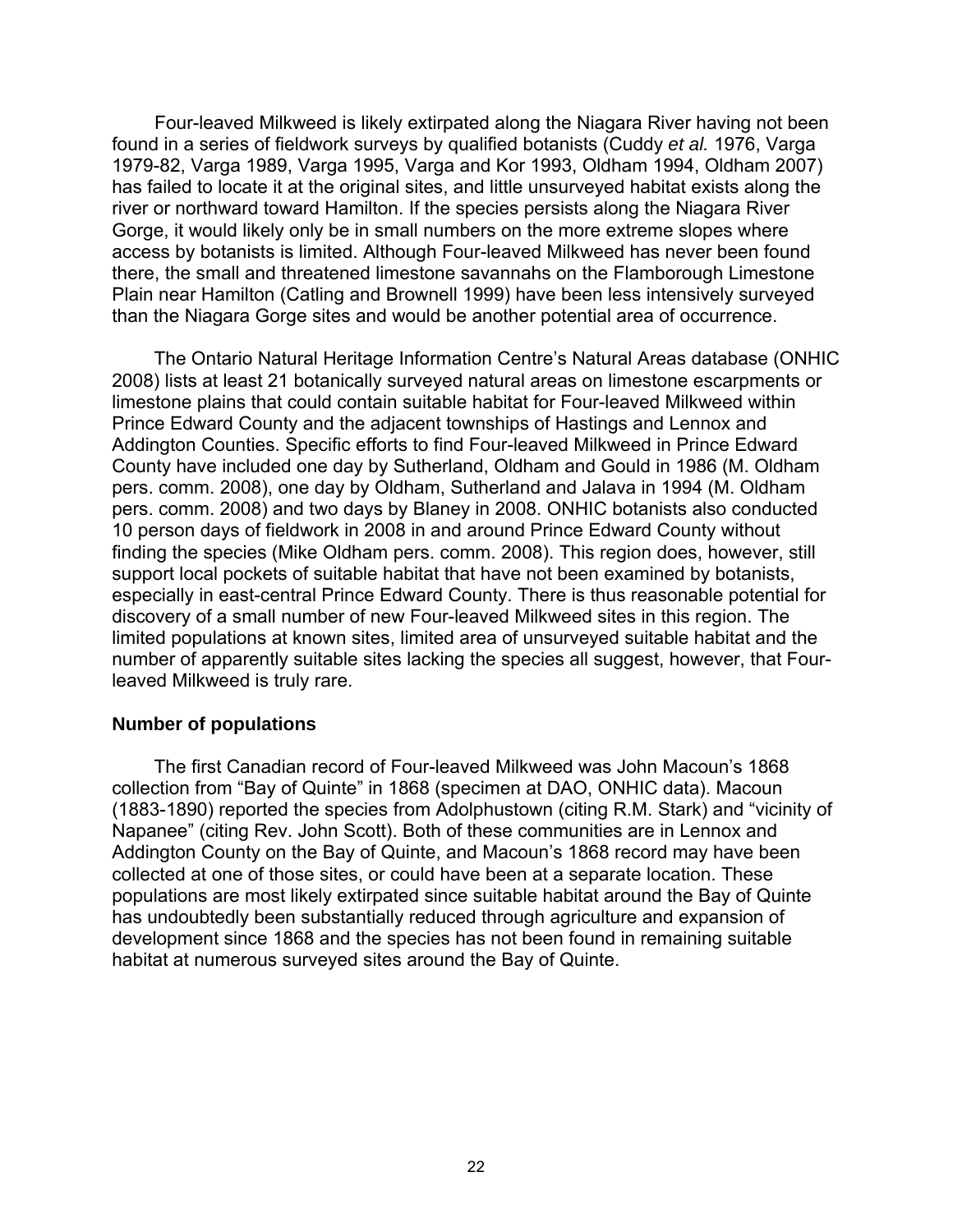Four-leaved Milkweed was collected or reported along the Canadian side of the Niagara River eight times from at least four separate locations between 1898 and 1956 (Table 3). All records but two can be placed within a 6 km stretch of the Niagara River Gorge between 5 km and 11 km downstream from Niagara Falls. These records probably originally represented a single, more or less continuous population, and are treated as a single population here because there is no break of 1 km of permanently unsuitable habitat (NatureServe 2004) between them, habitat would have been more continuous at the time of the records, and because pollen dispersal of one to several kilometres is plausible in milkweeds (Broyles *et al*. 1994). The remaining Niagara records are from "Niagara Falls" and the vicinity of Niagara Falls (based on the geographic scope of the record's source) and would represent a separate population if they were truly from at or near the falls. It is quite possible that "Niagara Falls" was used more generally and that the records in question were actually downstream from the falls near the other records, or that the Voaden record from 1902 might have been from the Goat Island area on the American side of the falls. Even in 1902, little suitable habitat likely remained at the falls on the Canadian side. No Niagara area records have been found since 1956 despite multiple searches in and near the original sites and the species is considered probably extirpated there (M. Oldham pers. comm. 2008).

| Population# Sub-                   | population# | County                                                         | Location                                     | Directions /<br><b>Notes</b>                                                                                | Observers + Date<br><b>Collection #</b>                     |            | Evidence                                      | Institution & # in flower<br>Accession# |              | $# non-$<br>flowering            | # unkn.<br>fertility |
|------------------------------------|-------------|----------------------------------------------------------------|----------------------------------------------|-------------------------------------------------------------------------------------------------------------|-------------------------------------------------------------|------------|-----------------------------------------------|-----------------------------------------|--------------|----------------------------------|----------------------|
| $\mathbf{1}$                       |             | Lennox and<br>Addington                                        | Adolphustown                                 |                                                                                                             | R.M. Stark                                                  | Pre-1890   | literature<br>report<br>(Macoun<br>1883-1890) |                                         |              | unknown;<br>likely<br>extirpated |                      |
| 2                                  |             | Lennox and<br>Addington                                        | Napanee                                      | "near<br>Napanee"                                                                                           | Rev. J. Scott Pre-1890                                      |            | literature<br>report<br>(Macoun<br>1883-1890) |                                         |              | unknown;<br>likely<br>extirpated |                      |
| 1 or 2; or<br>possibly<br>separate |             | Lennox and<br>Addington, or<br>Hastings or<br>Prince<br>Edward |                                              | Bay of Quinte Could be from J.M. Macoun 1868 07 14<br>either #1 or<br>#2 above or a<br>separate<br>location |                                                             |            | specimen                                      | DAO D<br>680714A;<br><b>MTMG 1127</b>   |              | unknown;<br>likely<br>extirpated |                      |
| 3                                  |             | Prince<br>Edward                                               | McMahon<br><b>Bluff</b>                      | [4 GPS<br>locations]                                                                                        | C.S. Blaney; 2006 06 13<br>R.J. Blaney                      |            | photograph                                    |                                         | 10           | 14                               |                      |
| 3                                  |             | Prince<br>Edward                                               | McMahon<br><b>Bluff</b>                      | [3 GPS<br>locations]                                                                                        | M.J. Oldham; 2006 06 19<br>T. Norris                        |            | specimen;<br>photograph                       | <b>DAO</b>                              | 23           | 34                               |                      |
| 3                                  |             | Prince<br>Edward                                               | McMahon<br><b>Bluff</b>                      | [9 GPS<br>locations]                                                                                        | M.J. Oldham; 2006 06 22<br>T. Norris;<br>B. Van<br>Sleeuwen |            | sight record                                  |                                         | 43           |                                  |                      |
| 3                                  |             | Prince<br>Edward                                               | McMahon<br><b>Bluff</b>                      | [2 GPS<br>locations]                                                                                        | G. Poisson                                                  | 2006 06 30 | sight record                                  |                                         |              |                                  | 4                    |
| 3                                  |             | Prince<br>Edward                                               | McMahon<br><b>Bluff</b>                      | [1 GPS<br>location]                                                                                         | D. Bree                                                     | 2007 06 17 | sight record                                  |                                         | 3            |                                  |                      |
| 3                                  |             | Prince<br>Edward                                               | McMahon<br><b>Bluff</b>                      | [2 GPS<br>locations]                                                                                        | C.S. Blaney                                                 | 2008 09 29 | photograph                                    |                                         | $\mathbf{1}$ | 4                                |                      |
| 4                                  |             | Prince<br>Edward                                               | MacAuley<br>Mountain<br>Conservation<br>Area | [same plants D. Bree<br>as below]                                                                           |                                                             | 2007 06 19 | photograph                                    |                                         | 12           |                                  |                      |
| 4                                  |             | Prince<br>Edward                                               | McCauley<br>Mountain<br>Conservation<br>Area | [3 GPS<br>locations]                                                                                        | M.J. Oldham 2008 07 08<br>35726; S.<br><b>Brinker</b>       |            | specimen;<br>photograph                       | <b>DAO</b>                              | 16           | 26                               |                      |

#### **Table 3. Canadian records of Four-leaved Milkweed (***Asclepias quadrifolia***).**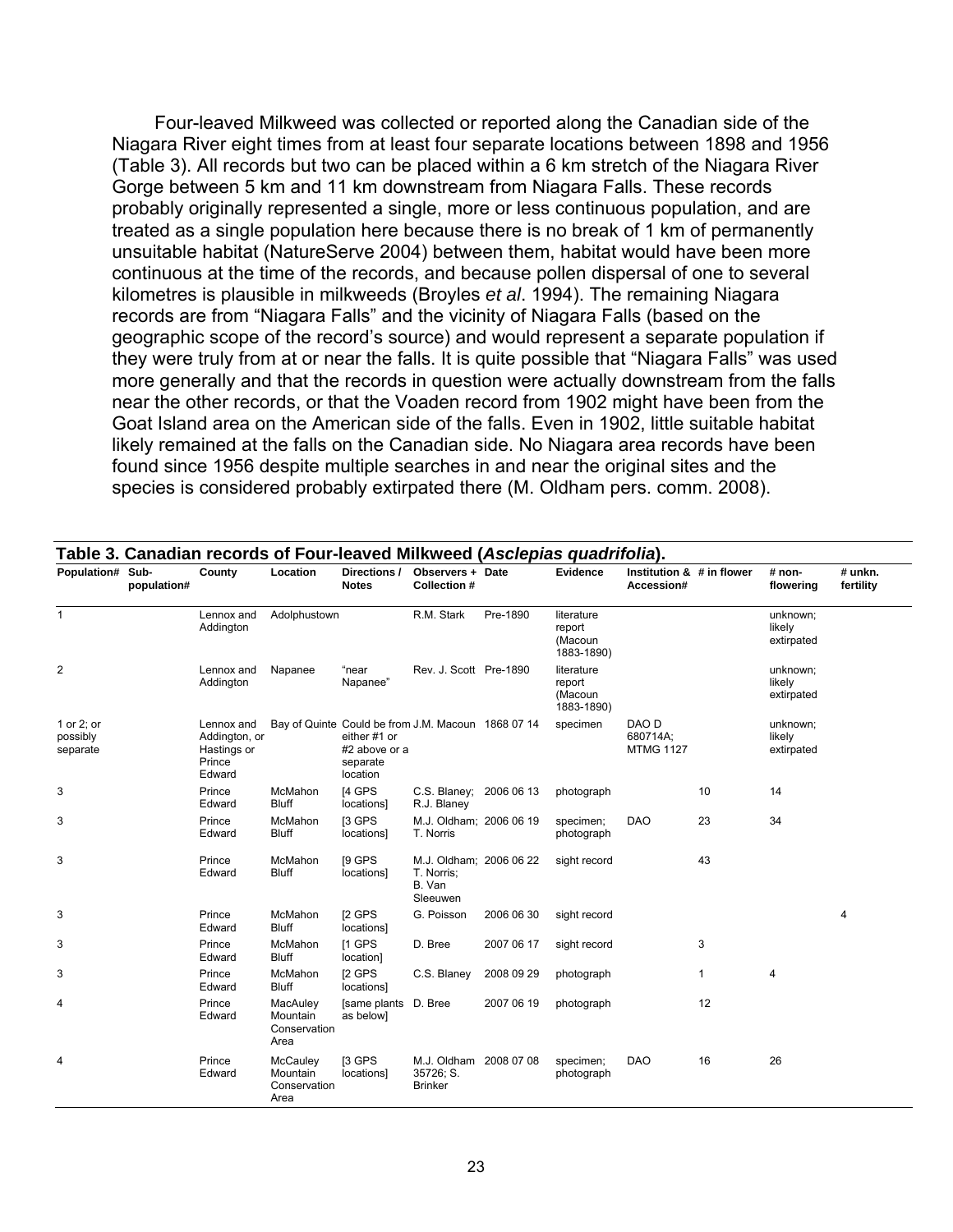| Population# Sub- | population# | County                           | Location                              | Directions /<br><b>Notes</b>                                                                                                                                                                                                                                                                                                                       | Observers + Date<br><b>Collection #</b> |            | Evidence                                                             | Institution & # in flower<br>Accession#              | # non-<br>flowering                      | # unkn.<br>fertility |
|------------------|-------------|----------------------------------|---------------------------------------|----------------------------------------------------------------------------------------------------------------------------------------------------------------------------------------------------------------------------------------------------------------------------------------------------------------------------------------------------|-----------------------------------------|------------|----------------------------------------------------------------------|------------------------------------------------------|------------------------------------------|----------------------|
| 5                | Α           | Mun.                             |                                       | Niagara Reg. Niagara River The Whirlpool W. Scott                                                                                                                                                                                                                                                                                                  |                                         | 1898 06 21 | specimen                                                             | DAO D<br>980621; TRT<br>716                          | extirpated                               |                      |
| 5                | B           | Mun.                             | Niagara Reg. Niagara Glen [1.0-2.4km] | northeast of<br>sub-<br>population A;<br>$0.7 - 2.1$ km<br>southwest of<br>sub-<br>population C]                                                                                                                                                                                                                                                   | "Field Club"                            | 1888       | literature<br>report (Eckel<br>2001)                                 |                                                      | extirpated                               |                      |
| 5                | B           | Mun.                             | Niagara Reg. Niagara Glen             | "woods<br>opposite the<br>Glen",<br>probably<br>around<br>current<br><b>Botanical</b><br>Gardens                                                                                                                                                                                                                                                   | G.H. Hamilton 1943                      |            | Literature<br>report<br>(Hamilton<br>1943, in Eckel<br>2001)         |                                                      | "very<br>abundant";<br>now<br>extirpated |                      |
| 5                | C           | Niagara Reg. Queenston<br>Mun.   |                                       | Hydro woods J.H. Soper<br>south of<br>Queenston<br>power plant                                                                                                                                                                                                                                                                                     | 5979                                    | 1954 06 16 | specimen                                                             | CAN 257784;<br>TRT 92105;<br>MICH D<br>540616A       | extirpated                               |                      |
| 5                | С           | Niagara Reg. Queenston<br>Mun.   |                                       | Hydro woods J.H. Soper<br>south of<br>Queenston<br>power plant                                                                                                                                                                                                                                                                                     | 6339; G.<br>Fleishmann<br>66            | 1956 06 20 | specimen                                                             | CAN 258061;<br>DAO D<br>560620A;<br><b>TRT 96991</b> | extirpated                               |                      |
| 5                | D           | Niagara Reg. Queenston<br>Mun.   |                                       | Woods on<br>either side of<br>the railway,<br>leading up the<br>face of the<br>escarpment<br>just south of<br>Queenston<br>$(1.5 - 2.5km)$<br>north of sub-<br>population C);<br>location was<br>"near Niagara<br>Falls" on the<br>specimen and<br>ONHIC data,<br>and revised to<br>above based<br>on Macoun<br>(1893) cited<br>in Eckel<br>(2001) | J.M. Macoun 1892 06 25                  |            | specimen                                                             | CAN 93161                                            | extirpated                               |                      |
| 5?               |             | Mun.                             | Niagara Reg. Niagara Falls ["Niagara  | Falls"<br>perhaps a<br>qeneralized<br>description<br>referring to<br>The Whirlpool<br>to Queenston<br>area of above<br>records,<br>rather than<br>immediate<br>area of falls]                                                                                                                                                                      | J. Voaden                               | 1902 06 23 | specimen                                                             | QK 14616                                             | extirpated                               |                      |
| 5?               |             | Niagara Reg. vicinity of<br>Mun. |                                       | [vicinity of<br>Niagara Falls Niagara Falls or M. Landon 1948-52<br>is the scope<br>of the Eckel<br>(2001)<br>publication,<br>including area<br>of above<br>records]                                                                                                                                                                               | either Miller unknown;                  |            | literature<br>report<br>(Heimburger<br>1955, cited in<br>Eckel 2001) |                                                      | extirpated                               |                      |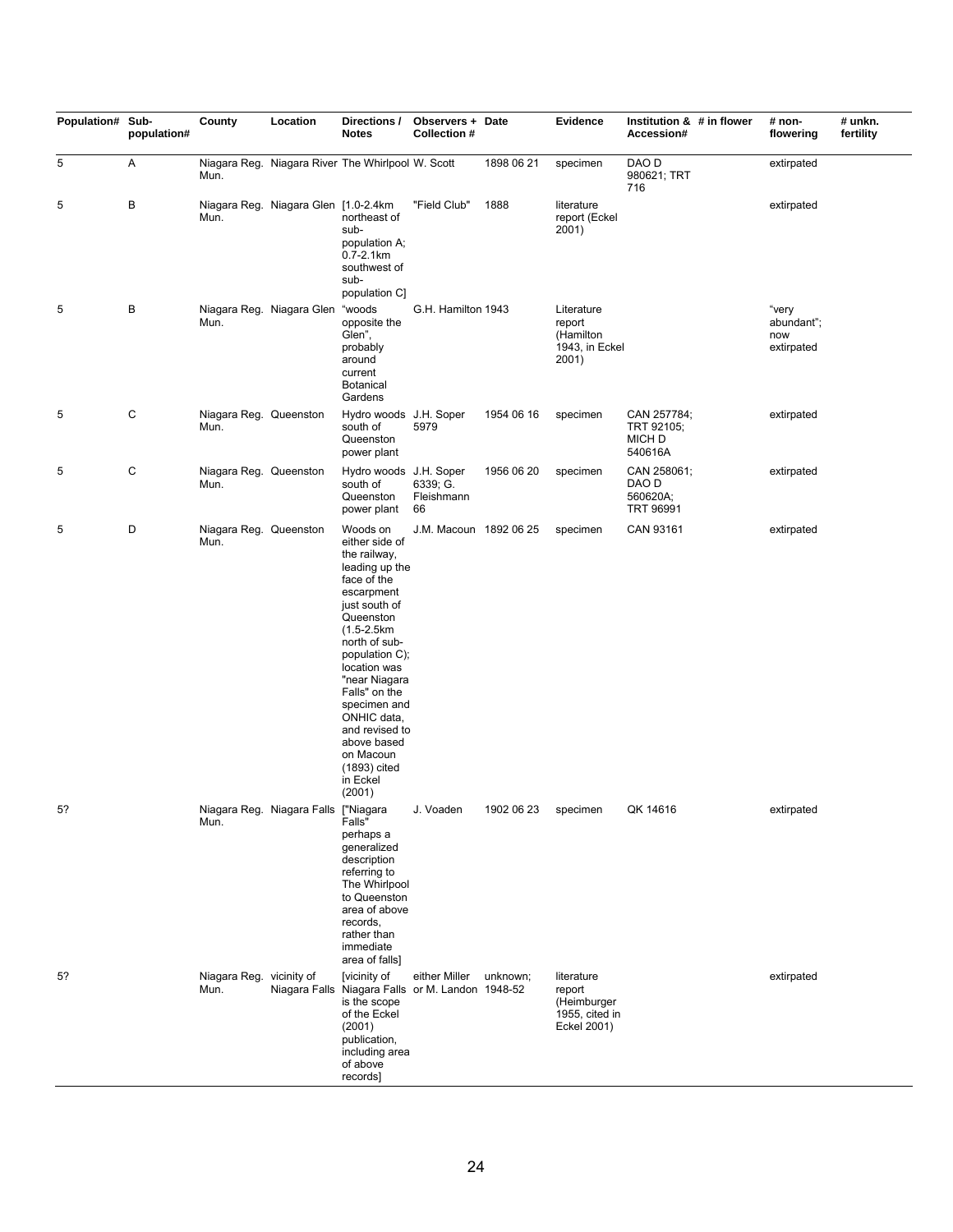There are only two extant populations of Four-leaved Milkweed known in Canada, both in Prince Edward County at the eastern end of Lake Ontario. These are McMahon Bluff, where it is sparsely scattered over roughly 20 ha (1 km x 0.2 km) and Macauley Mountain Conservation Area, where it is sparsely scattered over roughly 0.25 ha. The two extant populations are on the same limestone escarpment system and are separated by 9 km straight line distance and roughly 22 km following the escarpment. They are clearly separate populations under NatureServe guidelines (NatureServe 2004) because of the distance and presence of persistently unsuitable habitat between them.

Two other unconfirmed Canadian reports are indefinite enough to be excluded from consideration here. A "clump of seven plants" of Four-leaved Milkweed was reported to Michael Oldham in 1994 from a bird survey transect at Point Petre in southwest Prince Edward County (M. Oldham pers. comm. 2008). He and two other expert botanists searched this transect and failed to find any plants. The record was among only 13 other species noted, including some not fully identified, so it should be considered questionable at best. Expert southwestern Ontario botanist Gerry Waldron also reported seeing this species during International Biological Program surveys with Stuart Hay in 1969 but is unsure about the location (M. Oldham pers. comm. 2008). This record is likely correct but further information is needed before it could be considered confirmed. No specimen is present at the Marie-Victorin Herbarium (S. Hay pers. comm. 2009).

#### **Abundance**

#### Macauley Mountain

Twelve stems, in a loose colony, were found at the initial discovery of this site in 2007 (Table 3). Subsequently, 42 stems (16 developing fruit, 26 infertile) were found over a 50 m x 50 m area during a more thorough survey of the same area in 2008.

#### McMahon Bluff

Compilation of the field data of Sean Blaney, Michael Oldham, David Bree and Geri Poisson for the McMahon Bluff site gives a total of 136 plants, 80 flowering, 52 non-flowering and four of unknown fertility. The multiple observers over multiple visits and the limits of GPS precision make it difficult to eliminate the possibility of double counting at a few points; however, most records were clearly separate with potential double counting only an issue for about 15 to 20 plants. Non-flowering plants (many or most of which were likely not mature) were not recorded on one field day, so their numbers are somewhat under-recorded, by perhaps 20 to 50 plants. Some other undocumented plants are likely also present at the site although coverage of available habitat has been fairly thorough.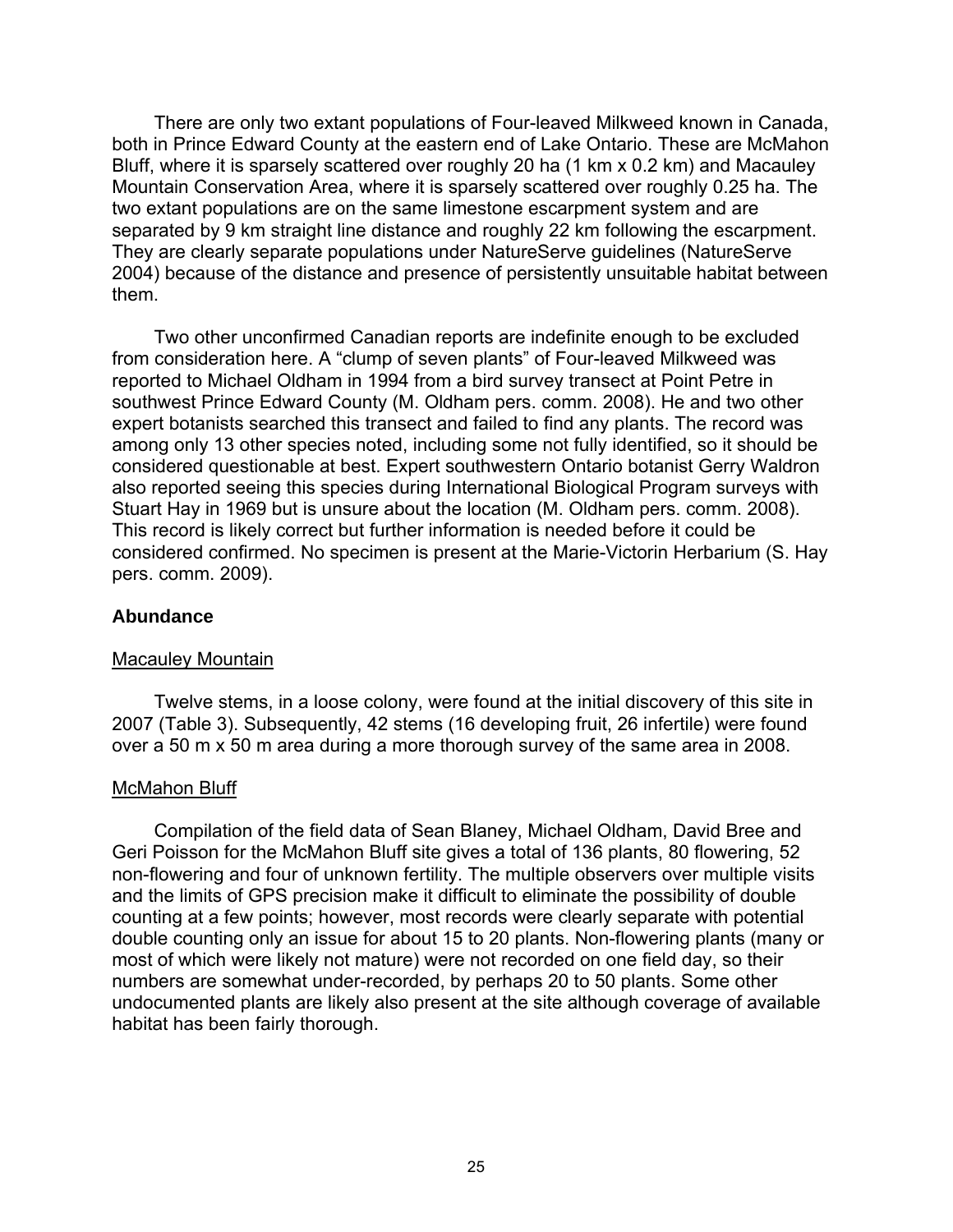The total Canadian population counts are 96 flowering, 78 non-flowering, and 4 plants of unknown fertility (178 total plants). The number of *mature individuals* (COSEWIC 2006) is thus between 96 and 178 plants because some of the nonflowering plants were likely too small to produce flowers (20 cm, Chaplin and Walker 1982) and were not counted as mature individuals, whereas others may have been mature but lacking sufficient resources to produce flowers at the time of survey (Chaplin and Walker 1982). It is reasonable to expect that some other small populations might be found elsewhere in Prince Edward, southern Hastings or southern Lennox and Addington Counties in eastern Ontario, but the rarity of the habitat in which the extant populations occur coupled with the lack of records strongly suggest that Four-leaved Milkweed is a rare species and that it is unlikely that the Canadian population could exceed 1000 mature plants.

The Niagara River population is likely extirpated. It was once at least locally common on the Canadian side of the Niagara River. Macoun [1893, cited in Eckel (2001)] recorded it "on both sides of the railway just south of Queenstown", and Hamilton [1943, cited in Eckel (2001)] noted it as "very abundant in the open woods opposite the [Niagara] Glen", which probably refers to the plateau directly inland from the Niagara Glen on which woodland has since been almost completely eliminated by the Niagara Parks Commission Botanical Gardens and other developments (OMNR pers. comm. 2009).

#### **Fluctuations and trends**

No sizable population fluctuations are known in Four-leaved Milkweed, either in Canada or elsewhere in its range. Small and large plants were observed in both populations, indicating that seed production and seedling recruitment are occurring (S. Blaney pers. obs. 2006-2009, M. Oldham pers. comm. 2008) but no further quantification on this is available.

Populations of Four-leaved Milkweed have clearly declined since 1956 along the Niagara River, to the point where they are probably extirpated. Macoun's 1868 "Bay of Quinte" site is probably also extirpated given the extent of habitat change in the Belleville area since that time and the absence of the species in recently surveyed potential habitat in that area. Other undocumented population losses probably occurred with the extensive deforestation and land conversion in Four-leaved Milkweed range in Ontario since European settlement. All of these losses are outside the 21 to 30 year period (estimated three times generation time) relevant to COSEWIC status assessment.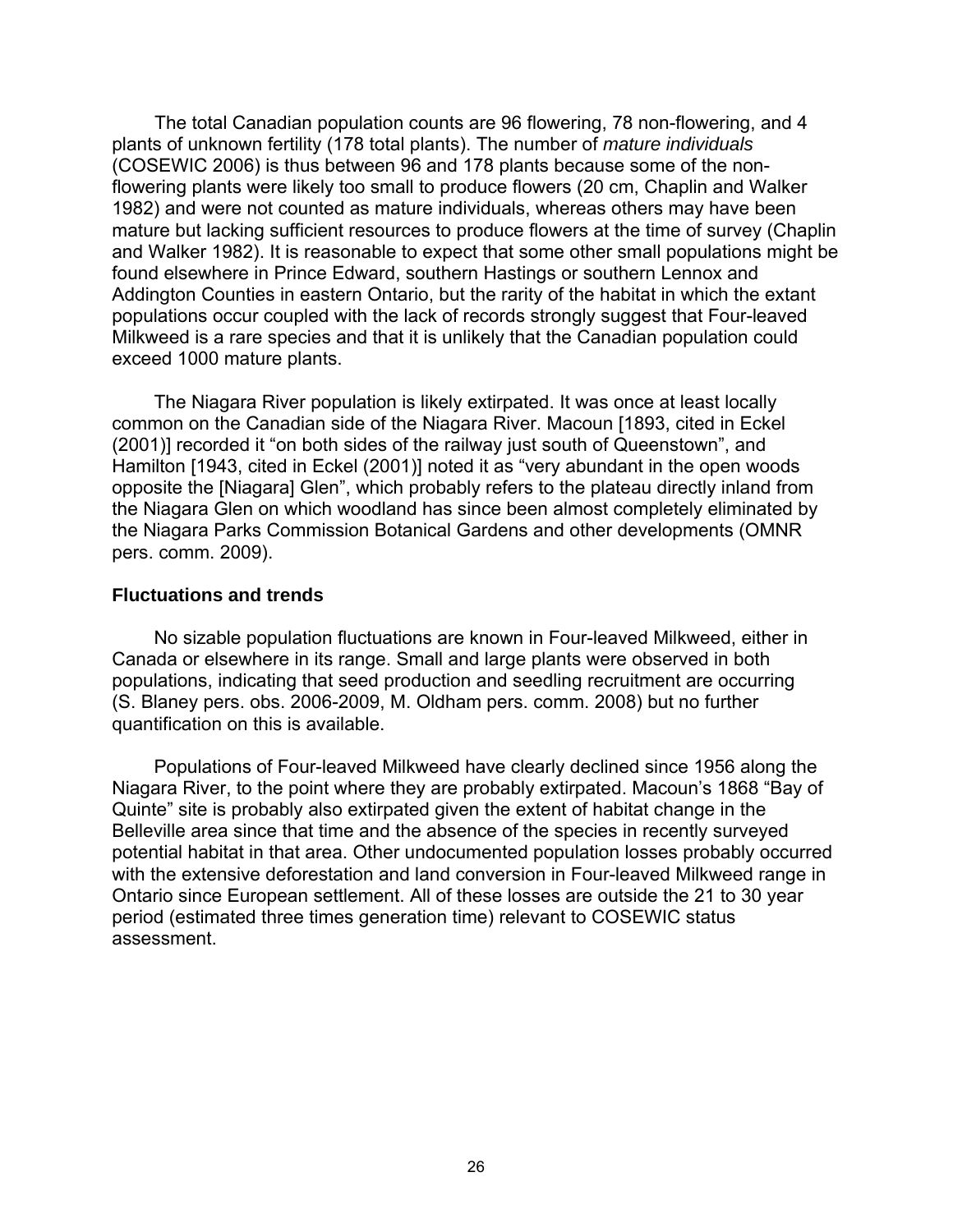There is no information on more recent trends in Canadian populations, although the limited observations at McMahon Bluff and Macauley Mountain do not point to any declines since 2006-2007. As described under *Limiting Factors and Threats*, continued encroachment of the exotic Common Buckthorn and various native shrubs seems likely to reduce habitat quality and population at both sites over time. The proposed subdivision development at McMahon Bluff would also substantially reduce Four-leaved Milkweed numbers if it were to go ahead.

#### **Rescue effect**

The nearest American populations of Four-leaved Milkweed are in New York State at the east and west ends of Lake Ontario. At the eastern end of Lake Ontario, Fourleaved Milkweed is known from near Henderson, New York (Woodson 1954), 70 km across Lake Ontario from extant populations in Prince Edward County but it is quite rare and localized in upstate New York with no records known from other adjacent counties (New York Flora Atlas 2008). Rescue from this area would be very unlikely. Four-leaved Milkweed is also known from the American side of the Niagara River, but was not found in a 1985 inventory of the DeVeaux Woods (Eckel 1986) across the river from the Niagara Glen area of the Canadian population where it had been reported as "very abundant" in 1943 (Eckel 2001). If Four-leaved Milkweed still occurs at all in New York within 4 km of the Niagara Gorge, it is likely rare as deforestation in this area is almost complete (1:50,000 topographic map, Natural Resources Canada 1990). Rescue from American populations in Niagara is even less plausible due to habitat alteration and loss that have probably extirpated Canadian populations, making survival of potential colonists questionable.

## **LIMITING FACTORS AND THREATS**

#### **Limited and fragmented habitat**

Four-leaved Milkweed was likely always a rare and local plant in Ontario, limited by climate, availability of rocky, open woodland and perhaps by incomplete post-glacial colonization of potential Canadian habitat, to the eastern and western ends of Lake Ontario in the Prince Edward County region and the southern Niagara Escarpment. On top of its natural rarity, the massive loss and fragmentation of habitat in Four-leaved Milkweed range since European settlement has probably reduced populations even beyond the documented losses on the Niagara River. The habitat in which the species occurs at McMahon Bluff and Macauley Mountain is now rare in Ontario, probably falling into Bur Oak – Shagbark Hickory – Big Bluestem community listed as S1 (critically imperiled) for Ontario by the Ontario Natural Heritage Information Centre (W. Bakowsky pers. comm. 2008, see Bakowsky 2007). Today, limited and fragmented habitat likely limits any potential for re-colonization and expansion of the species' Canadian range and population.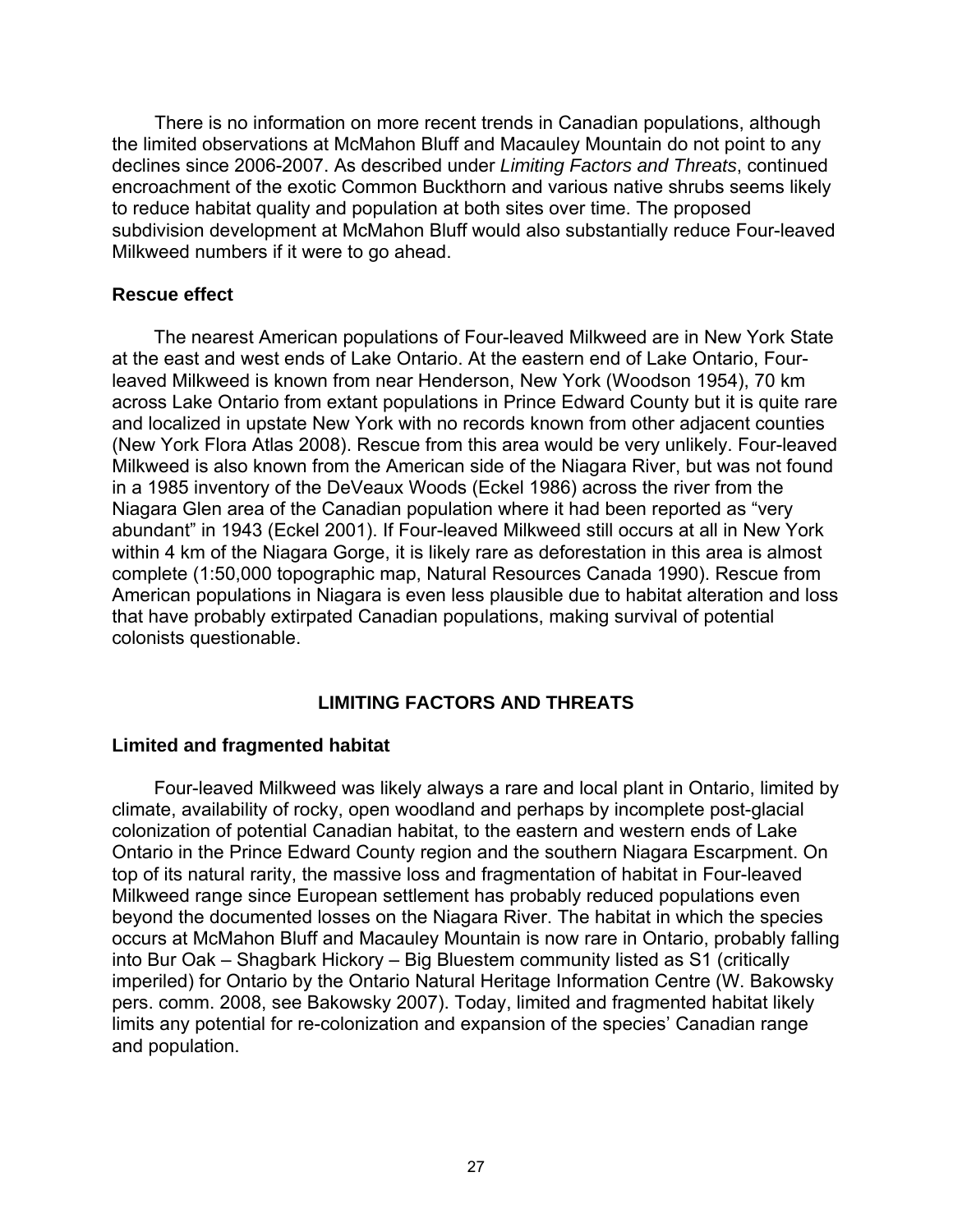#### **Habitat conversion**

The Macauley Mountain population is within the Macauley Mountain Conservation Area and is not threatened by development. Quinte Conservation Authority manages the land, is aware of the record and will avoid any further trail or other construction in the area (T. Trustham pers. comm. 2008). Until July 2009, the McMahon Bluff site was owned by a developer who produced a "preliminary concept plan" in 2006 to subdivide over half the land into 19 one to four hectare lots and build luxury homes (J. Blaney pers. comm. 2009). The potential subdivision area covered 98% of plants known at McMahon Bluff representing 73% of the Canadian population. The Hastings-Prince Edward Land Trust had been working to raise sufficient funds to purchase the property as a conservation reserve, but in July 2009 the site was sold to another individual whose intentions for the property are not known to the land trust (J. Blaney pers. comm. 2009). The development threat to the site is likely still high.

If any other sites exist in or near Prince Edward County, they are likely to be threatened by one or several factors. Potentially suitable habitat is in small patches, almost all under private ownership, and frequently isolated by surrounding unsuitable agricultural or former agricultural land. Private woodlots are frequently subject to forest harvesting or other potentially incompatible land use. Prince Edward County has experienced extensive growth as a recreational and retirement destination in the past decade because of its proximity to Toronto and its 800 km of lakeshore (Corporation of the County of Prince Edward 2008). Any potential Four-leaved Milkweed habitat near existing roads or having lakeshore views is at risk of housing development. Grape cultivation and winery development have been rapid and extensive since the late 1990s with at least 13 wineries (Wines of Canada 2008) and numerous additional grape growers now established in the county. Grape cultivation has thus far mostly been developed on land previously devoted to other agricultural use and therefore already unsuitable for Four-leaved Milkweed, but the limestone plateau habitats of the milkweed are potentially suitable sites for grape cultivation and winery development could impact undiscovered sites in the future. Four-leaved Milkweed habitat in Prince Edward County is also ideal for limestone quarrying, and quarry expansion could impact undiscovered sites. The species is currently not legally protected under federal or provincial legislation, meaning there is little mitigation of the threat of development impacts.

#### **Exotic and native shrub encroachment and canopy closure**

Habitat change that increases shading appears threaten to Four-leaved Milkweed. Chaplin and Walker (1982) demonstrated that Four-leaved Milkweed grew and reproduced best at forest edges rather than in forest interiors in Missouri, and there is extensive anecdotal evidence suggesting that it is a species of open forests, steep forested slopes and forest margins where light levels are greater than in closed-canopy forest. There is also good evidence that natural fires and those deliberately set by First Nations for habitat management kept southern Ontario's dry upland habitats such as prairies, alvars and the limestone savannahs occupied by Four-leaved Milkweed more open than they are today (Catling and Catling 1993, Jones and Reschke 2005). At the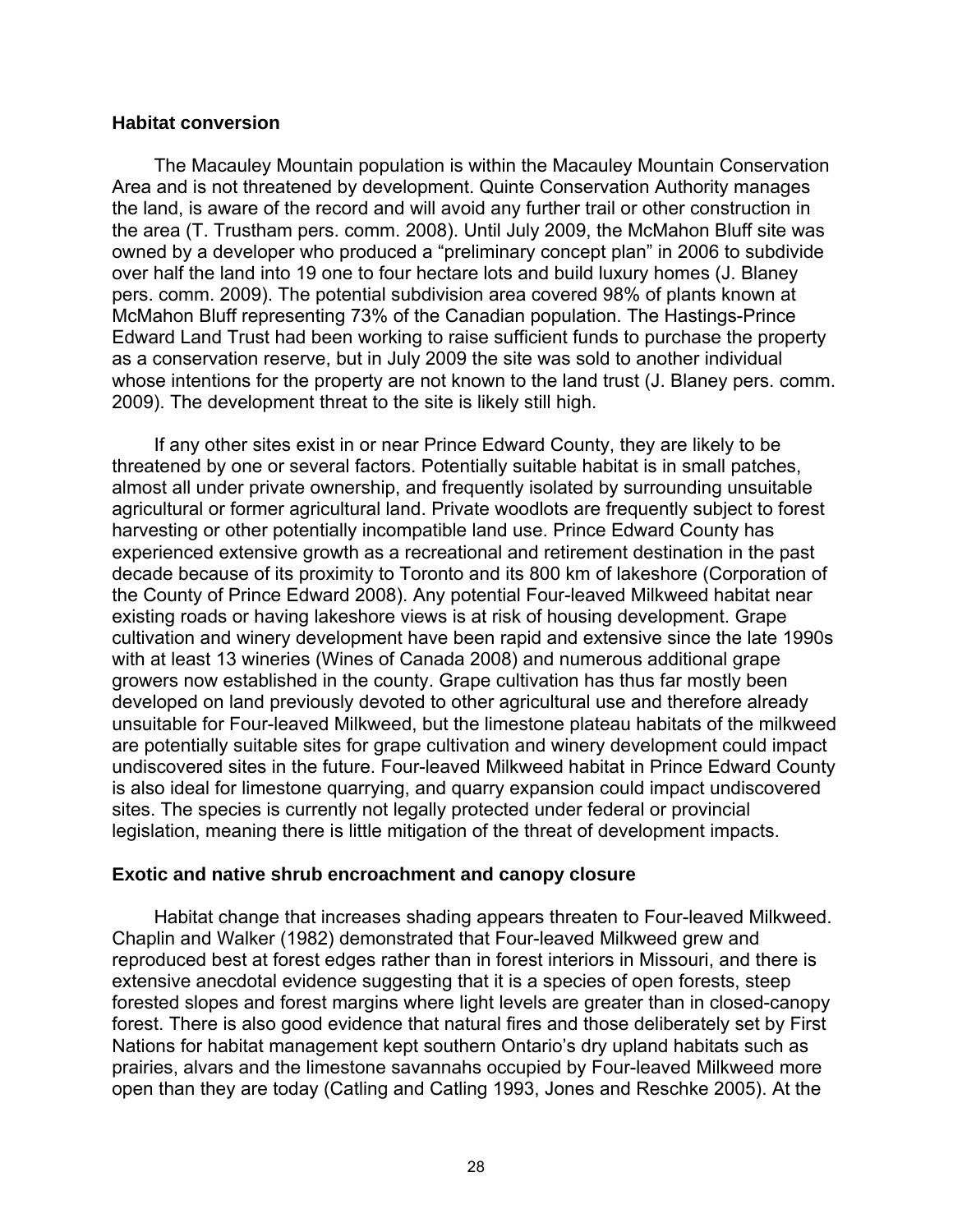McMahon Bluff site, there seemed to be a concentration of plants along the margins of a lightly used ATV trail where light levels were slightly higher than in the surrounding woodland, further suggesting light availability is a limiting factor.

Limestone woodland habitats have been extensively invaded by Common Buckthorn (*Rhamnus cathartica*) throughout Prince Edward County and the Bay of Quinte region (S. Blaney pers. obs. 1990-2009), where the species frequently creates a dense subcanopy and deep shade in formerly fairly open forest. Common Buckthorn is common at both milkweed sites, forming 5 to 10% of canopy cover in some areas of McMahon Bluff (S. Blaney pers. obs. 2006-2009) and Macauley Mountain (S. Brinker pers. comm. 2008). It is already contributing to what is likely an unnaturally high level of shading at the sites, although it is not nearly as dense as in the worst affected areas in the region. Given large populations nearby and on-site and extensive bird dispersal of seeds, it is likely that Common Buckthorn will continue to increase and cause further shading at Four-leaved Milkweed sites.

Several native shrubs also form locally dense sub-canopy cover to an extent that is likely detrimental to Four-leaved Milkweed, with Gray Dogwood (*Cornus racemosa*), Prickly-Ash (*Zanthoxylem americanum*) and Downy Arrow-wood (*Viburnum rafinesquianum*) being most prominent. Loss of fire is likely also changing the tree cover at the sites, causing increases in fire-intolerant sugar maple, white ash and basswood abundance and promoting more canopy closure. If the ingrowth of Common Buckthorn and native shrubs and increases in canopy closure continue, the Four-leaved Milkweed population seems likely to decline over the next several generations.

#### **Competition from exotic herbs**

Exotic herbs, especially Garlic Mustard (*Alliaria petiolata*) are extremely dense at Niagara River sites and probably contributed to Four-leaved Milkweed's extirpation there (Oldham 2007, M. Oldham pers. comm. 2008). This and other invasive exotic herbs are not yet problematic at the Prince Edward County sites, but Pale Swallow-wort (*Cynanchum rossicum*) presents a serious threat. It is rapidly spreading in eastern Ontario, is known within 8 km of both Four-leaved Milkweed sites and is probably already closer than that (S. Blaney pers. obs. 2006-2009). It has had devastating effects, largely eliminating other understory herbs, on habitat at Prince Edward Point (12 km east of McMahon Bluff) similar to the known milkweed sites (S. Blaney pers. obs. 1990-2009). Given its rate of spread in eastern Ontario in the past 20 years it can be expected in the immediate vicinity of known Four-leaved Milkweed sites within the next 21 years (three times minimum estimated generation time) (S. Blaney pers. obs. 2006-2009). If it becomes well-established near Four-leaved Milkweed, extirpation would be possible.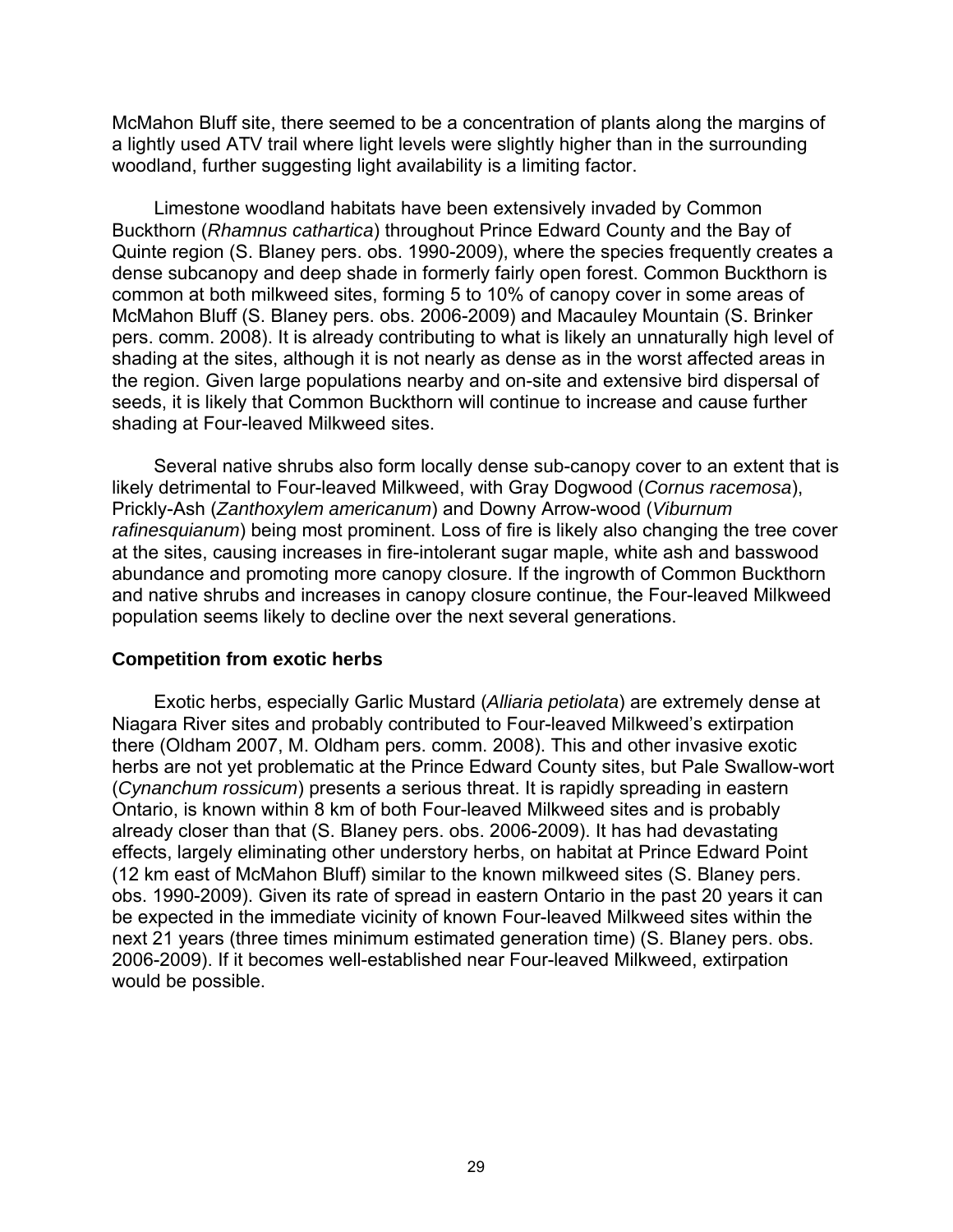## **Small population size and area**

There is good evidence for effective genetic interchange between individuals isolated from others by 1000 m for the closely related and ecologically similar Poke Milkweed (*Asclepias exaltata*) (Broyles *et al*. 1994). Study of fixation indices (Broyles 1998) also found that inbreeding is not currently an evolutionarily significant process in isolated northern populations of *A. exaltata.* Four-leaved Milkweed likely has a similar level of genetic interchange, making the species similarly resistant to inbreeding effects with sufficient population sizes. Nonetheless, the limited number of mature Four-leaved Milkweed plants (between 16 and 42) at the Macauley Mountain site could conceivably have caused or could lead to inbreeding effects (see review in Hansson and Westerberg 2002). The restricted area of occurrence at the Macauley Mountain site also increases the risk level relative to any local anthropogenic or natural disturbance event.

## **Off-road vehicle traffic and trampling**

As noted, the present low level of off-road vehicle traffic at McMahon Bluff seems to be benefiting Four-leaved Milkweed by providing slightly brighter conditions along the trail than in the surrounding woodland. If, however, the trail became substantially more heavily used, milkweed plants could certainly be damaged or lost. The Macauley Mountain population is adjacent to a hiking trail with trampling a potential threat to a small portion of plants.

## **SPECIAL SIGNIFICANCE OF THE SPECIES**

Four-leaved Milkweed is biogeographically interesting as one of the best examples of a species of southern affinity having colonized Canada from both eastern and western ends of Lake Ontario. It is one of relatively few nationally imperiled vascular plants in southeastern Ontario, especially in the Prince Edward County region in which it occurs. It occurs within very rare and threatened plant communities, which at McMahon Bluff support two other nationally rare species (Midland Sedge - *Carex mesochorea*, S1 and Bicknell's Sedge - *Carex bicknellii*, S2), with a third species (Few-fruited Sedge – *Carex oligocarpa*, S2) present in immediately adjacent communities. Four-leaved Milkweed's Prince Edward County occurrences are well-isolated and at the northern edge of the species' range which could make them significantly genetically divergent from central populations (Lesica and Allendorf 1995).

All the human uses of *Asclepias* spp. (well summarized in Plants for a Future 2008) appear unlikely to be relevant to Four-leaved Milkweed because of its small size, moderate latex production and limited seed pod production, with the possible exception of several listed medicinal uses. Aboriginal Traditional Knowledge related to medicinal uses have been documented in (Moerman 2010) for First Nations in the United States but no data are available from Canadian sources.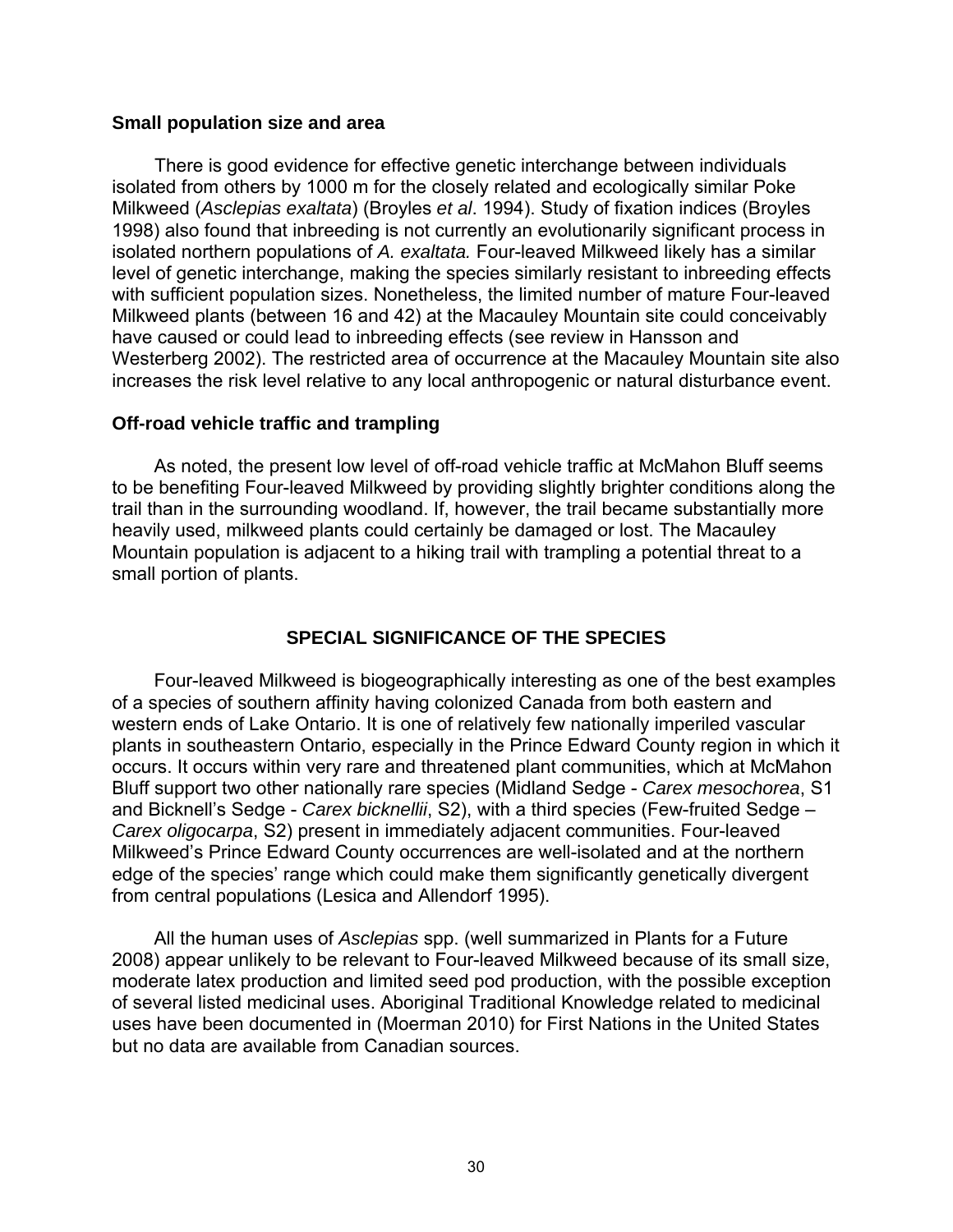## **EXISTING PROTECTION OR OTHER STATUS DESIGNATIONS**

Four-leaved Milkweed is considered globally secure (G5 rank) but critically imperiled in Canada and Ontario (N1 and S1 ranks) (NatureServe Explorer 2008). Table 1 indicates S-ranks and provincial or state status designations. Four-leaved Milkweed is potentially extirpated (SH) in Delaware, critically imperiled (S1 rank) in Rhode Island and Kansas, imperiled (S2) in New Hampshire and sensitive (S3) in Iowa and Vermont. It has a state-level Threatened status in New Hampshire and Rhode Island. Four-leaved Milkweed is not ranked (SNR, which usually means a species is considered secure) in 13 states and secure (S4 or S5) in seven other states.

#### **ACKNOWLEDGEMENTS**

Data on field and historic occurrences was provided by Michael Oldham and Sam Brinker (Ontario Natural Heritage Information Centre), Geri Poisson (Michalski Nielsen Associates Limited) and David Bree. Information on distribution and habitat of Four-leaved Milkweed was provided by natural heritage program staff: Wasyl Bakowsky (Ontario), Steve Young (New York), Bob Popp (Vermont), Michael Homoya (Indiana), William McEvoy (Delaware), Tim Smith (Missouri), John Pearson (Iowa), Craig Freeman (Kansas), Suzanne Mason (North Carolina) and Heather Sullivan (Mississippi), as well as by Steven Broyles, State University of New York at Cortland and Lucile McCook, Pullen Herbarium, University of Mississippi. Information on milkweed herbivores and mycorrhizae were provided by Anurag Agrawal and Toni DiTomasso, Cornell University. John Blaney of the Hastings – Prince Edward Land Trust provided information the McMahon Bluff site and assistance with 2008 fieldwork. Tim Trustham of Quinte Conservation provided information on management of the Macauley Mountain site.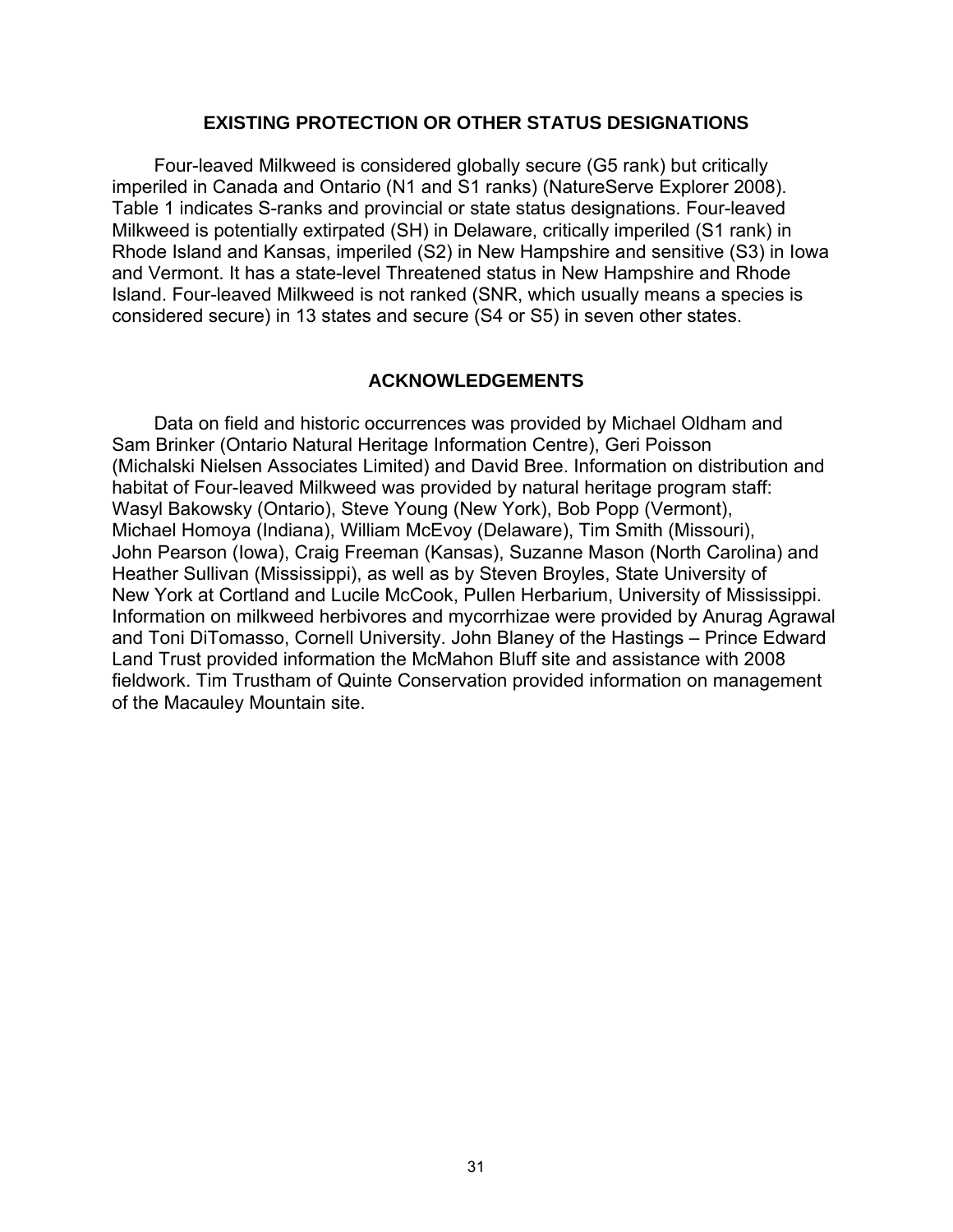## **AUTHORITIES CONSULTED**

Dr. Anurag Agrawal, expert on milkweed herbivory, Cornell University Wasyl Bakowsky, Community Ecologist, Ontario Natural Heritage Information Centre John Blaney, Secretary, Hastings – Prince Edward Land Trust Sam Brinker, Botanist, Ontario Natural Heritage Information Centre Dr. Toni DiTomasso, expert on milkweed mycorrhizae, Cornell University Craig Freeman, Botanist, Kansas Natural Heritage Inventory Michael Homoya, Botanist, Indiana Department of Natural Resources Suzanne Mason, Ecologist, North Carolina Natural Heritage Program Lucile McCook, Curator, Pullen Herbarium, University of Mississippi William McEvoy, Botanist, Delaware Natural Heritage and Endangered Species Program Michael Oldham, Botanist, Ontario Natural Heritage Information Centre John Pearson, Botanist, Iowa Natural Areas Inventory Geri Poisson, Terrestrial Ecologist, Michalski Nielsen Associates Limited Bob Popp, Program Botanist, Nongame and Natural Heritage Program Tim Smith, Botanist, Missouri Natural Heritage Program Dr. Steven Broyles, expert on milkweed ecology, State University of New York at Cortland Heather Sullivan, Botanist, Mississippi Natural Heritage Program Tim Trustham, Planner / Ecologist, Quinte Conservation Steve Young, Botanist, New York Natural Heritage Program

## **INFORMATION SOURCES**

- Agrawal, A.A. 2005. Natural selection on common milkweed (*Asclepias syriaca*) by a community of specialized insect herbivores. Evolutionary Ecology Research 7: 651–667.
- Agrawal, A.A. 2008. Herbivore fauna of common milkweed (*Asclepias syriaca*). http://www.eeb.cornell.edu/agrawal/index.html. Accessed November 20, 2008.
- Agrawal, A.A., M.J. Lajeunesse and M. Fishbein. 2008. Evolution of latex and its constituent defensive chemistry in milkweeds (*Asclepias*): a phylogenetic test of plant defense escalation. Entomologia Experimentalis et Applicata 128: 126–138.
- Agrawal, A.A. 2008. Pers. comm. *Email communication with A.A. Agrawal.* November 2008. Associate Professor, Ecology and Evolutionary Biology, Cornell University, Ithaca, NY.
- Archives of the National Academies. 2009. The International Biological Program (IBP), 1964-1974. Online document. http://www7.nationalacademies.org/archives/International\_Biological\_Program.html . Accessed August 22, 2009.
- Argus, G.W., K.M. Pryor, D.J. White and C.J. Keddy (eds.). 1982-1987. Atlas of Rare Vascular Plants in Ontario. National Museum of Natural Sciences.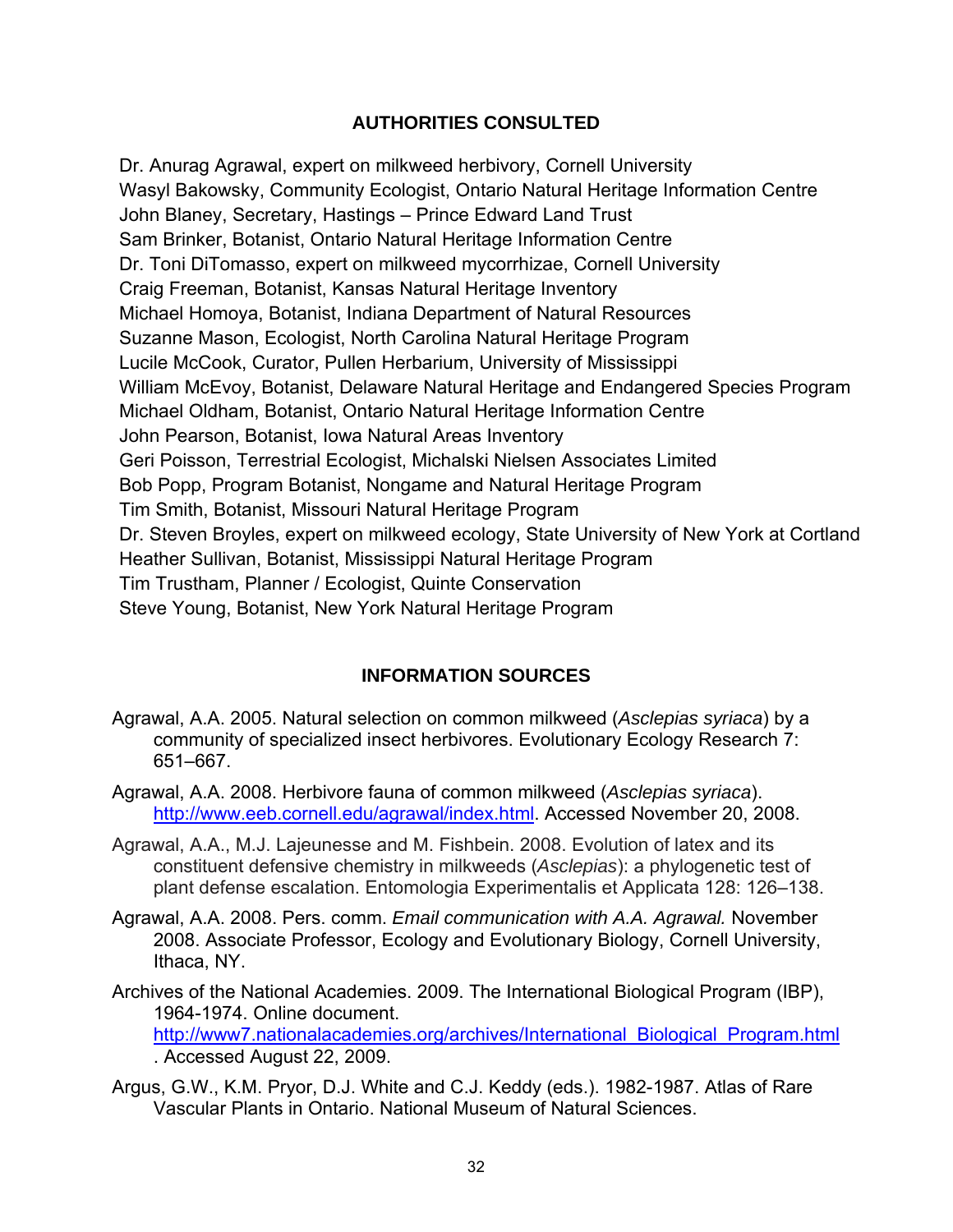- Bakowsky, W.D. 2007. Rare Plant Communities Ontario: Chinquapin Oak Little Bluestem - Big Bluestem Shallow Soil Savannah. Ontario Natural Heritage Information Centre Newsletter, Winter 2007:7.
- Bakowsky, W.D. 2008. Pers. comm. *Email communication with W.D. Bakowsky.* November 2008. Community Ecologist, Ontario Natural Heritage Information Centre, Ontario Ministry of Natural Resources, Peterborough, ON.
- Blaney, J. 2009. Pers. comm. *Telephone conversation with John Blaney*. August 2009. Secretary, Hastings-Prince Edward Land Trust, Belleville, ON.
- Blaney, C.S. 1990-2009. Pers. obs. *Field observations of Sean Blaney in Quinte region*, 1990-2009. Botanist – Assistant Director, Atlantic Canada Conservation Data Centre, Sackville, NB.
- Blaney, C.S. 2006-2009. Pers. obs. *Field observations of Sean Blaney at McMahon Bluff and other potential Asclepias quadrifolia sites in Prince Edward County*, 2006- 2009. Botanist – Assistant Director, Atlantic Canada Conservation Data Centre, Sackville, NB.
- Bowles, M.L., R.F. Betz, and M.M. DeMauro. 2006. Propagation of Rare Plants from Historic Seed Collections: Implications for Species Restoration and Herbarium Management. Restoration Ecology 1: 101-106.
- Brinker, S. 2008. Pers. comm. *Email communication with S. Brinker.* November 2008. Project Botanist, Ontario Natural Heritage Information Centre, Ontario Ministry of Natural Resources, Peterborough, ON.
- Brownell, V.R., and J.L. Riley. 2000. The Alvars of Ontario: Significant Alvar Natural Areas in the Ontario Great Lakes Region. Federation of Ontario Naturalists, Don Mills, Ontario. 269 pp.
- Broyles, S.B., A. Schnabel, R. Wyatt. 1994. Evidence for Long-Distance Pollen Dispersal in Milkweeds (*Asclepias exaltata*). Evolution 48: 1032-1040.
- Broyles, S.B. and R. Wyatt. 1990a. Paternity analysis in a natural population of *Asclepias exaltata*: multiple paternity, functional gender, and the "pollen donation hypothesis". Evolution 44: 1454-1468.
- Broyles, S.B. and R. Wyatt. 1990b. Plant parenthood in milkweeds: a direct test of the pollen donation hypothesis. Plant Species Biology 5: 131-142.
- Broyles, S.B. and R. Wyatt. 1991. Effective pollen dispersal in a natural population of *Asclepias exaltata*: the influence of pollinator behaviour, genetic similarity, and mating success. American Naturalist 138: 1239-1249.
- Broyles, S.B. and R. Wyatt. 1995. A re-examination of the "pollen donation hypothesis" in an experimental population of *Asclepias exaltata*. Evolution 49: 89-99.
- Broyles, S.B. and R. Wyatt. 1997. The Pollen Donation Hypothesis Revisited: A Response to Queller. The American Naturalist 149: 595-599.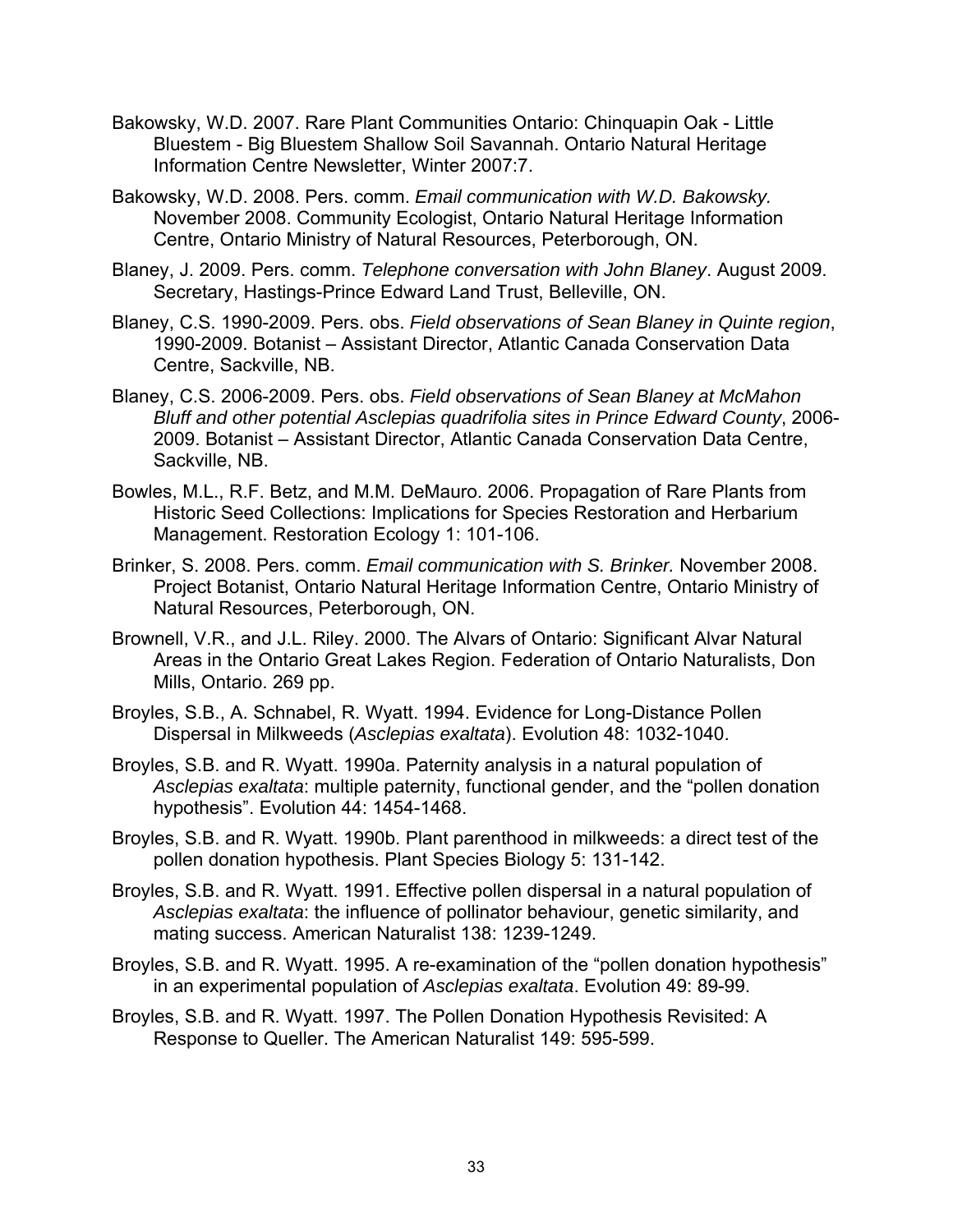- Broyles, S.B. 1998. Postglacial migration and the loss of allozyme variation in northern populations of *Asclepias exaltata* (Asclepiadaceae). American Journal of Botany 85: 1091-1097.
- Broyles, S.B. 2008. Pers. comm.. *Email communication with S.B. Broyles*. Professor, Biology Department, State University of New York at Cortland, Cortland, NY.
- Catling, P.M. and V.R. Brownell. 1995. A review of the alvars of the Great Lakes region: Distribution, floristic composition, biogeography, and protection. Canadian Field-Naturalist 109(2): 143-171.
- Catling, P.M. and V.R. Brownell. 1999. Alvars of the Great Lakes Region. In: Anderson, R.C., James, S.F. & Baskin, J.M. (eds.) Savannas, barrens, and rock outcrop plant communities of North America, pp. 375-391. Cambridge University Press, Cambridge, GB.
- Catling, P.M., and V.R. Catling. 1993. Floristic composition, phytogeography and relationships of prairies, savannas and sand barrens along the Trent River, Eastern Ontario. Canadian Field-Naturalist 107(1):24-45.
- Catling*,* P.M., J.E Cruise, K.L. McIntosh and S.M. McKay. 1975. Alvar vegetation in southern Ontario*.* Ontario Field Biologist 29 (2): 1-25.
- Chaplin, S.J. and S.B. Chaplin. 1981. Growth dynamics of a specialized milkweed seed feeder (*Oncopeltus fasciatus*) on seeds of familiar and unfamiliar milkweeds (*Asclepias* spp.). Ent. Exp. & App. 29: 345-356.
- Chaplin, S.J. and J.L. Walker. 1982. Energetic Constraints and Adaptive Significance of the Floral Display of a Forest Milkweed. Ecology 63: 1857-1870.
- Chapman, L.J. and D.F. Putnam. 1984. The Physiography of Southern Ontario. 3<sup>rd</sup> ed. Ontario Ministry of Natural Resources, Ontario Geological Survey. Special volume 2.
- The Corporation of the County of Prince Edward. 2008. http://www.pecounty.on.ca/. Accessed October 18, 2008.
- COSEWIC (Committee on the Status of Endangered Wildlife in Canada). 2006. COSEWIC's Assessment Process and Criteria. Online document. http://www.cosewic.gc.ca/pdf/assessment\_process\_e.pdf.
- Cuddy, D.G., K.M. Lindsay and I.D. Macdonald. 1976. Significant Natural Areas along the Niagara Escarpment: A Report on Nature Reserve Candidates and other Significant Natural Areas in the Niagara Escarpment Planning Area. Ontario Ministry of Natural Resources, Parks Planning Branch, Toronto. 426 pp.
- Dobler, S, D. Daloze and J.M. Pasteels. 1998. Sequestration of plant compounds in a leaf beetle's defensive secretion: cardenolides in *Chrysochus* Chemoecology 8:111-118.
- Dussourd, D.E. and T. Eisner. 1987. Vein-cutting behavior: insect counterploy to the latex defense of plants. Science 237: 898–900.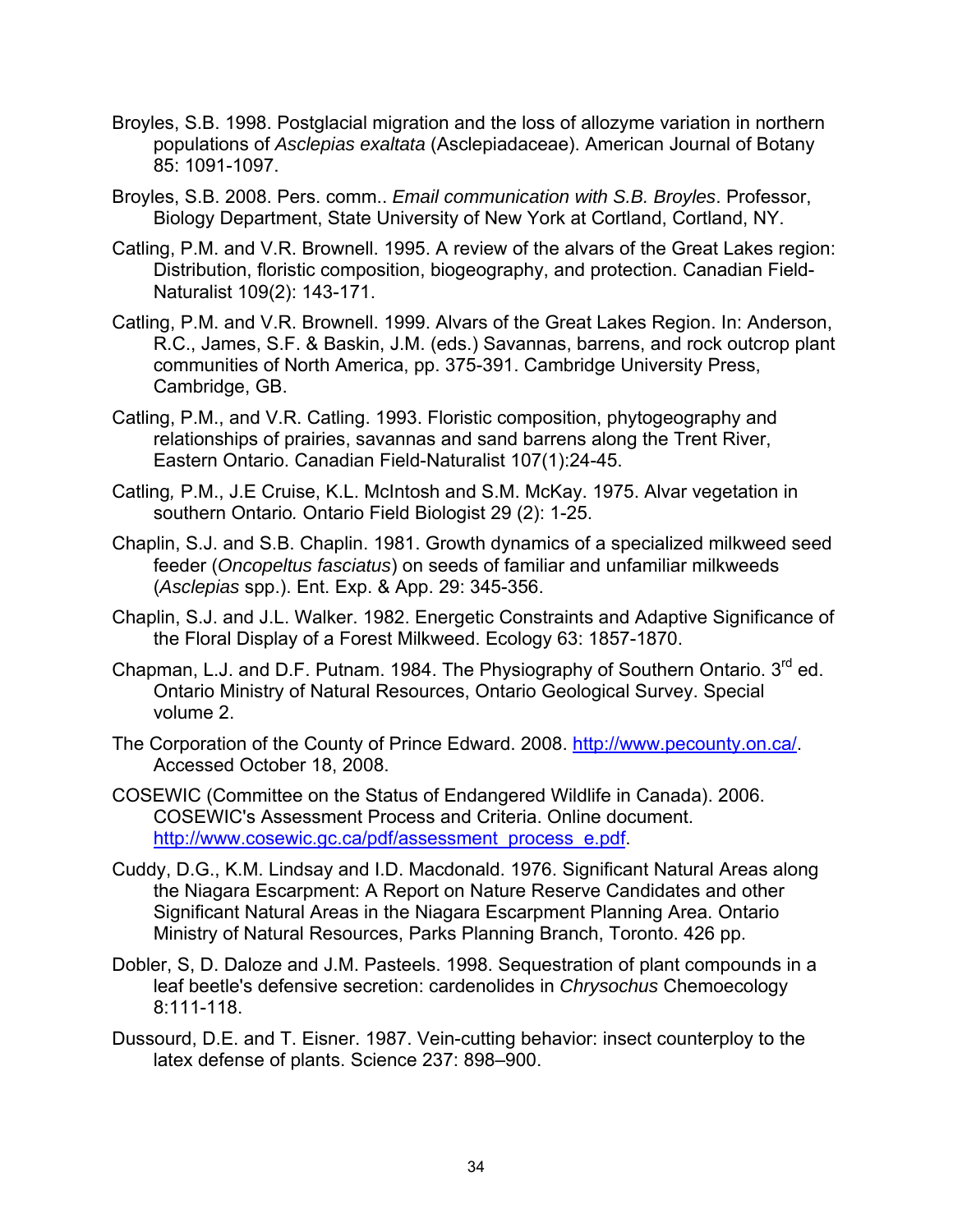- Eckel, P. M. 1986. Flora of DeVeaux College Woods, Niagara Falls, New York. Clintonia, Supplement to Issue 1:1-7. http://www.niagaraheritage.org/deveauxwoods.htm.
- Eckel, P.M. 2001. The Vascular Flora of the Vicinity of the Falls of Niagara. http://www.mobot.org/plantscience/ResBot/Flor/WNY-Niag/flora.htm
- Farell, B.D. 2001. Evolutionary Assembly of the Milkweed Fauna: Cytochrome Oxidase I and the Age of *Tetraopes* Beetles. Molecular Phylogenetics and Evolution 18: 467–478.
- GenBank. 2009. The NCBI Taxonomy Homepage. http://www.ncbi.nlm.nih.gov/Taxonomy/taxonomyhome.html/. Accessed May 10, 2010.
- Harder, L.D. and S.C.H. Barrett. 1992. The energy cost of bee pollination for *Pontederia cordata* (Pontederiaceae). Functional Ecology 6: 226-233.
- Hamilton, G.H. 1943. Plants of the Niagara Parks System of Ontario. The Ryerson Press, Toronto. 233 pp.
- Hansson, B. and L. Westerberg. 2002. On the correlatin between heterozygosity and fitness in natural populations. Molecular Ecology 11: 2467-2474.
- Hay, S. 2009. Pers. comm. *Email communication with S. Hay via S.Pellerin.* August 2009. Assistant Curator, Marie-Victorin Herbarium, Université de Montréal. Montréal, QC.
- Heimburger, M. 1955. Report on the Flora of Lincoln, Welland, Haldimand and Norfolk Counties, based on the Miller and Landon collections, 1948-1952. January 3-April 30, 1955. Unpublished notebooks, Royal Botanical Gardens, Hamilton.
- Hilty, J. 2008. Illinois Wildflowers, Insects Feeding on Various Parts of Milkweeds (Asclepias spp.) http://www.illinoiswildflowers.info/prairie/tablex/table45.htm. Accessed December 9, 2008.
- Jones, J., and C. Reschke. 2005. The role of fire in Great Lakes alvar landscapes. Michigan Botanist 44(1): 13-27.
- Kartesz, J. 2008. Floristic Synthesis of North America (CD-ROM). Biota of North America Program. Chapel Hill, NC.
- Kephart*,* S.R. 1981*.* Breeding systems in *Asclepias incarnata* L., *A. syriaca* L., and A. verticillata *L*. American Journal of Botany 68: 226–232.
- Kephart, S.R., R. Wyatt and D. Parrella. 1988. Hybridization in North American *Asclepias*. I. Morphological evidence. Systematic Botany 13: 456-473.
- Konno, K., C. Hirayama, M. Nakamura, K. Tateish, Y. Tamura, *et al*. 2004. Papain protects papaya trees from herbivorous insects: role of cysteine proteases in latex. Plant Journal 37: 370–378.
- Layberry, R.A., P.W. Hall and J.D. Lafontaine. 1998. The Butterflies of Canada. University of Toronto Press, Toronto. 280 pp.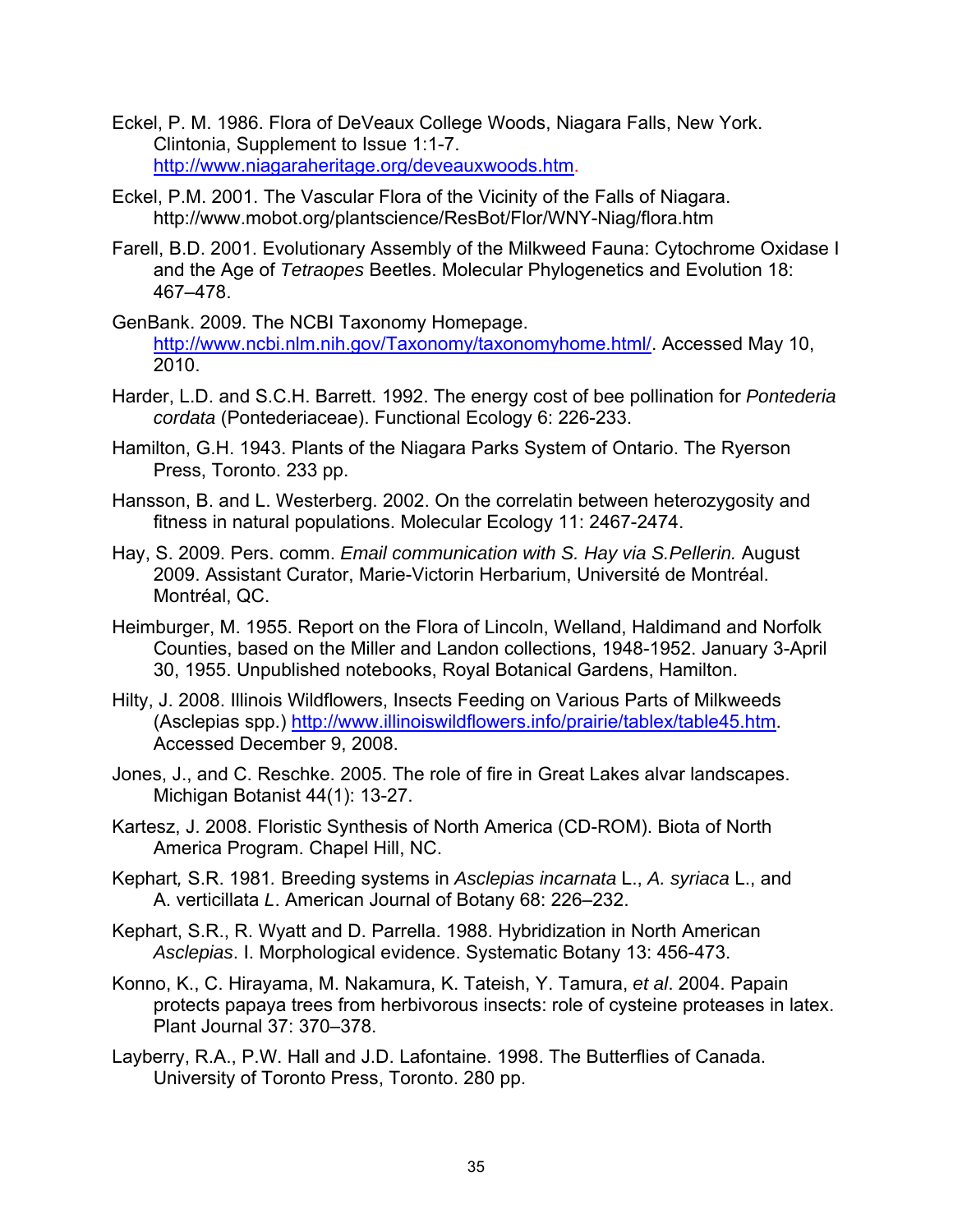- Lesica, P. and F.W. Allendorf. 1995. When Are Peripheral Populations Valuable for Conservation? Conservation Biology 9: 753-760.
- Lindsay, K.M. 1986. Life Science Areas of Natural and Scientific Interest in Site District 6-9: A Review and Assessment of Significant Natural Areas in Site District 6-9. Ontario Ministry of Natural Resources, Parks and Recreational Areas Section, Central Region, Richmond Hill, Ontario. OFER 8601. 72 pp. + map.
- Lipow, S.R. and R. Wyatt. 2000. Single Gene Control of Postzygotic Self-Incompatibility in Poke Milkweed, Asclepias exaltata L. Genetics 154: 893-907.
- Macdonald, I.D. 1987. Life Science Areas of Natural and Scientific Interest in Site District 6-15. Draft. Ontario Ministry of Natural Resources, Eastern Region, Kemptville. SR OFER 8603. viii + 149 pp.
- Macior, L.W. 1965. Insect Adaptation and Behavior in *Asclepias* pollination. Bulletin of the Torrey Botanical Club 92: 114-126.
- Macoun, J. 1883-1890. Catalogue of Canadian plants. Parts 1-5. Geol. Surv. Can., Ottawa.
- Macoun, J.M. 1893. Notes on the flora of the Niagara Peninsula and shores of Lake Erie. Journal and Proceedings of the Hamilton Association. 9: 78-86.
- McCook, L.M., and J. Kartesz. 2007. A preliminary checklist of the plants of Mississippi. Website: herbarium.olemiss.edu/checklist.html.
- McCook, L.M. 2009. Pers. comm. *Email communication with L.M. McCook.* November 2008. Curator and Instructor of Biology, Thomas M. Pullen Herbarium, University of Mississippi, Jackson, MS.
- Moerman, D. 2010. Native American Ethnobotany. A database of foods, drugs, dyes and fibres of native American people, derived from plants. Accessed by E. Haber, May 2010 (http://herb.umd.umich.edu/).
- Moore, R.J. 1946*.* Investigations on rubber-bearing plants. IV. Cytogenetic studies in *Asclepias* (Tourn.) L. Canadian Journal of Research 24C: 66.
- Morse, D.H. 1982. The turnover of milkweed pollinia on bumble bees and implications for outcrossing. Oecologia 53:187-196.
- Morse, D.H. and J. Schmitt. 1985. Propagule size, dispersal ability, and the seedling performance in *Asclepias syriaca*. Oecologia 67: 372-379.
- Natural Resources Canada. 1990. Niagara, Canada and United States of America. 1:50,000 National Topographic Series 30 M/3 and 30 M/6, Edition 7. Ottawa.
- NatureServe. 2004. Habitat-based Plant Element Occurrence Delimitation Guidance, 1 October 2004. http://www.natureserve.org/explorer/decision\_tree.htm.

NatureServe Explorer. 2008. *Asclepias quadrifolia*. http://www.natureserve.org/explorer/servlet/NatureServe?searchSciOrCommonNa me=Asclepias+quadrifolia. Accessed May 18, 2008.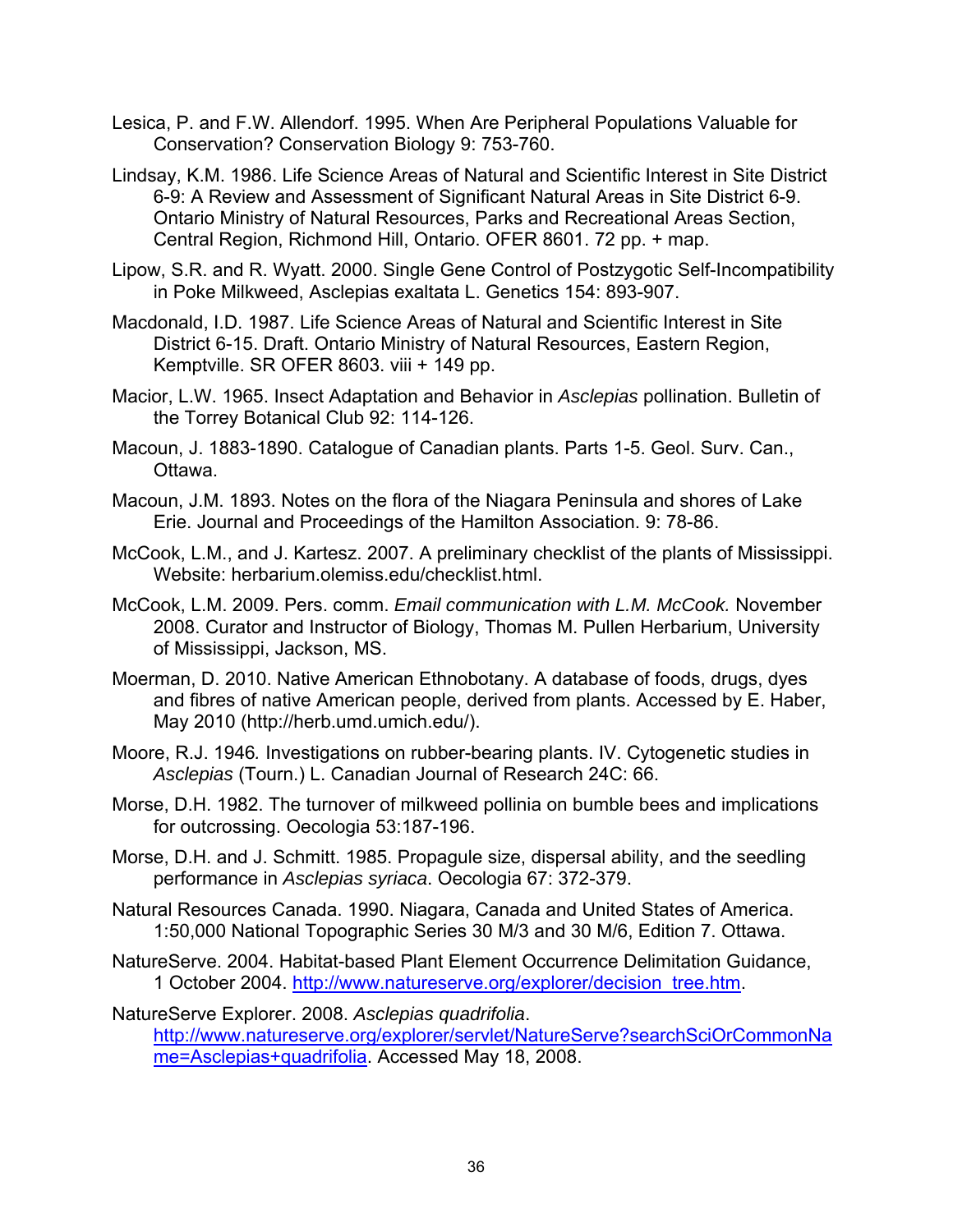- Nelson, C.J., J.N. Seiber and L.P. Brower. 1981. Seasonal and intraplant variation of cardenolide content in the California milkweed *Asclepias eriocarpa*, and implications for plant defense. Journal of Chemical Ecology 7: 981–1010.
- Niagara Parks. 2008. Niagara Parks Nature. http://www.niagaraparksnature.com/Welcome.html. Accessed November 16, 2008.
- New York Flora Atlas. 2008. *Asclepias quadrifolia*. http://www.newyork.plantatlas.usf.edu/Plant.aspx?id=157. Accessed May 20, 2008.
- Oldham, M.J. 1994. Letter regarding 1991 collections at Niagara Gorge. On file, Natural Heritage Information Centre, Peterborough.
- Oldham, M.J. 2007. Niagara Glen Species At Risk Vascular Plant Inventory. Ontario Natural Heritage Information Centre Newsletter, Winter 2007: 11.
- Oldham, M.J. 2009. Pers. comm. *Email communication with M.J. Oldham.* November 2008. Botanist – Herpetologist, Ontario Natural Heritage Information Centre, Ontario Ministry of Natural Resources, Peterborough, ON.
- OMNR (Ontario Ministry of Natural Resources). 2009. Pers. comm. *OMNR Comments to Erich Haber (COSEWIC) on first draft of Four-leaved Milkweed COSEWIC status report, forwarded to Sean Blaney.* Ontario Ministry of Natural Resources, Peterborough, ON.
- ONHIC (Ontario Natural Heritage Information Centre). 2008. Natural Areas Database. http://nhic.mnr.gov.on.ca/MNR/nhic/areas.cfm. Accessed November 20, 2008.
- Paiero, S.M. and S.A. Marshall. 2008. The Bruce Peninsula Insect Survey Project. http://www.uoguelph.ca/debu/brucepeninsula.htm. Accessed November 20, 2008.
- Pechan T., A. Cohen, W.P. Williams and D.S. Luthe. 2002. Insect feeding mobilizes a unique plant defense protease that disrupts the peritrophic matrix of caterpillars. Proceedings of the National Academy of Sciences of the United States of America. 99: 13319–13323.
- Plants for a Future. 2008. *Asclepias quadrifolia*. http://www.pfaf.org/database/plants.php?Asclepias+quadrifolia. Accessed November 25, 2008.
- Pleasants, J.M. and S.J. Chaplin. 1983. Nectar production rates of *Asclepias quadrifolia*: causes and consequences of individual variation. Oecologia 59: 232-238.
- Price, P.W. and M.F. Willson. 1979. Abundance of herbivores on six milkweed species in Illinois. American Midland Naturalist 101: 76– 86.
- Queller, D.C. 1983. Sexual selection in a hermaphroditic plant. Nature 305: 706-707.
- Queller, D.C. 1985. Proximate and ultimate causes of low fruit production in *Asclepias exaltata*. Oikos 44: 373-381.
- Queller, D.C. 1997. Pollen removal, paternity, and the male reproductive function of flowers. American Midland Naturalist 149: 585-594.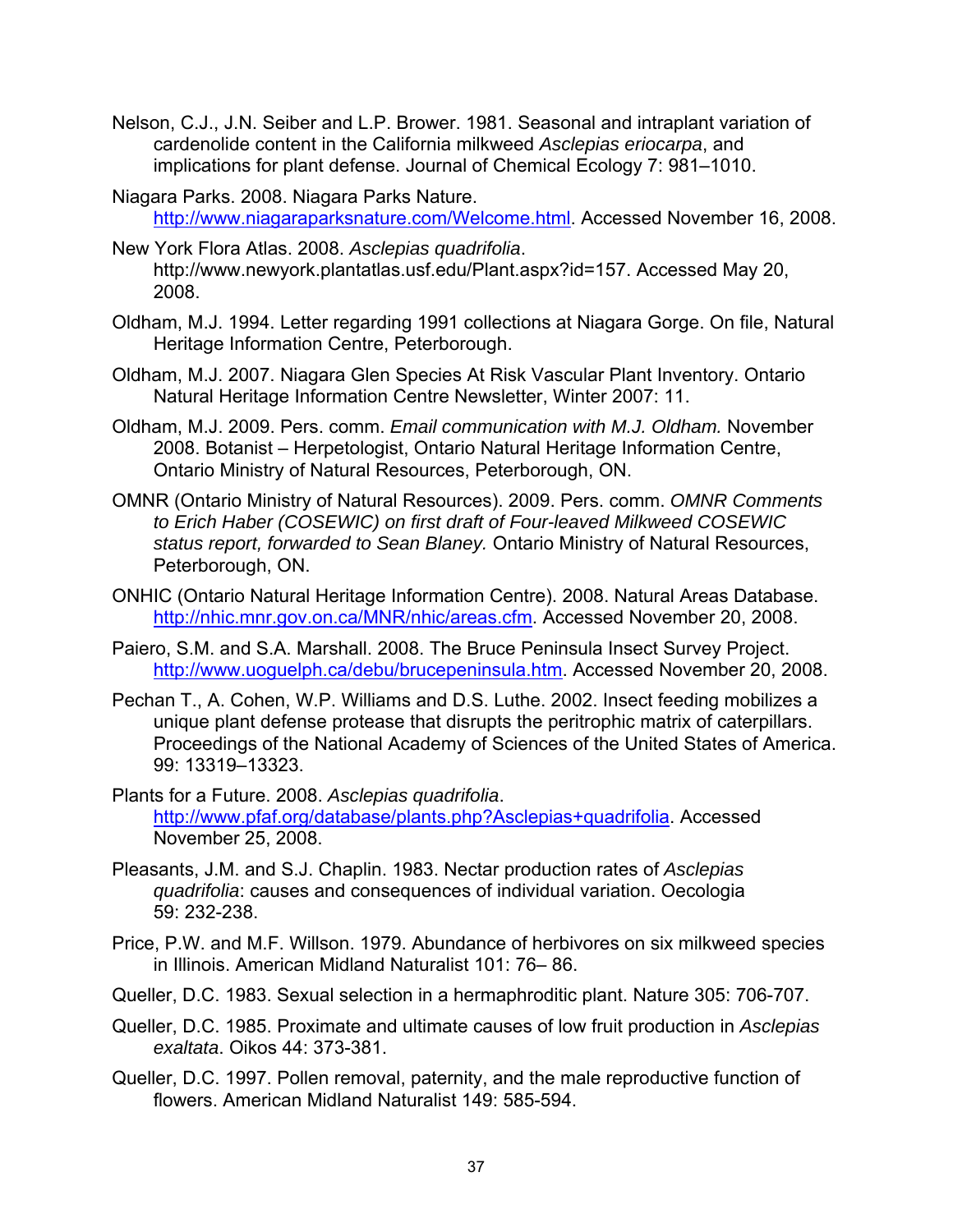- Riley, J.L., J.V. Jalava and S. Varga. 1996. Ecological Survey of the Niagara Escarpment Biosphere Reserve. Volume I. Significant Natural Areas. Volume II. Technical Appendices. Ontario Ministry of Natural Resources, Southcentral Region, Peterborough, Ontario. Open File Site Report SR 9601. v + 629 pp. vii + 310 pp.
- Riley, J.L. and P. Mohr. 1994. The natural heritage of southern Ontario's settled landscapes: A review of conservation and restoration ecology for land-use and landscape planning. Ontario Ministry of Natural Resources, Aurora, ON. 77 pp.
- Ritchie, M.E., D. Tilman, J.M.H. Knops. 1998. Herbivore effects on plant and nitrogen dynamicas in oak savanna. Ecology 79: 165–177.
- Sacchi, C.F. 1987. Variability in dispersal ability of common milkweed, *Asclepias syriaca*, seeds. Oikos 49: 191-198.
- Scudder, G.G.E. and J. Meredith. 2004. Morphological basis of cardiac glycoside sequestration by *Oncopeltus fasciatus* (Dallas) (Hemiptera: Lygaeidae). Zoomorphology 99: 87-101.
- Shannon, T.R. and R. Wyatt. 1986a. Reproductive biology of *Asclepias exaltata*. American Journal of Botany 73: 11-20.
- Shannon, T.R. and R. Wyatt. 1986b. Pollen germinability of *Asclepias exaltata*: effects of flower age, drying time, and pollen source. Systematic Botany 11: 322-325.
- Smith, L.L., A. DiTommaso, J. Lehmann, and S. Greipsson. 2008. Effects of Arbuscular Mycorrhizal Fungi on The Exotic Invasive Vine Pale Swallow-Wort (*Vincetoxicum rossicum*). Invasive Plant Science and Management 1: 142–152.
- Sullivan, H. 2008. Pers. comm. *Email communication with H. Sullivan.* November 2008. Herbarium Curator – Botanist. Mississippi Museum of Natural Science, Jackson, MS.
- Thompson, K., J.P. Bakker, R.M. Bekker and J.G. Hodgson. 1998. Ecological correlates of seed persistence in soil in the north-west European flora. Journal of Ecology 86: 163-169.
- Trustham, T. 2008. Pers. comm. *Email communication with T. Trustham.* November 2008. Ecologist / Planner. Quinte Conservation, Belleville, ON.
- Van Zandt, P.A. and A.A. Agrawal. 2004. Specificity of induced plant responses to specialist herbivores of the common milkweed, *Asclepias syriaca*. Oikos 104: 401-409.
- Varga, S. 1979-1982. Checksheets for 110 point-quartered forest stands sampled along the Niagara Escarpment. Manuscript, on file, Natural Heritage Information Centre, Peterborough.
- Varga, S. 1989. Niagara Gorge. Unpublished field notes and vegetation community map, on file, Natural Heritage Information Centre, Peterborough.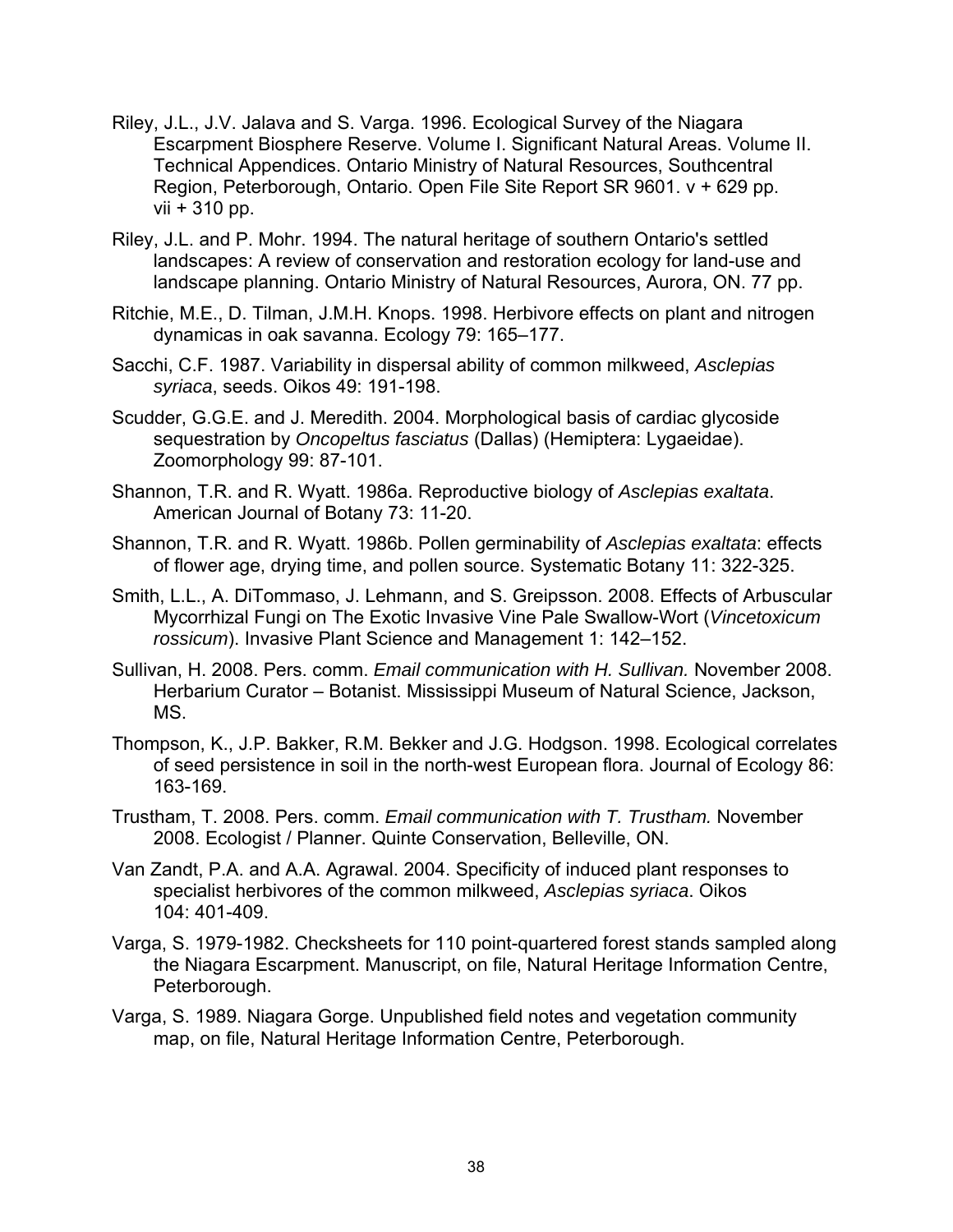- Varga, S. 1995. Niagara Gorge Site Summary. Pp. 58-63 *in* J.L. Riley, J.V. Jalava and S. Varga. 1996. Ecological Survey of the Niagara Escarpment Biosphere Reserve. Volume I: Significant Natural Areas. Ontario Ministry of Natural Resources, Southern Region, Aurora. Open File Site Report 9601. v + 629 pp.
- Varga, S. and P.S.G. Kor. 1993. Reconnaissance Survey of the Niagara Gorge Area of Natural and Scientific Interest. Ontario Ministry of Natural Resources, Southern Region, Aurora. 10pp + appendices.
- Weakley, A.S. 2007. Flora of the Carolinas, Virginia, Georgia, northern Florida, and surrounding areas. UNC Herbarium, North Carolina Botanical Garden, University of North Carolina at Chapel Hill. http://www.herbarium.unc.edu/WeakleyFlora\_2008-Apr.pdf
- Wilbur, H.M. 1976. Life history evolution in seven milkweeds of the genus *Asclepias*. Journal of Ecology 64: 223-240.
- Willson, M.F., R.I. Bertin and P.W. Price. 1979. Nectar production and flower visitors of *Asclepias verticillata*. American Midland Naturalist 192: 23-35.
- Willson, M.F. and R.I. Bertin. 1979. Flower-visitors, nectar production, and inflorescence size of *Asclepias syriaca* Canadian Journal of Botany 57: 1380-1388.
- Wines of Canada. 2008. Prince Edward County, Ontario. http://www.winesofcanada.com/ontario\_pec.html. Accessed October 16, 2008.
- Woodson R.E. 1954. The North American species of *Asclepias* L. Annals of the Missouri Botanical Garden 41: 1–211.
- Wyatt, R. 1976. Pollination and Fruit-Set in *Asclepias*: A Reappraisal. American Journal of Botany 63: 845-851.
- Wyatt, R. and S.B. Broyles. 1994. Ecology and Evolution of Reproduction in Milkweeds. Annual Review of Ecology and Systematics 25: 423-441.
- Wyatt, R. and D.M. Hunt. 1991. Hybridization in North American *Asclepias*. II. Flavonoid evidence. Systematic Botany 16: 132-142.
- Zalucki, M.P. and S.B. Malcolm. 1999. Plant latex and first-instar monarch larval growth and survival on three North American milkweed species. Journal of Chemical Ecology 25: 1827–1842.
- Zalucki, M.P., L.P. Brower and A. Alonso. 2001. Detrimental effects of latex and cardiac glycosides on survival and growth of first-instar monarch butterfly larvae *Danaus plexippus* feeding on the sandhill milkweed *Asclepias humistrata*. Ecological Entomology 26: 212–224.